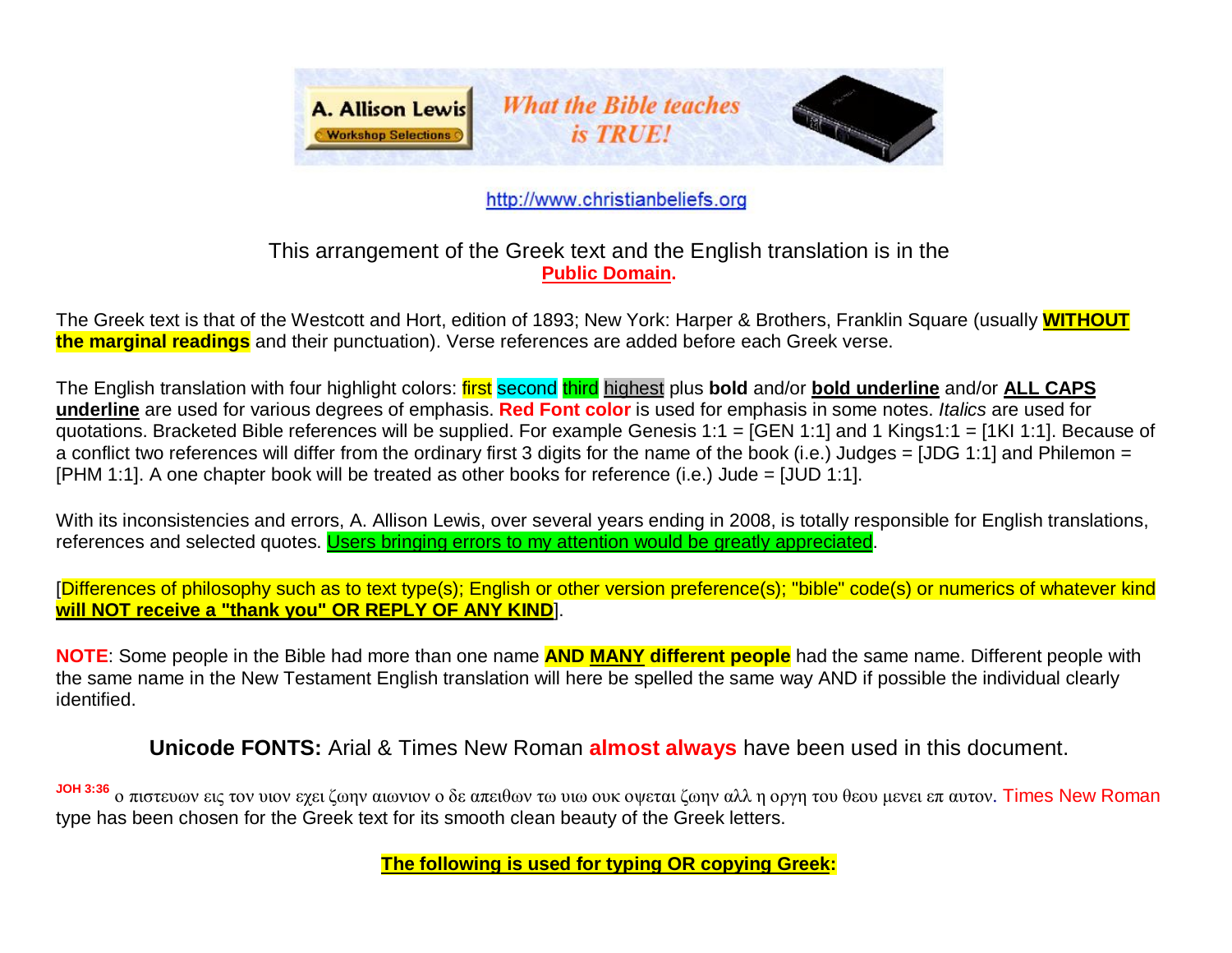to indicate the first word in a sentence, proper names, some pronouns, making corrections, etc.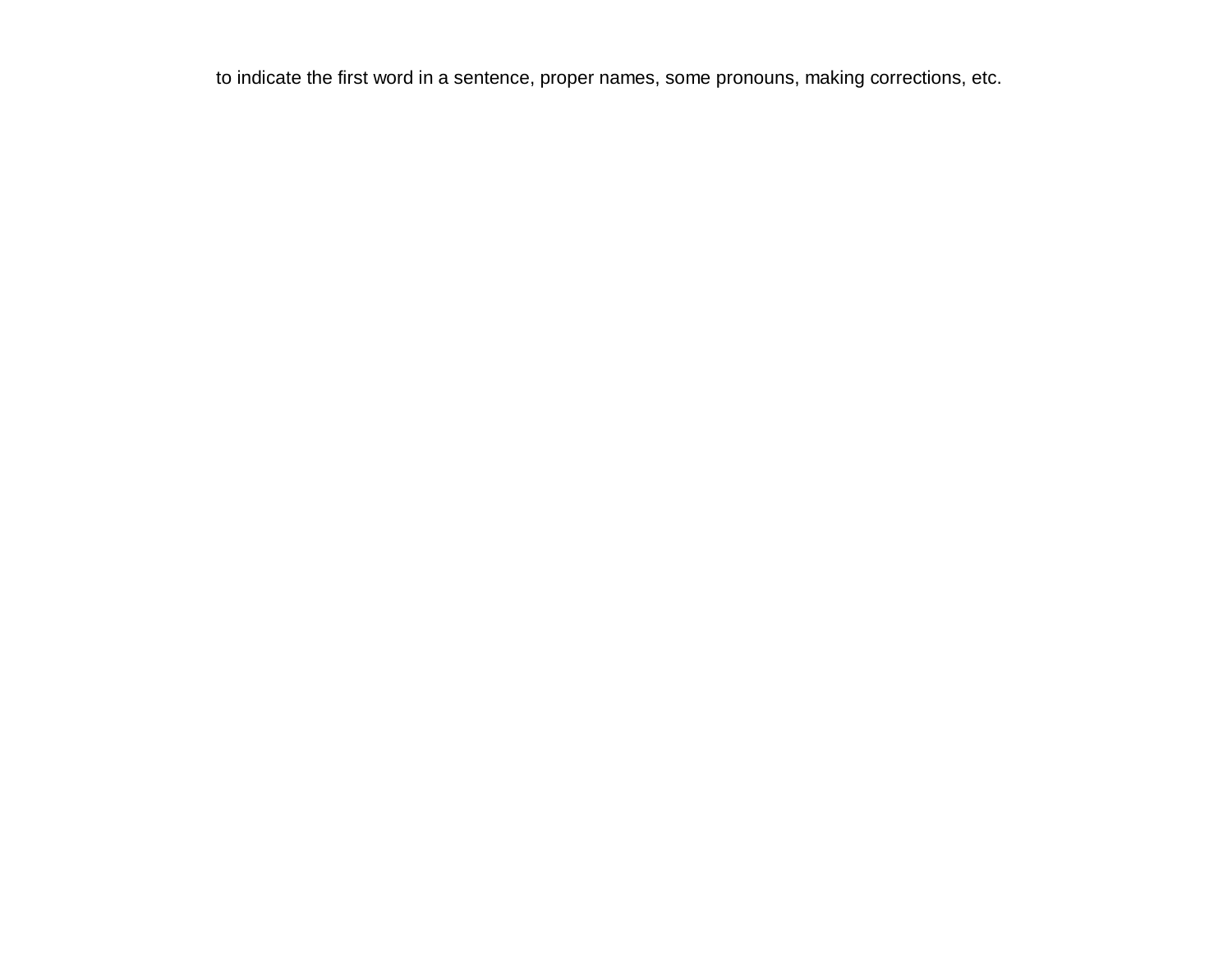# **EASY TYPING GREEK.**

\*\* To setup your Windows computer for using multiple languages please visit: <http://www.microsoft.com/windowsxp/using/setup/winxp/yourlanguage.mspx>

Set up keyboard layout in **EL Mode**.

Set in **EL** code line **1**: 1a, 1b, 1c. and 1d.

Set in **EL** code line **2**: 1a, 1b, 1c, and 1d. **A TOTAL OF 8 LINES**. THEN change each line **2 to EN Arial.**

To type ENGLISH LETTERS you **MUST** have EN Mode **ON**. To type GREEK LETTERS you **MUST** have EL Mode **ON**.

# **LOWER CASE**

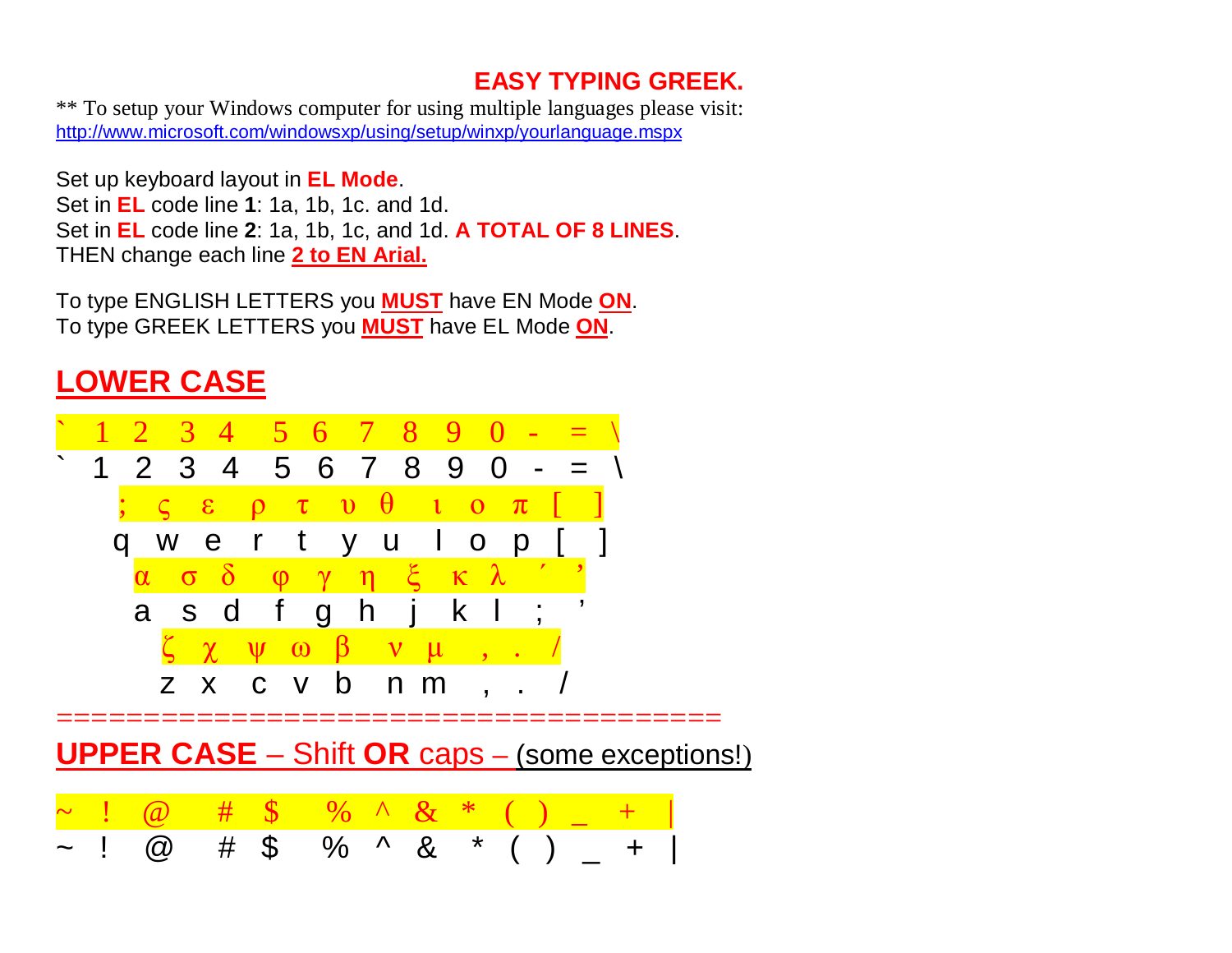

**P39LS** TrueType Uncial Font. SAMPLE = al pha kai wmega. **Greek Uncials** TrueType Font. SAMPLE = al pha kai wmega



**(DO NOT USE EL Mode for either of these uncials)**

==========================================================

Either of these two uncials may be used on this web site.

**Puncutation marks frequently used for Greek text.**

Period: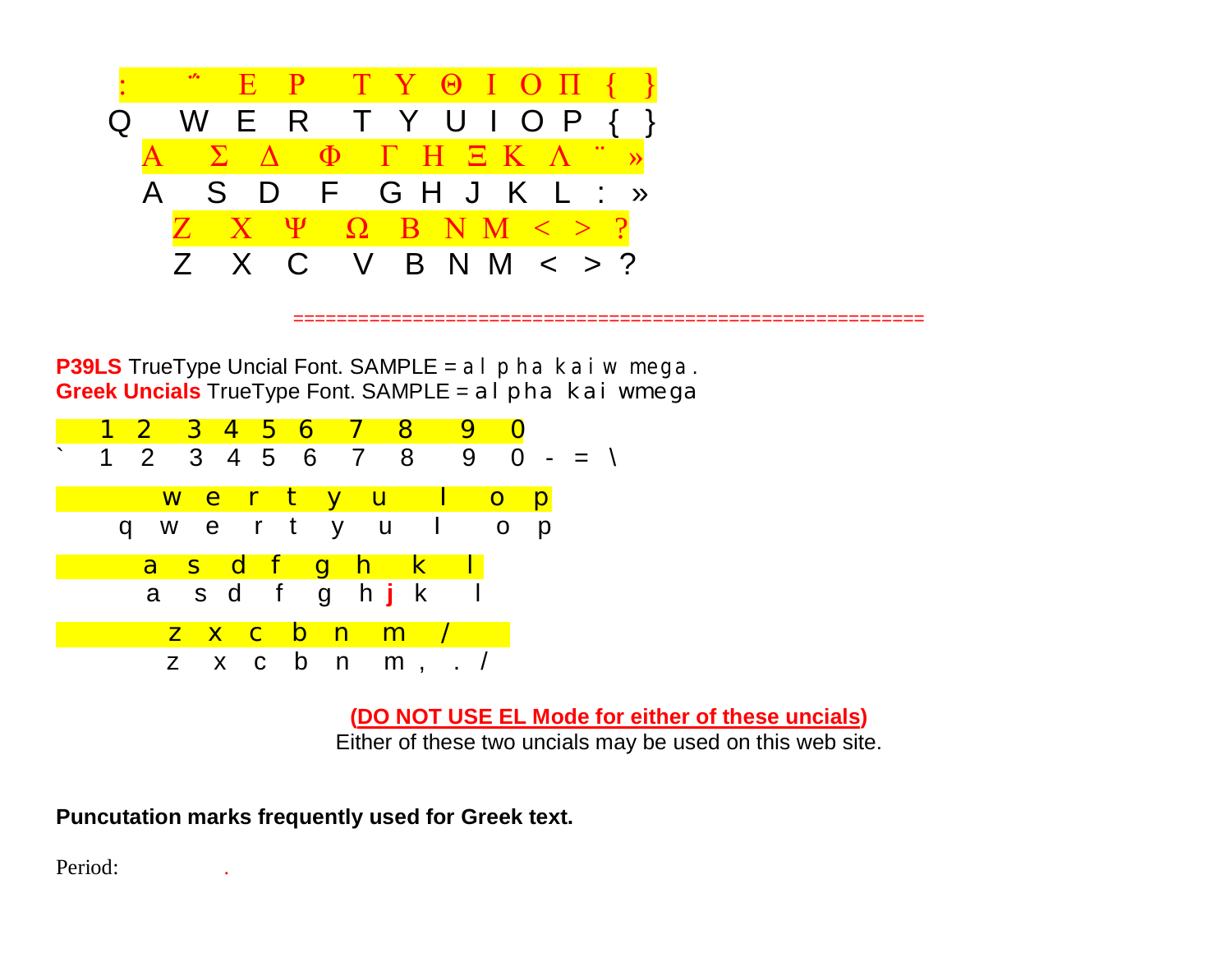Comma: Semicolon: • Question mark: ;

=====================================================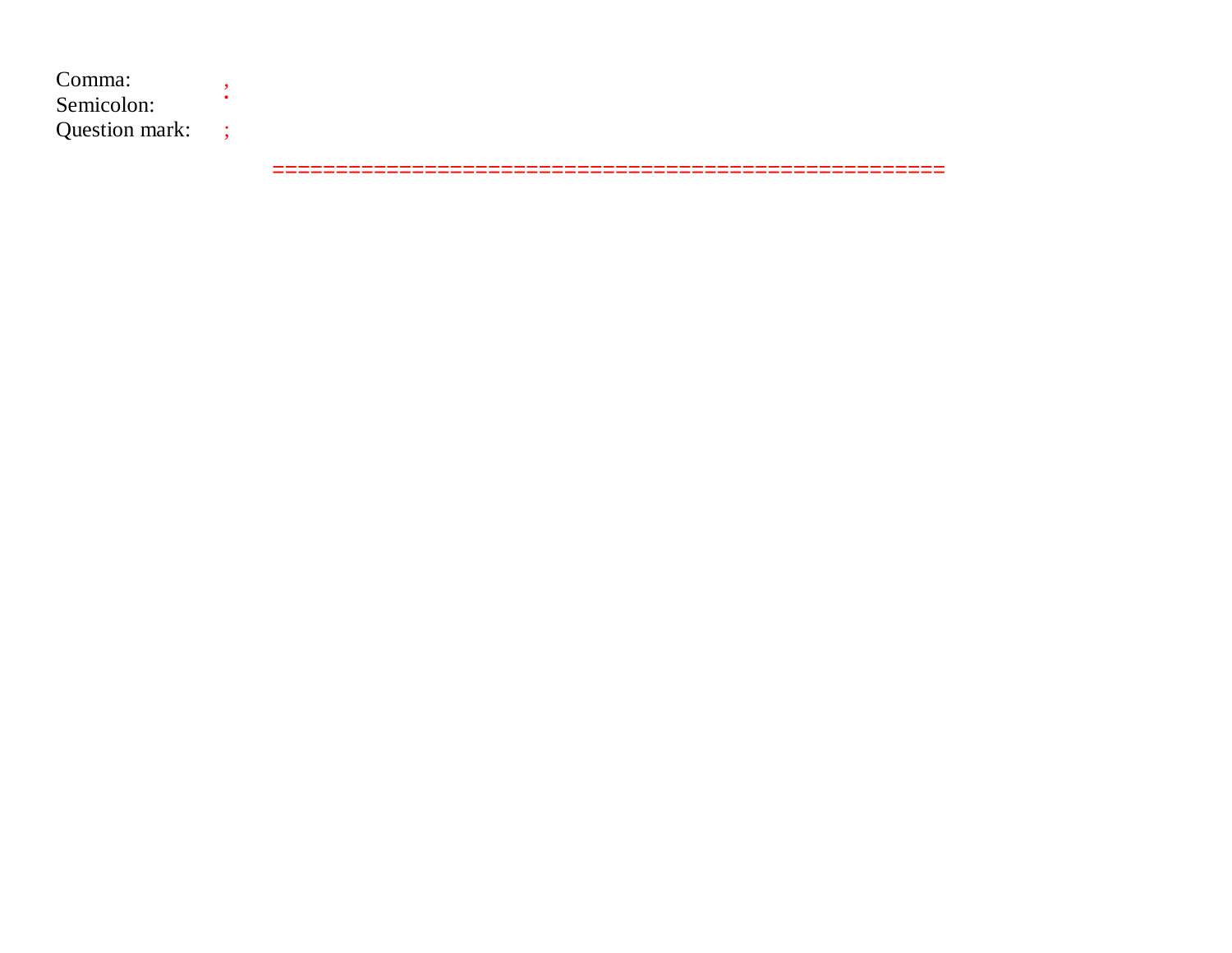# **Uncial NT passage using P39LS font**

=====================================================

John 1:1-14

**With the words separated** (the UNCIAL [**hand printed**] manuscripts **DO NOT** separate the words or sentences) and an English translation by A. Allison Lewis.

# kata iwannhs **According to John**

**JOH 1:1**

**en arch hn o logos kai o logos hn pros ton qeon kai qeos hn o logos**

Εν αρχη ην ο Λογος και ο Λογος ην προς τον Θεον και Θεος ην ο Λογος.

**In the beginning** [before creation] **was the Word and the Word was with God and the Word was God** [(**NOTE**:

**DO NOT** use the English usage to determine the koine Greek use of the article **OR** word order. ) 1JO 2:22, 23; HEB 1:8; 3:4].

**JOH 1:2**

outos hn en arch pros ton qeon.

ουτος ην εν αρχη προς τον Θεον

**This One** [Jesus Christ] **was in the beginning with God**.

**JOH 1:3**

panta di autou egeneto kai cwris autou egeneto oude en o gegonen

παντα δι αυτου εγενετο και χωρις αυτου εγενετο ουδε εν ο γεγονεν.

**All things through Him were made** [EPH 3:9; GEN 1:1, 26; PSA 33:6-9; 19:1-3] **and without Him was not one thing made which has been made.**

**JOH 1:4**

en autw z wh hn kai h z wh hn to fws twn angrwpwn

εν αυτω ζωη ην και η ζωη ην το φως των ανθρωπων.

**In Him was life and the life was the Light of men.**

**JOH 1:5**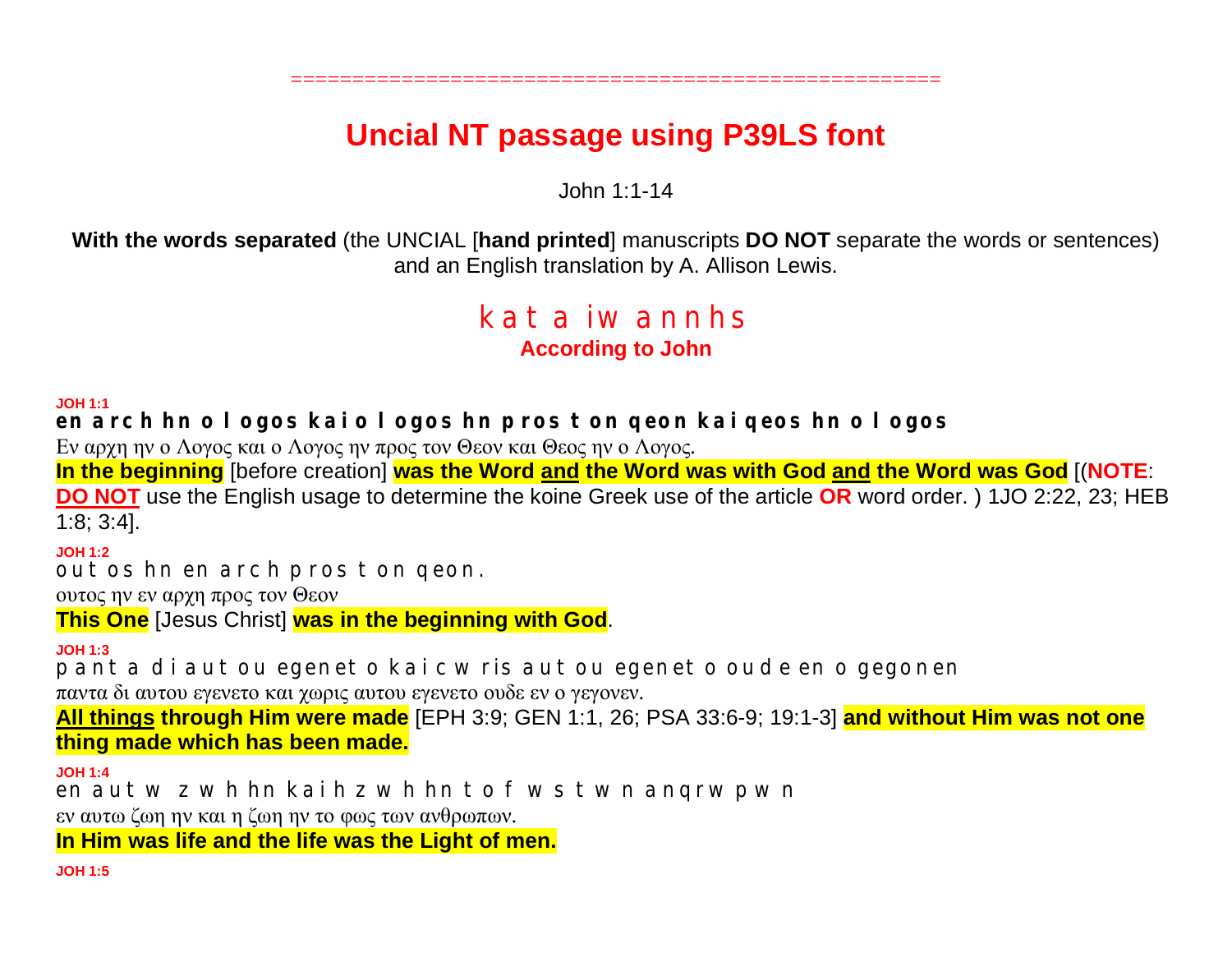kaitof ws en th skotia fainei kaih skotia auto ou katel aben

Και το φως εν τη σκοτια φαινει και η σκοτια αυτο ου κατελαβεν. And the Light shines in the darkness and the darkness did not receive it [see JOH 1:10. Just as the blind man

cannot see the light of the Sun].

### $3:1$  HOL

egenet o angrwpos apest al menos para geou — onoma aut w Iwannhs Εγενετο ανθρωπος απεσταλμενος παρα Θεου ονομα αυτω Ιωαννης.

There was a man sent from God; his name was John.

### **JOH 1:7**

out os hI gen eis mart urian ina mart urhsh peri tou f wtos ina pantes pisteuswsin diautou

Ουτος ηλθεν εις μαρτυριαν ινα μαρτυρηση περι του φωτος ινα παντες πιστευσωσιν δι αυτου.

This one came to be a witness [JOH 1:7; 8; 15; 19; 32; 34 - See also MAL 3:1; MAT 17:9-14], in order that he might witness about the Light, in order that all might believe through Him.

### **JOH 1:8**

ouk hn ekeinos to f ws all ina marturhsh peritou f wtos ουκ ην εκεινος το φως αλλ ινα μαρτυρηση περι του φωτος.

He was not that Light but in order that he might witness about the Light.

### **JOH 1:9**

hn to f ws to al hqinon o f wtiz ei pant a angrwpon ercomenon eis ton kosmon ην το φως το αληθινον ο φωτιζει παντα ανθρωπον εργομενον εις τον κοσμον.

He [Jesus] was the true Light Who lights all men [JOH 8:12, a light to ALL - not just to the Jews; see also JOH 1:4, 5; 3:19-21; 2CO 4:3, 4; ROM 1:19-25] coming into the world.

# $JOH 1:10$

en tw kosmw hn kaio kosmos di autou egeneto kaio kosmos auton ouk egnw εν τω κοσμω ην και ο κοσμος δι αυτου εγενετο και ο κοσμος αυτον ουκ εγνω.

And He [Jesus] was in the world, and the world through Him was made, and the world knew Him not [see JOH 1:5].

### **JOH 1:11**

eis ta idia hl qen kai oi idioi auton ou parel abon

εις τα ιδια ηλθεν και οι ιδιοι αυτον ου παρελαβον

He came to His own [the Jews], and His own received Him not.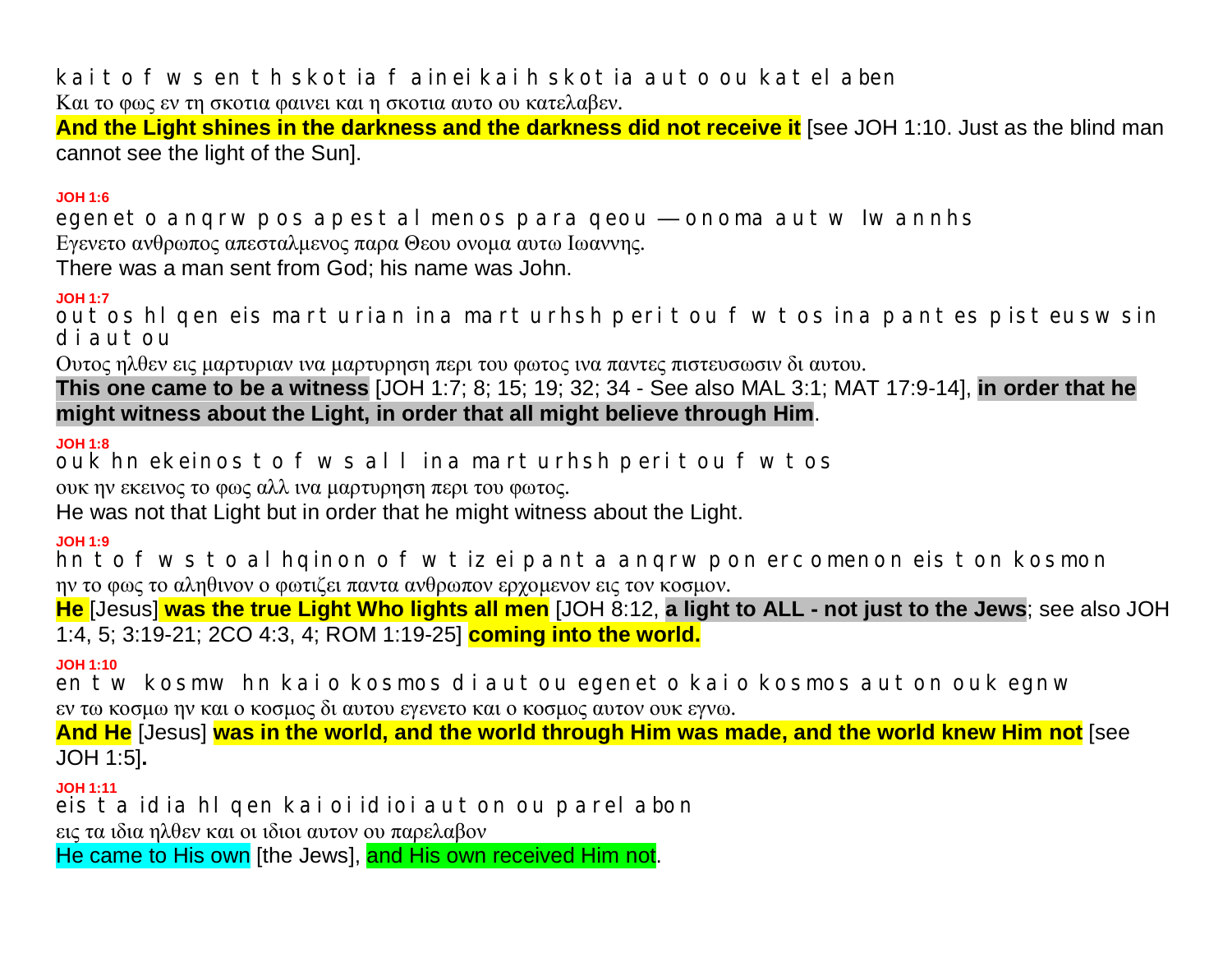#### **JOH 1:12**

osoi de el abon auton edwken autois exousian tekna geou genesgai tois pisteuousin eis to onoma autou

οσοι δε ελαβον αυτον εδωκεν αυτοις εξουσιαν τεκνα θεου γενεσθαι τοις πιστευουσιν εις το ονομα αυτου

**BUT THOSE WHO RECEIVED HIM** He gave to them **AUTHORITY** [right] to become children of God - TO THOSE BELIEVING IN HIS NAME -

#### **JOH 1:13**

oi ouk ex aimat wn oude ek gel hmat os sarkos oude ek gel hmat os andros allek qeou egennhqhsan

οι ουκ εξ αιματων ουδε εκ θεληματος σαρκος ουδε εκ θεληματος ανδρος αλλ εκ θεου εγεννηθησαν

who not by blood, nor by the will of flesh, nor by the will of man, but they were born by God Mot by physical birth, nor by ones own will or by the will of others BUT by God. ROM 9:15, 16].

### **JOH 1:14**

kai o I ogos sarx egenet o kai eskhnwsen en hmin kai egeasamega thn doxan autou doxan ws monogenous para pat ros pl hrhs caritos kai al hoeias

και ο λογος σαρξ εγενετο και εσκηνωσεν εν ημιν και εθεασαμεθα την δοξαν αυτου δοξαν ως μονογενους παρα πατρος πληρης γαριτος και αληθειας

And the Word became flesh and lived among us, and we beheld His glory as from the Only Begotten by the **Father, full of grace and truth.** 

The same passage as above, as you would find it in the Uncial manuscript — NO spaces between letters, words or sentences. Even words do NOT intentially end at the end of a line.

enarchhnol ogoskaiol ogoshnprost ongeonkaigeoshnol ogosout oshnenarchprost on geonpant adiaut ouegenet okaic wrisaut ouegenet ooudeenogegonenenaut wz whhnk aihz whhnt of wst wnangrwpwnkait of wsent hskot iaf aineikaihskot jaaut oouka tel abenegenet oangrwposapestal menosparaqeouonomaaut wlwannhsout oshl qen eismart urianinamart urhshperit ouf wt osinapant espist eus wsindiaut ou oukhnekei nost of wsall inamart urhshperit ouf wtoshnt of wst oal hqinonof wtizeipant aa ngrwponercomenoneistonkosmonentwkosmwhnkaiokosmosdiautouegenetokaioko smosaut onoukegnweist aidiahl genkaioiidioiaut onouparel abonosoideel abonaut on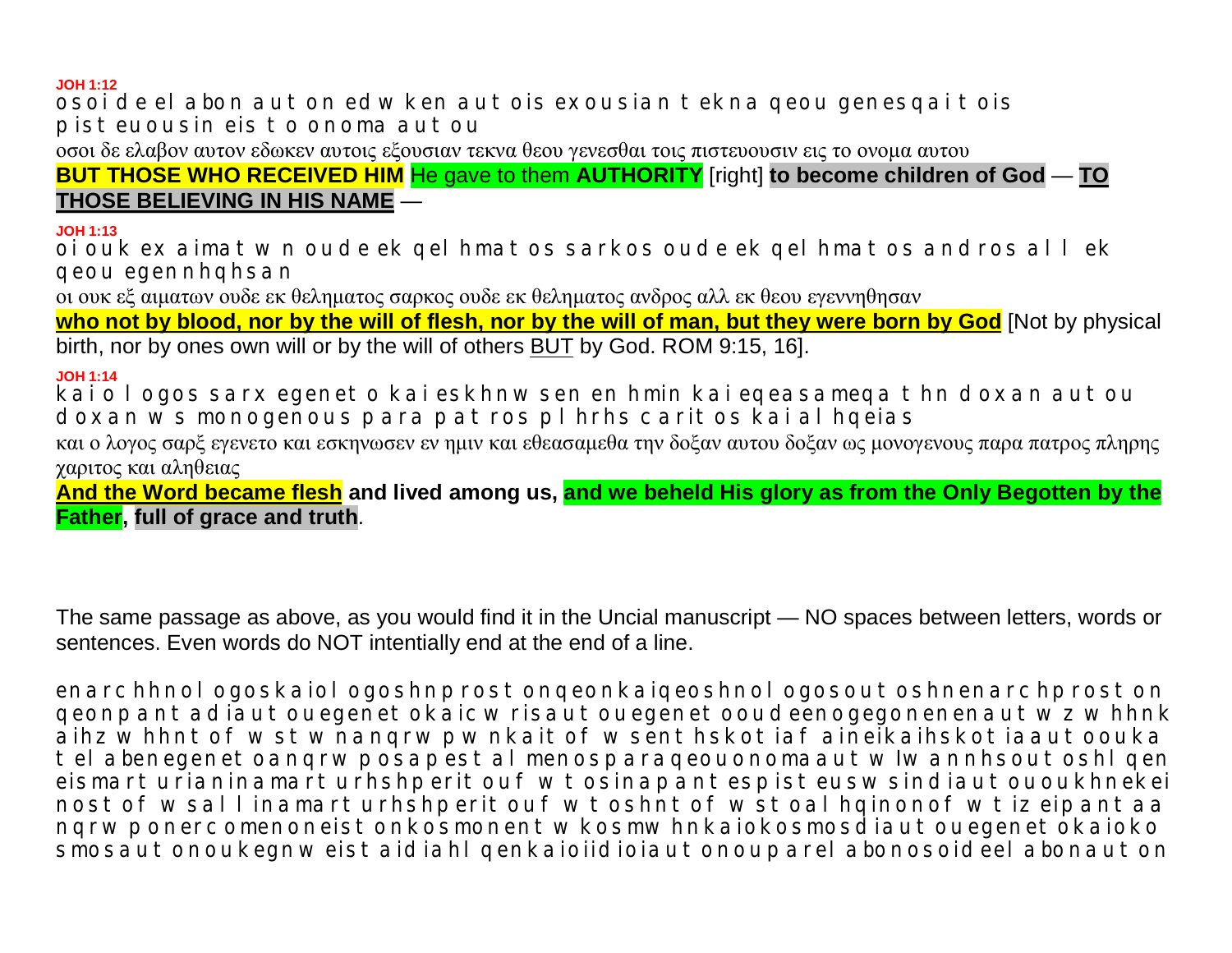edwkenautoisexousianteknaqeougenesqaitoispisteuousineistoonomaautouoiouke xaimatwnoudeekqelhmatossarkosoudeekqelhmatosandrosallekqeouegennhqhsa nkaiologossarxegenetokaieskhnwsenenhminkaiegeasamegathndoxanautoudoxan wsmonogenousparapatrosplhrhscaritoskaialhqeias

# **Manuscripts of the Greek NT**

# **Abbreviations & Symbols Used**

Facsimiles or printed text are available for many of the papyri manuscripts. For the UNCIALS only a few are **extensively used and almost half of them have been barely listed, dated, rated and STORED waiting for someone to thoroughly examine them! The rest have received even less attention. The following is a partial list of these resources.**

C-H. - Casson, Lionel & Ernest Leopold Hettich. *Excavations at Nesana II* (Princeton: 1950)

G-H - Grenfell, Bernard Pyne & Arthur Surridge Hunt. *The Oxyrhynchus Papyri* I-XV (London: 1898-1922)

L-R-T-B - Edgar Lobel, Colin H. Roberts, E. G. Turner, and J. W. B. Barns.

Sanz - Sanz, Peter. *Griechische literarische Papyri christlichen lnhalts*. MPNW (Baden: 1946)

Scho. - Schofield, Ellwood M. *The Papyrus Fragments of the Greek New Testament* (diss., Southern Baptist Theological Seminary, Louisville, 1936)

Wes. - Wessely, Karl. *Les plus anciens monuments du christianisme*, PO 4/2 (1907)

- e = Gospels
- a = Acts & General Epistles
- c = General Epistles alone
- p = Paul's Epistles **ALWAYS** include Hebrews
- $r =$ Revelation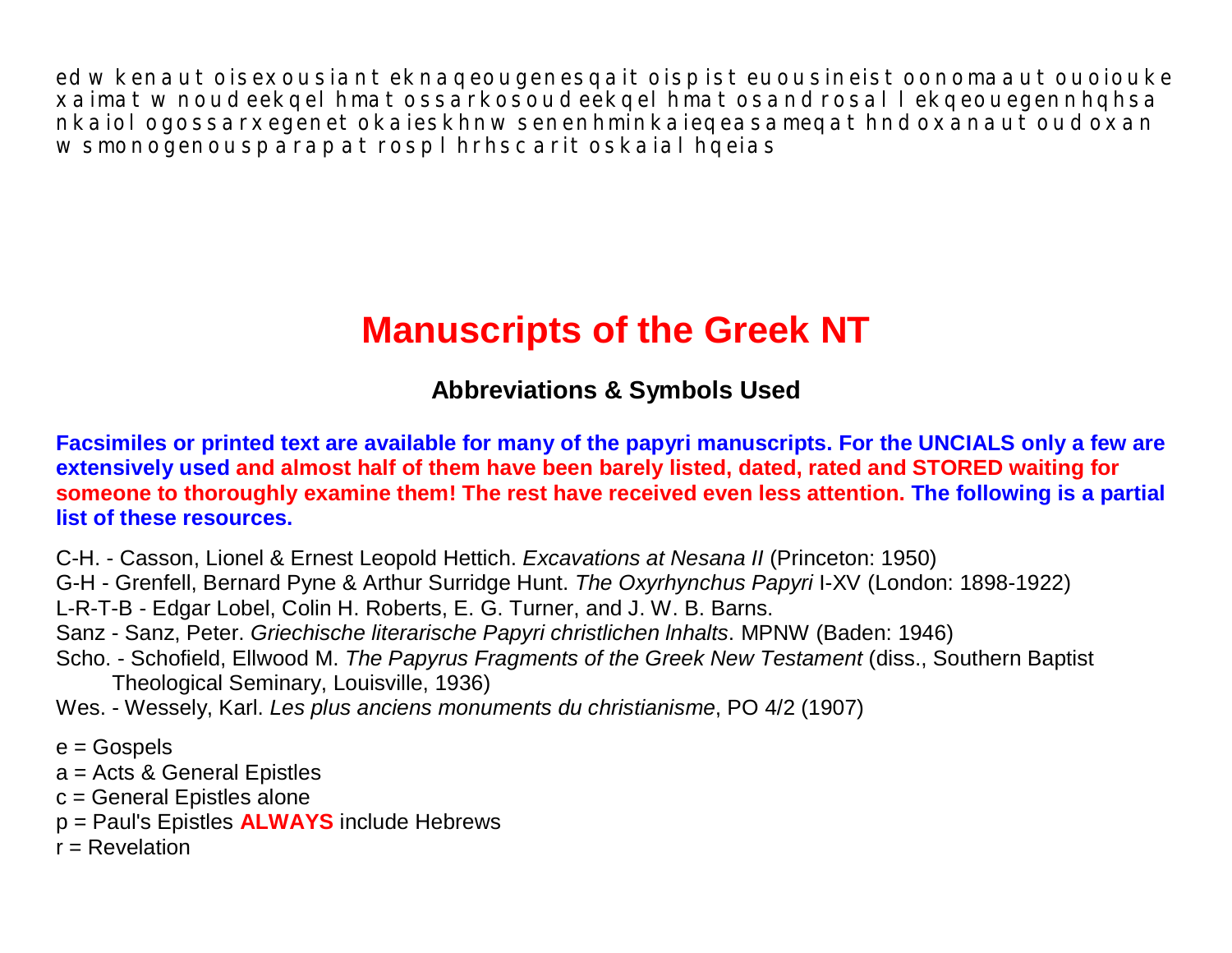$\S$  = section

- **î** = Papyri Special insert characters
- **†** = Space(s) where parts are missing
- **‡** = mutilated book
- A = Archaeology OR Archaeological
- $B =$  British
- BOD = Bodleian Library
- $Col = Collection$
- $Coll = College$
- F = Formerly
- $K =$  with commentary
- $l$  = Lectionary (Selected Bible Passages, covering a year, fully written out to be read in church services)
- JRL = John Rylands Library
- $L =$ Library
- $M =$ Museum
- $MI = Michigan$
- $Ms(s) =$ Manuscript $(s)$
- $N = National$
- NA = Not Accessible **AND NOT COUNTED and NOT LISTED** in the Totals because they are either **LOST OR ARE PARTS OF ONE MANUSCRIPT** and all the parts are listed with the first part listed.
	- **NOTE**: Those Not Accessible (usually for political reasons), **ARE INCLUDED** in the Chart.
- $P =$  Public
- PA = Pennsylvania
- PML = Pierpont Morgan Library
- S = Supplement
- $St = State$
- $U =$  University
- Uncials = hand writing in **capital** letters
- **m** = hand writing in small **cursive** script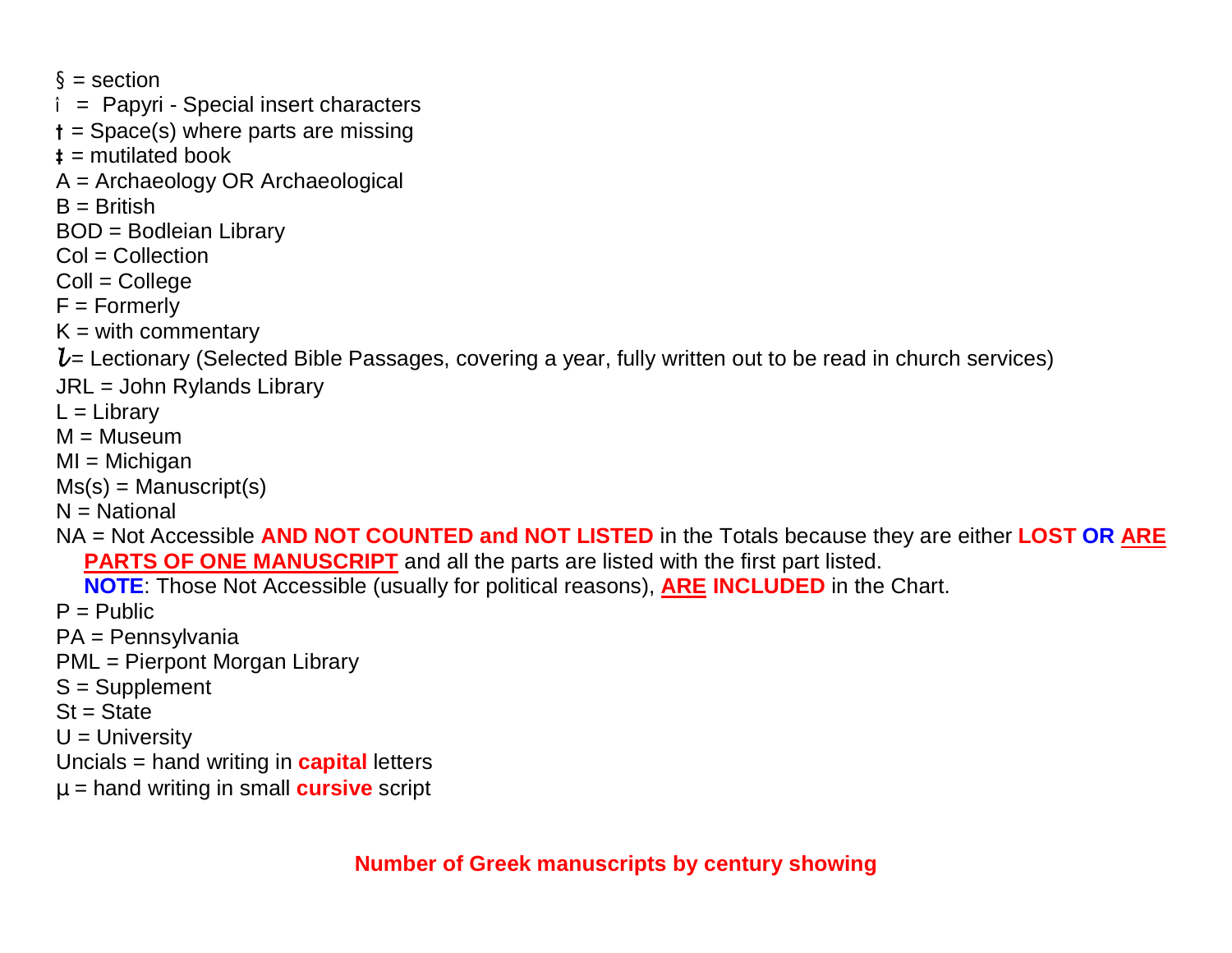# **the types, total of each and the TOTAL**

# **NEW TESTAMENT MANUSCRIPTS** Ⅱ DECTIONARIES

| <b>Century</b>                        | Papyri         | <b>Uncials</b> | <b>Cursives</b> | <b>Uncials</b> | <b>Cursives</b> |
|---------------------------------------|----------------|----------------|-----------------|----------------|-----------------|
| $2^{nd}$                              | $\overline{2}$ |                |                 |                |                 |
| ca. 200                               | 4              |                |                 |                |                 |
| $2nd/3rd$<br>$3rd$                    |                |                |                 |                |                 |
|                                       | 28             |                |                 |                |                 |
| $3^{\text{rd}}/4^{\text{th}}$         | 8              | $\overline{2}$ |                 |                |                 |
| $4^{\text{th}}$                       | 14             | 14             |                 |                |                 |
| $4^{th}/5^{th}$                       | 8              | 8              |                 |                |                 |
| $5^{\text{th}}$                       | $\overline{2}$ | 36             |                 |                |                 |
| 5 <sup>th</sup> /6 <sup>th</sup>      | 4              | 10             |                 |                |                 |
| 6 <sup>th</sup>                       |                | 51             |                 |                |                 |
| $6^{\text{th}}/7^{\text{th}}$         | 5              | 5              |                 |                |                 |
| 7 <sup>th</sup>                       | 8              | 28             |                 |                |                 |
| 7 <sup>th</sup> /8 <sup>th</sup>      | 3              | 4              |                 |                |                 |
| $8^{\rm th}$                          | $\overline{2}$ | 29             |                 | 22             |                 |
| $8^{th}/9^{th}$                       |                | 4              |                 | 5              |                 |
| $9^{th}$<br>$9^{th}/10^{th}$          |                | 53             | 13              | 113            | 5               |
|                                       |                |                | 4               |                |                 |
| $10^{th}$                             |                | 17             | 124             | 108            | 38              |
| $10^{th}/11^{th}$                     |                | 3              | 8               | $\mathfrak{S}$ | $\overline{4}$  |
| $11^{th}$                             |                |                | 429             | 15             | 227             |
| $11^{th}/12^{th}$                     |                |                | 33              |                | 13              |
| $12^{th}$                             |                |                | 555             | 6              | 486             |
|                                       |                |                | 26              |                | 17              |
| $12^{th}/13^{th}$<br>13 <sup>th</sup> |                |                | 547             |                | 394             |
| $13^{th}/14^{th}$                     |                |                | 28              |                | 17              |
| 14 <sup>th</sup>                      |                |                | 511             |                | 308             |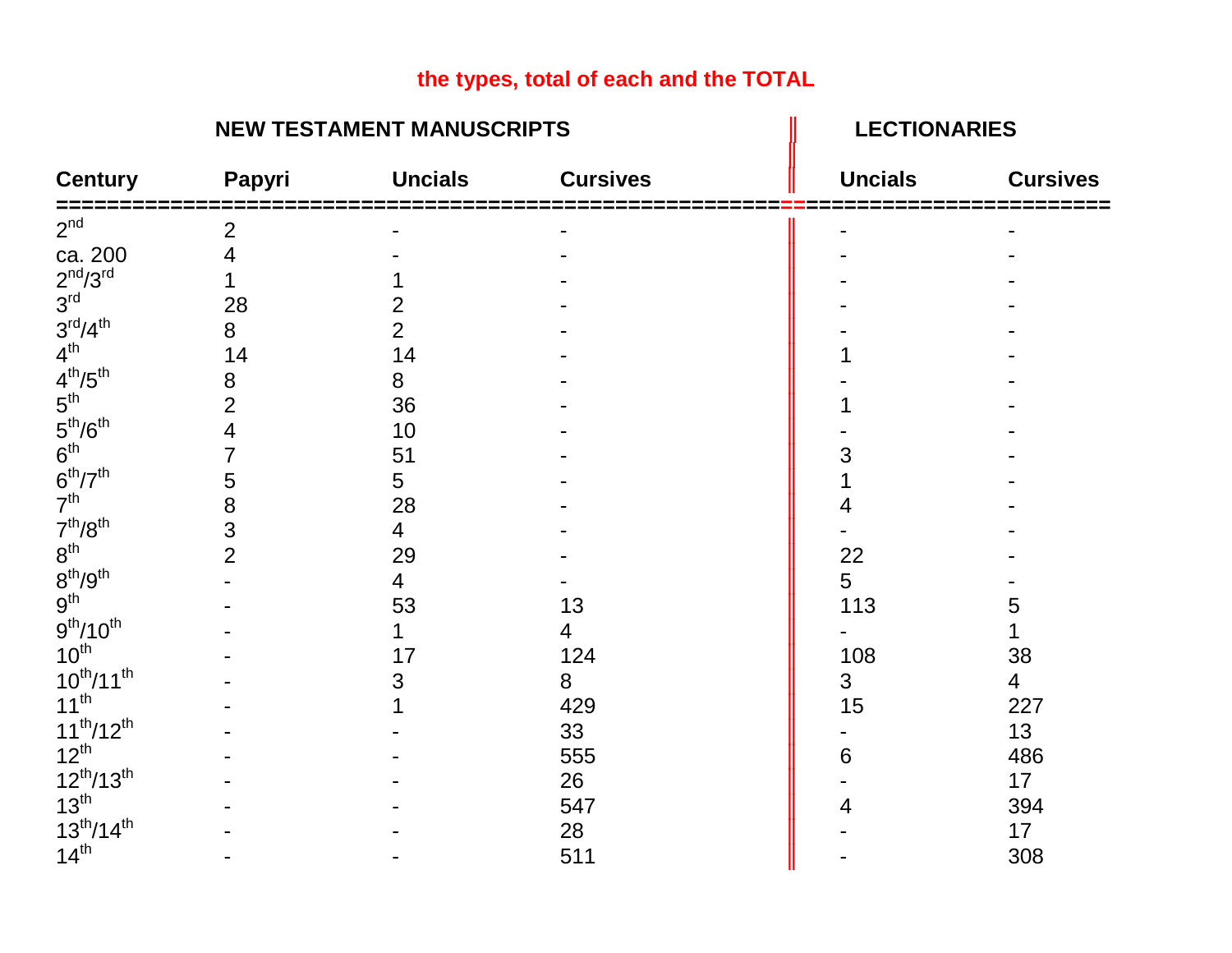| $14^{th}/15^{th}$                                                   | $\blacksquare$ |     | 8               | $\blacksquare$ | ⌒     |
|---------------------------------------------------------------------|----------------|-----|-----------------|----------------|-------|
| $15^{th}$<br>15 <sup>th</sup> /16 <sup>th</sup><br>16 <sup>th</sup> |                |     | 241             | $\blacksquare$ | 171   |
|                                                                     |                |     | 4               | $\blacksquare$ | 2     |
|                                                                     |                |     | 136             | $\blacksquare$ | 194   |
|                                                                     | 96             | 269 | 2,667           | 286            | 1,879 |
|                                                                     |                |     | $TOTAL = 5,197$ |                |       |
| <b>ACTUAL</b>                                                       |                |     |                 |                |       |
| <b>TOTALS</b>                                                       | 93             | 254 |                 |                |       |
|                                                                     |                |     |                 |                |       |

**ACTUAL GRAND TOTAL** = **?**

# **List of Manuscripts**

# **1. Papyri**

Only 11, 13, 18 and 22 are from SCROLLS [rolls]. All others are from CODICES [books].

| <b>Name</b> | <b>Contents</b>                                                                     | <b>Date</b>   | <b>Location, No. &amp; plate/text</b>                                         |
|-------------|-------------------------------------------------------------------------------------|---------------|-------------------------------------------------------------------------------|
| $\hat{I}$ 1 | MAT 1:1-9, 12, 14-20                                                                | Ш             | Philadelphia: U of PA M, E 2746. G-H, I, 4-7.                                 |
| $\hat{I}$ 2 | JOH 12:12-15 (Greek),<br>LUK 7:22-26, 50 (Coptic).                                  | VI            | Florence: M of A No. 7134. Scho., 92-95.                                      |
| $\hat{I}$ 3 | LUK 7:36-45; 10:38-42                                                               | <b>VI/VII</b> | Vienna: Austrian N L, G 2323. Scho., 96-99.                                   |
| $\hat{I}$ 4 | LUK 1:58-59; 1:62-2:1, 6-7; 3:8-4:2,<br>29-32, 34-35; 5:3-8; 5:30-6:16.             | Ш             | Paris: N L, S. Gr. 1120. Scho. 100-106.                                       |
| $\hat{1}$ 5 | JOH 1:23-31, 33-40; 16:14-30;<br>20:11-17, 19-20, 22-25                             | Ш             | London: B L Nos. 782, 2484.<br>G-H II, 1-8; XV, 8-12.                         |
| $\hat{I}$ 6 | JOH 10:1-2, 4-7, 9-10; 11:1-8,<br>45-52 (Greek).<br>JOH 10:1-12, 20; 13:1-2, 11-12; | IV            | Strasbourg: N L & U                                                           |
| $\hat{I}$ 7 | <b>JAM 1:13-5:20 (Coptic)</b><br><b>LUK 4:1-2</b>                                   | <b>IV/VI</b>  | Copt. 379, 381, 382, 384. Scho., 118-125.<br>Kiev: Ukrainian N L. Petrov 553. |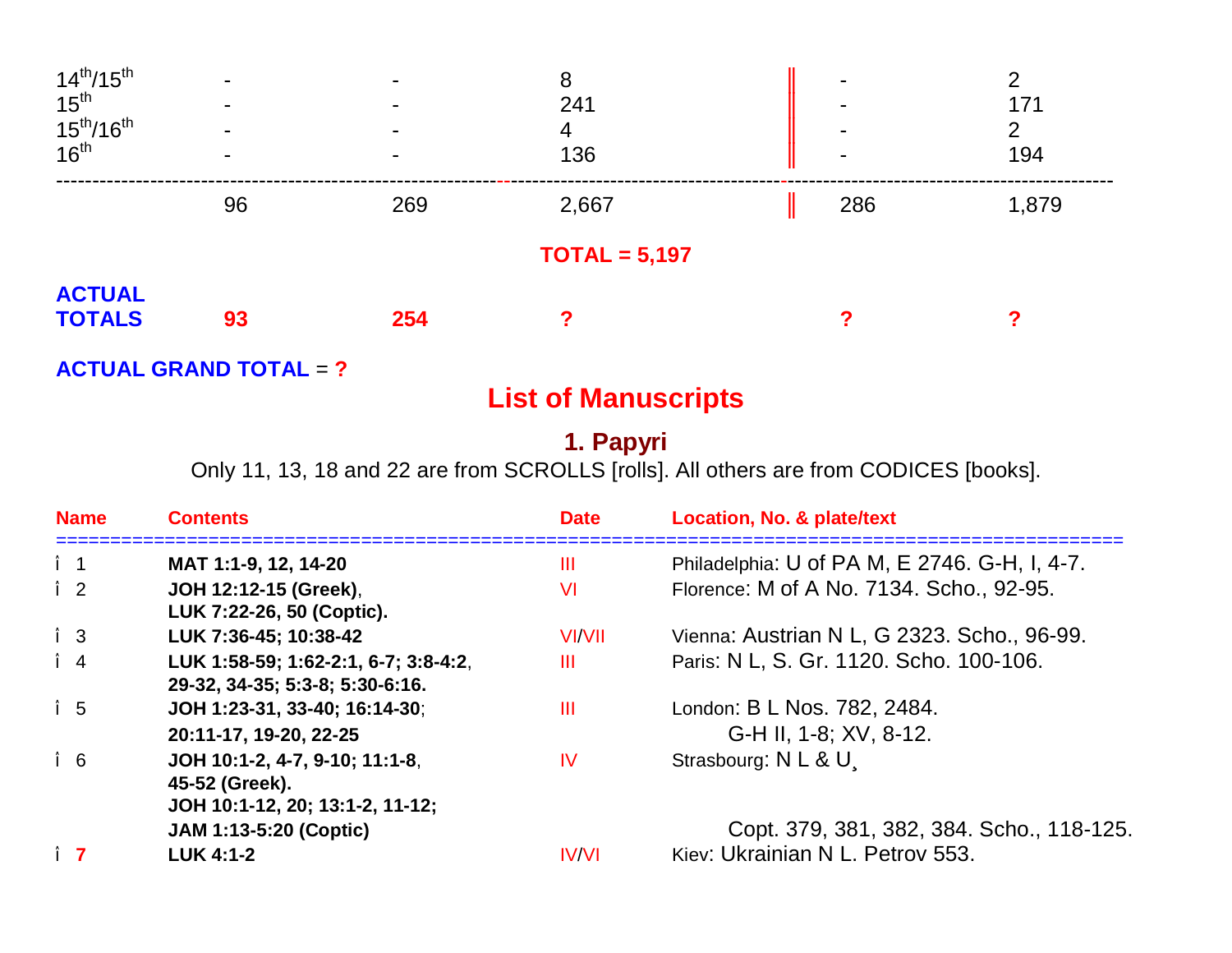# **LOST & NOT COUNTED.**

| ACT 4:31-37; 5:2-9; 6:1-6, 8-15                                                   | $\overline{N}$ | Berlin: P M No. 8683. Scho., 128-133.             |
|-----------------------------------------------------------------------------------|----------------|---------------------------------------------------|
| 1JO 4:11-12, 14-17                                                                | Ш              | Cambridge: Harvard U, Sem.                        |
|                                                                                   |                | M. No. 3736. G-H, III, 2-3.                       |
| <b>ROM 1:1-7</b>                                                                  | IV             | Cambridge: Harvard U, Sem.                        |
|                                                                                   |                | M No. 2218. G-H, II, 8-9.                         |
| 1CO 1:17-22; 2:9-12, 14; 3:1-3, 5-6;<br>4:3-5:5, 7-8; 6:5-9, 11-18; 7:3-6, 10-14. | VII            | Leningrad: P L, Gr. 258A. Scho., 141-151.         |
| <b>HEB 1:1</b>                                                                    | III            | New York: PML. No. G. 3. Scho., 152-54.           |
| HEB 2:14-5:5; 10:8-22; 10:29-11:13;                                               | III/IV         | London: B L No. 1532v;                            |
| 11:28-12:17                                                                       |                | Florence: L Laurenziana. Scho., 155-167.          |
| 1CO 1:25-27; 2:6-8; 3:8-10, 20                                                    | V.             | Sinai: St. Catharine's Monastery. Scho., 168-170. |
| 1CO 7:18-8:4                                                                      | III            | Cairo: Egyptian M JE 47423. Scho., 171-74.        |
| PHI 3:10-17; 4:2-8                                                                | III/IV         | Cairo: Egyptian M JE 47424. G-H, (1910): 8-11.    |
| <b>HEB 9:12-19</b>                                                                | <b>IV</b>      | Cambridge: U L, Add. 5893.                        |
|                                                                                   |                | G-H, VIII (1911): 11-13.                          |
| <b>REV 1:4-7</b>                                                                  | III/IV         | London: B L, Inv. No. 2053v.                      |
|                                                                                   |                | G-H, VIII (1911): 13-14.                          |
| MAT 10:32-11:5                                                                    | <b>IV/V</b>    | Oxford: BOD., Gr. Bible D6. G-H, IX (1912): 7-9.  |
| JAM 2:19-3:9                                                                      | Ш              | Princeton: U L, AM 4117. G-H, IX (1912): 9-11.    |
| MAT 12:24-26, 32-33                                                               | ШL             | Allentown: Muhlenberg Coll.,                      |
|                                                                                   |                | Theol. Pap. 3. G-H, X (1914): 12-14.              |
| JOH 15:25-16:2, 21-32                                                             | ШL             | Glasgow: U L Ms. Gen 1026. G-H, X (1914): 14-16.  |
| JAM 1:10-12, 15-18                                                                | Ш              | Urbana: U of IL, G., 1229. G-H, X (1914): 16-18.  |
| REV 5:5-8; 6:5-8                                                                  | IV             | Newton Center: Andover                            |
|                                                                                   |                | Newton Theological School,                        |
|                                                                                   |                | Franklin Trask L, O., 1230.                       |
|                                                                                   |                | G-H, X (1914): 18-19.                             |
| MAT 18:32-34; 19:1-3, 5-7, 9-10                                                   | IV             | Berlin: St M, Inv. no. 16388.                     |
|                                                                                   |                | Otto Stegmüller, "Ein Bruchstück"                 |
|                                                                                   |                | aus dem griechischen Diatessaron,"                |
|                                                                                   |                | ZNW 37 (1938): 223-29.                            |
|                                                                                   |                |                                                   |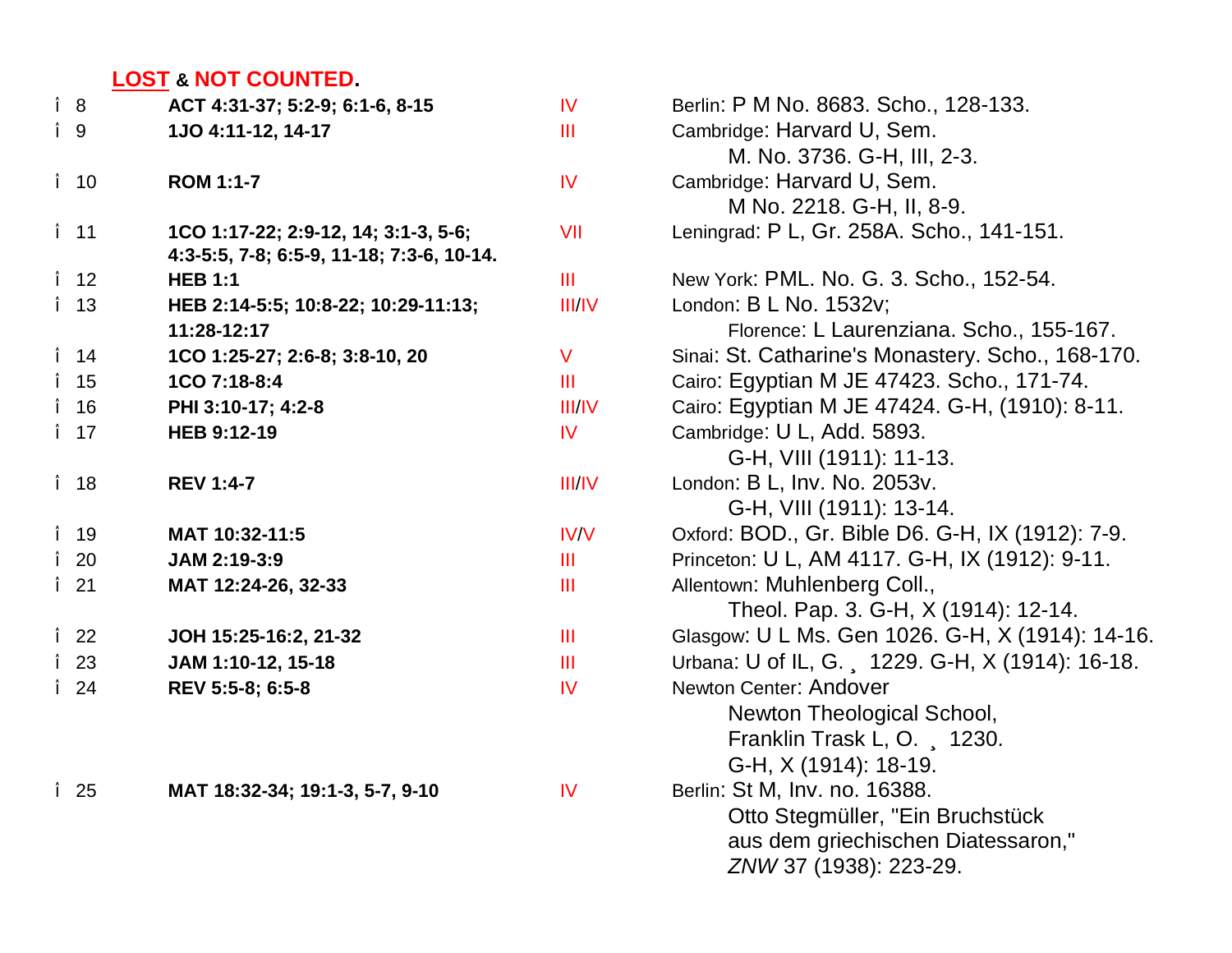| î 26         | ROM 1:1-16                          | ca. 600       | Dallas: Southern Methodist U,                        |
|--------------|-------------------------------------|---------------|------------------------------------------------------|
|              |                                     |               | Perkins School of Theology,                          |
|              |                                     |               | Bridwell L G-H, XI (1915): 6-9 (î, Oxy. 1354).       |
| $\hat{I}$ 27 | ROM 8:12-22, 24-27; 8:33-9:3, 5-9   | Ш             | Cambridge: U L, Add. 7211.                           |
|              |                                     |               | G-H, XI (1915): 9-12 (î, Oxy. 1355).                 |
| î 28         | JOH 6:8-12, 17-22                   | Ш             | Berkeley: Pacific School of                          |
|              |                                     |               | Religion, Palestine Institute M,                     |
|              |                                     |               | 2. G-H, XIII (1919): 8-10 (î, Oxy. 1596).            |
| î 29         | ACT 26:7-8, 20                      | Ш             | Oxford: BOD, Gr. Bible, G 4.                         |
|              |                                     |               | G-H, XIII (1919): 10-12 (î, Oxy. 1597).              |
| î 30         | 1TH 4:12-5:18, 25-28; 2TH 1:1-2     | Ш             | Ghent: Rijksuniversiteit, L                          |
|              |                                     |               | Inv. 61. G-H, XIII (1919): 12-14 (î, Oxy. 1598)      |
| î 31         | ROM 12:3-8                          | VII           | Manchester: JRL, Gr. 4. A. S. Hunt, Catalogue of the |
|              |                                     |               | Greek Papyri in the John Rylands Library I:          |
|              |                                     |               | Literary Texts (Manchester: 1911): 9.                |
| î 32         | TIT 1:11-15; 2:3-8                  | ca. 200       | Manchester: JRL Gr. 5. A. S. Hunt, Catalogue of the  |
|              |                                     |               | Greek Papyri in the John Rylands Library I:          |
|              |                                     |               | Literary Texts (Manchester: 1911): 10-11.            |
| <i>î</i> 33  | ACT 7:6-10, 13-18; 15:21-24, 26-32  | VI            | Vienna: Austrian N L, Vindob. G. 17973,              |
|              | Cf.58                               |               | 26133, 35831, 39783. Scho., 242-45.                  |
| î 34         | 1CO 16:4-7, 10; 2CO 5:18-21         | VII           | Vienna: Austrian N L, Vindob. G. 39784.              |
|              | 10:13-14; 11:2, 4, 6-7              |               | Scho., 246-252.                                      |
| î 35         | MAT 25:12-15, 20-23                 | IV(?)         | Florence: L Laurenziana. Scho., 253-55.              |
| î 36         | JOH 3:14-18, 31-32, 34-35           | VI            | Florence: L Laurenziana. Scho., 256-258;             |
| $\hat{I}$ 37 | MAT 26:19-52                        | <b>III/IV</b> | Ann Arbor: U of MI, Inv. no. 1570. Scho. 259-265.    |
| î 38         | ACT 18:27-19:6, 12-16               | ca. 300       | Ann Arbor: U of MI, Inv. no. 1571. Scho. 266-272.    |
| î 39         | <b>JOH 8:14-22</b>                  | Ш             | Rochester: Ambrose Swabey L, Inv. no. 8864.          |
|              |                                     |               | G-H, XV (1922): 7-8 (Oxy. 1780).                     |
| $\hat{I}$ 40 | ROM 1:24-27; 1:31-2:3; 3:21-4:8;    | Ш             | Heidelberg: Papyrussamn-flung der U, Inv. no. 45.    |
|              | 6:4-5, 16; 9:16-17, 27              |               | Scho. 278-284.                                       |
| $\hat{I}$ 41 | ACT 17:28-18:2, 17-18, 22-25, 27;   | VIII          | Vienna: Austrian N L, K., Vindob. 7377, 7384, 7396,  |
|              | 19:1-4, 6-8, 13-16, 18-19; 20:9-13, |               | 7426, 7541-48, 7731, 7912, 7914.                     |
|              |                                     |               |                                                      |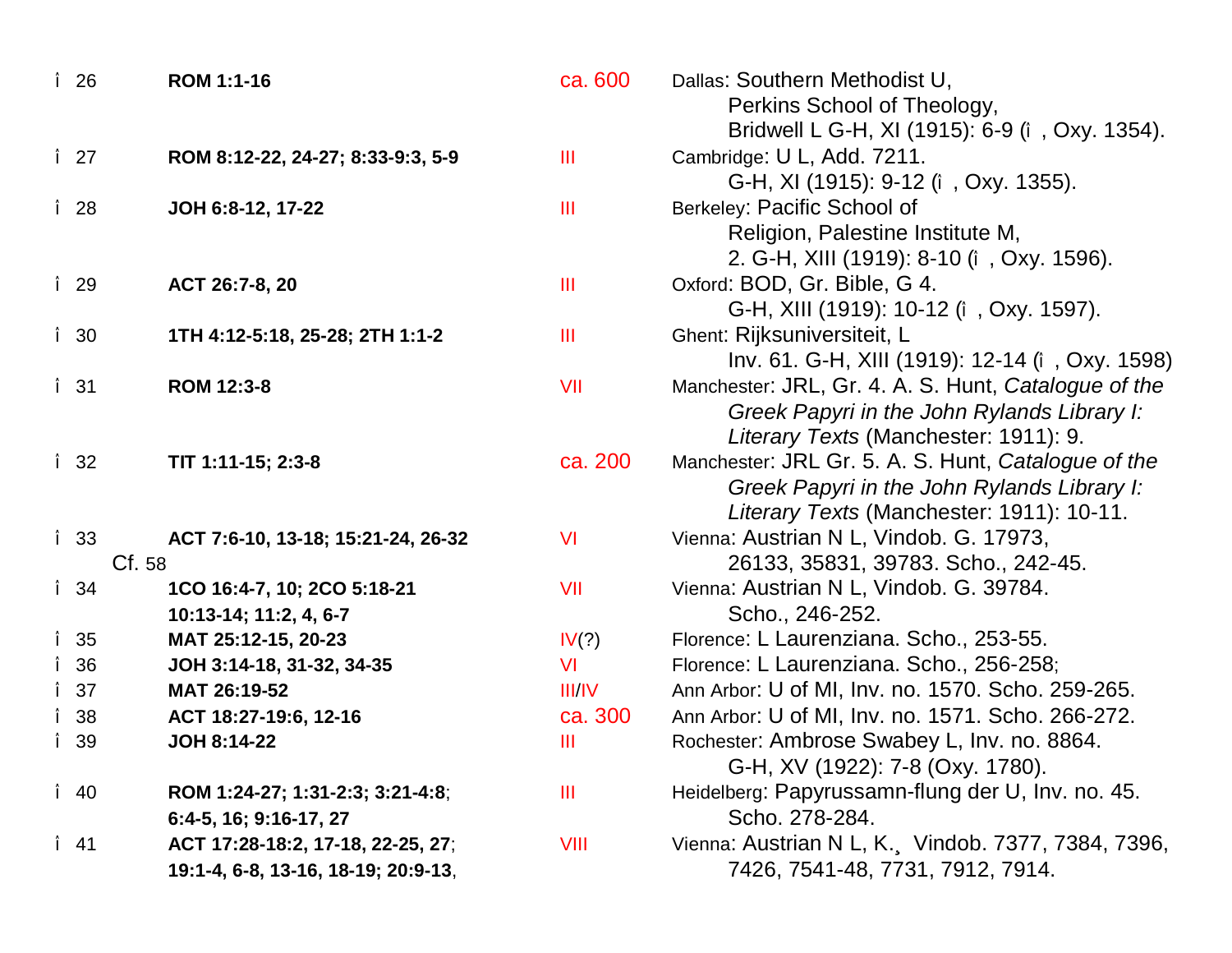|              | 15-16, 22-24, 26-38; 21:3, 4,<br>26-27; 22:11-14, 16-17 (Greek);<br>ACT 17:30-18:2, 25, 27-28;<br>19:2-8, 15, 17-19; 20:11-16,<br>24-28; 20:36-21:3; 22:12-14,<br><b>16-17 (Coptic)</b> |                 | Scho. 285-291.                                                          |
|--------------|-----------------------------------------------------------------------------------------------------------------------------------------------------------------------------------------|-----------------|-------------------------------------------------------------------------|
| $\hat{I}$ 42 | LUK 1:54-55; 2:29-32 (Greek);                                                                                                                                                           | <b>VII/VIII</b> | Vienna: Austrian N L., Vindob. K. 8706. Sanz-Till,                      |
|              | LUK 1:46-51 (Coptic)                                                                                                                                                                    |                 | "Eine griechischkoptische Odenhandschrift,"<br>MBE 5 (1939): 9-112.     |
| $\hat{I}$ 43 | REV 2:12-13; 15:8-16:2                                                                                                                                                                  | <b>VI/VII</b>   | London: B L Inv. no. 2241. Scho. 292-95.                                |
| $\hat{I}$ 44 | MAT 17:1-3, 6-7; 18:15-17, 19;                                                                                                                                                          | <b>VI/VII</b>   | New York: M of Art, Inv. no. 14.1.527.                                  |
|              | 25:8-10; JOH 9:3-4; 10:8-14; 12:16-18.                                                                                                                                                  |                 | Scho. 296-301.                                                          |
| $\hat{I}$ 45 | MAT 20:24-32; 21:13-19;                                                                                                                                                                 | III             | Dublin: Chester Beatty 1                                                |
|              | 25:41-26:39; MAR 4:36-9:31;                                                                                                                                                             |                 | Vienna: Austrian N L Vindob. G. 31974.                                  |
|              | 11:27-12:28; LUK 6:31-7:7;                                                                                                                                                              |                 | Frederic G. Kenyon, Chester Beatty Biblical                             |
|              | 9:26-14:33; JOH 10:7-25;                                                                                                                                                                |                 | Papyri II/ 1: The Gospels and Acts, Text                                |
|              | 10:30-11:10, 18-36, 42-57;                                                                                                                                                              |                 | (London: 1933); II/2: The Gospels and Acts,                             |
|              | ACT 4:27-17:17                                                                                                                                                                          |                 | Plates (London: 1934).                                                  |
| î 46         | ROM 5:17-6:14 <sup>†</sup> ; 8:15-15:9 <sup>†</sup> ;                                                                                                                                   | ca. 200         | Dublin: Chester Beatty II;                                              |
|              | 15:11-16:27; 1CO 1:1-16:22†;                                                                                                                                                            |                 | Ann Arbor: U of MI, Inv. no. 6238. F. G. Kenyon,                        |
|              | 2CO 1:1-13:13 <sup>†</sup> ; GAL 1:1-6:18 <sup>†</sup> ;                                                                                                                                |                 | Chester Beatty Biblical Papyri III/ I:                                  |
|              | EPH 1:1-6:24 <sup>†</sup> ; PHI 1:1-4:23 <sup>†</sup> ;                                                                                                                                 |                 | <b>Pauline Epistles and Revelation, Text</b>                            |
|              | COL 1:1-4:18 <sup>†</sup> ; 1TH 1:1; 1:9-2:3;                                                                                                                                           |                 | (London: 1934); III/3 (S.): Pauline Epistles,                           |
|              | 5:5-9, 23-28; HEB 1:1-13:25 <sup>†</sup>                                                                                                                                                |                 | Text (London: 1936); III/4: Pauline Epistles,<br>Plates (London: 1937). |
| $\hat{I}$ 47 | REV 9:10-17:21                                                                                                                                                                          | Ш               | Dublin: Chester Beatty III. F. G. Kenyon, Chester                       |
|              |                                                                                                                                                                                         |                 | <b>Beatty Biblical Papyri III/1: Pauline Epistles</b>                   |
|              |                                                                                                                                                                                         |                 | and Revelation, Text (London: 1934); III/2:                             |
|              |                                                                                                                                                                                         |                 | Revelation, Plates (London: 1936).                                      |
| î 48         | ACT 23:11-17, 23-29                                                                                                                                                                     | ШL              | Florence: L Laurenziana. Scho., 326-329.                                |
| î 49         | EPH 4:16-29; 4:31-5:13                                                                                                                                                                  | Ш               | New Haven: Yale U L, Yale 415 + 531. W. H. P.                           |
|              |                                                                                                                                                                                         |                 | Hatch and C. Bradford Welles, "A Hitherto                               |
|              |                                                                                                                                                                                         |                 | Unpublished Fragment of the Epistle to the                              |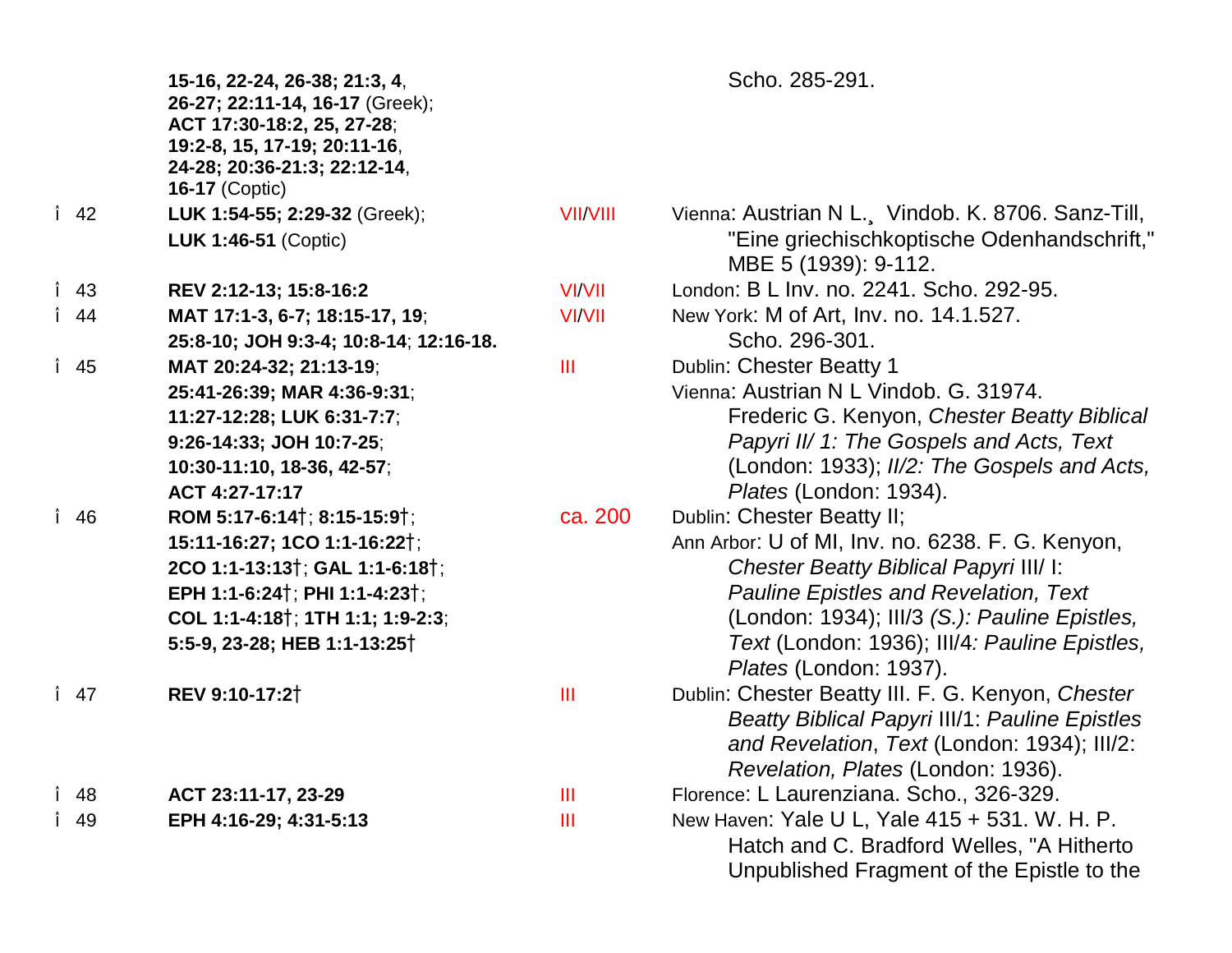|   |              |                                                                                                                                              |               | Ephesians, "HTR 51 (1958): 33-37.                                                                                                                                                                                                                                                                  |
|---|--------------|----------------------------------------------------------------------------------------------------------------------------------------------|---------------|----------------------------------------------------------------------------------------------------------------------------------------------------------------------------------------------------------------------------------------------------------------------------------------------------|
|   | $\hat{I}$ 50 | Acts 8:26-32; 10:26-31                                                                                                                       | IV/V          | New Haven: Yale U L Yale 1543. Carl H. Kraeling,<br>" <sup>50</sup> Two Selections from Acts," 163-172 in<br>Quantulacumque: Studies Presented to<br>Kirsopp Lake, ed. Robert P. Casey, Silva<br>Lake, and Agnes Kirsopp Lake (London:<br>1937). (Orthographical peculiarities and<br>corrections) |
|   | î 51         | GAL 1:2-10, 13, 16-20                                                                                                                        | ca. 400       | Oxford: Ashmolean M Oxyrhynchus Papyri XVIII<br>(London: 1941): 1-3 (î, Oxy. 2157).                                                                                                                                                                                                                |
|   | $\hat{I}$ 52 | JOH 18:31-33, 37-38                                                                                                                          | ca. 125       | Manchester: JRL Gr. 457. Scho. 330-34.                                                                                                                                                                                                                                                             |
|   | î 53         | MAT 26:29-40; Acts 9:33-10:1                                                                                                                 | III           | Ann Arbor: U of MI Inv. no. 6652.<br>Henry A. Sanders, "A Third Century Papyrus<br>of Matthew and Acts," 151-161 in<br>Quantulacumque: Studies Presented to<br>Kirsopp Lake (London: 1937).                                                                                                        |
|   | $\hat{I}$ 54 | JAM 2:16-18, 22-26; 3:2-4                                                                                                                    | V/VI          | Princeton: U L Princeton 15, Scho, 206-214.                                                                                                                                                                                                                                                        |
|   | î 55         | JOH 1:31-33, 35-38                                                                                                                           | <b>VI/VII</b> | Vienna: Austrian N L Vindob. G. 26214.<br>Sanz, 58-59.                                                                                                                                                                                                                                             |
|   | î 56         | ACT 1:1, 4-5, 7, 10-11                                                                                                                       | V/VI          | Vienna: Austrian N L Vindob. G. 19918.<br>Sanz, 65-66.                                                                                                                                                                                                                                             |
|   | $\hat{I}$ 57 | ACT 4:36-5:2, 8-10                                                                                                                           | IV/V          | Vienna: Austrian N L Vindob. G. 26020.<br>Sanz, 66-67.                                                                                                                                                                                                                                             |
|   |              | î 58 Cf. 33 & NOT COUNTED.                                                                                                                   |               |                                                                                                                                                                                                                                                                                                    |
|   | î 59         | JOH 1:26, 28, 48, 51; 2:15-16;<br>11:40-52; 12:25, 29, 31, 35;<br>17:24-26; 18:1-2, 16-17, 22;<br>21:7,12-13, 15, 17-20, 23.                 | VII           | New York: PML Casson, 79-93 (Colt 3).                                                                                                                                                                                                                                                              |
| Î | 60           | JOH 16:29-19:26 <sup>†</sup>                                                                                                                 | ca. 700       | New York: PML Casson, 94-111 (Colt 4).                                                                                                                                                                                                                                                             |
|   | î 61         | ROM 16:23-27; 1CO 1:1-2, 4-6;<br>5:1-3, 5-6, 9-13; PHI 3:5-9, 12-16;<br>COL 1:3-7, 9-13; 4:15; 1TH 1:2-3;<br>TIT 3:1-5, 8-11, 14-15; PHM 4-7 | ca. 700       | New York: PML Casson, 112-122 (Colt 5).                                                                                                                                                                                                                                                            |
|   |              |                                                                                                                                              |               |                                                                                                                                                                                                                                                                                                    |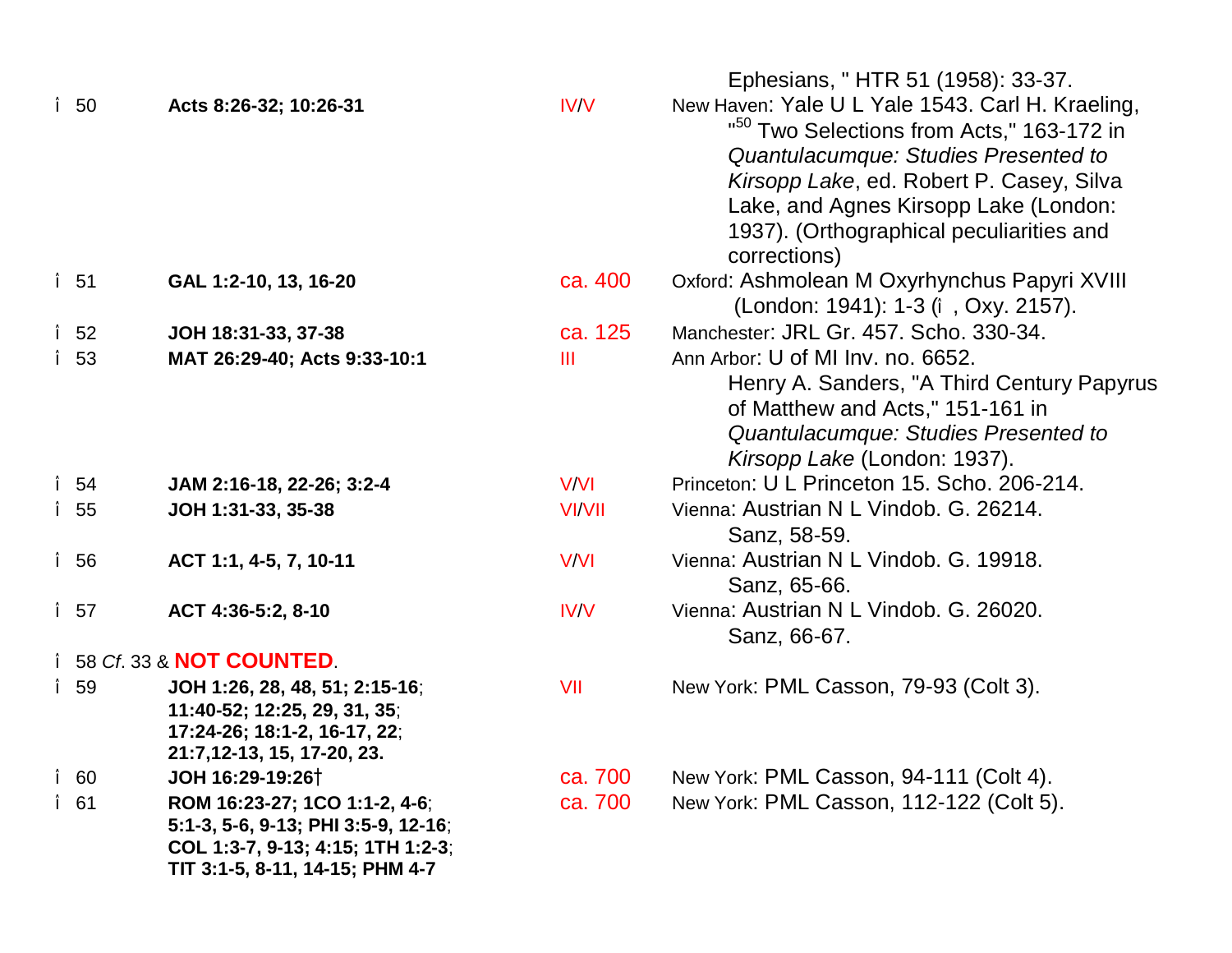| î 62   | MAT 11:25-30                       | IV      | Oslo: U L Osloensis 1661. Leiv Amundsen,                                                          |
|--------|------------------------------------|---------|---------------------------------------------------------------------------------------------------|
|        |                                    |         | "Christian Papyri from the Oslo Collection,"<br>Symbolae Osloenses 24 (1945): 121-147.            |
| î 63   | JOH 3:14-18; 4:9-10                | ca. 500 | Berlin: St M Inv. no. 11914. Otto Stegmüller,                                                     |
|        |                                    |         | "Zu den Bibelorakeln im Codex Bezae,"                                                             |
|        |                                    |         | Bibl 34 (1953):1 3-22.                                                                            |
| î 64   | MAT 3:9, 15; 5:20-22, 25-28        | ca. 200 | Barcelona: Fundació Sant Lluc Evangelista, Inv.                                                   |
| Cf. 67 | 26:7-8, 10, 14-15, 22-23, 31-33    |         | no. 1. Roca-Puig, Barc. Inv. No. 1, "Studi                                                        |
|        |                                    |         | in onore di Aristide Calderini e Roberto                                                          |
|        |                                    |         | Paribeni II (Milan-Varese: 1957): 87-96.                                                          |
|        |                                    |         | Oxford: Magdalen Coll Gr. 18. R. C. H. Roberts,                                                   |
|        |                                    |         | "An Early Papyrus of the First Gospel,"<br>HTR 46 (1953): 233-37.                                 |
| î 65   | 1TH 1:3-2:1, 6-13                  | Ш       | Florence: Instituto Papirologico G. Vitelli. Vittorio                                             |
|        |                                    |         | Bartoletti, PGLSI XIV (1957): 5-7 (PSI 1373).                                                     |
| î 66   | JOH 1:1-6:11; 6:35-14:26, 29-30    | ca. 200 | Cologne: L Bodmeriana, Bodmer II.                                                                 |
|        | 15:2-26; 16:2-4, 6-7; 16:10-20:20, |         | <b>Dublin: Chester Beatty;</b>                                                                    |
|        | 22-23; 20:25-21:9                  |         | Cologne: Institut für Altertumskunde,                                                             |
|        |                                    |         | Inv no. 4274/4298. Victor Martin, Papyrus                                                         |
|        |                                    |         | Bodmer II: Evangile de Jean, 1-14 (Cologne/                                                       |
|        |                                    |         | Geneva: 1956); Papyrus Bodmer II: S.                                                              |
|        |                                    |         | Evangile de Jean, 14-21 (Cologne/Geneva:<br>1958); Victor Martin and J. W. B. Barns,              |
|        |                                    |         | Papyrus Bodmer II: S. Evangile de Jean,                                                           |
|        |                                    |         | 14-21 (Cologne/Geneva: 21962); Kurt Aland,                                                        |
|        |                                    |         | "Neue neutestamentliche Papyri III," NTS 20                                                       |
|        |                                    |         | (1974): 357-381 (previously unidentified                                                          |
|        |                                    |         | fragments). Plate 22.                                                                             |
|        | î 67 Cf 64 & NOT COUNTED           |         |                                                                                                   |
| î 68   | 1CO 4:12-17; 4:19-5:3              | VII(?)  | Leningrad: P L Gr. 258B. Kurt Aland, "Neue<br>neutestamentliche Papyri," NTS 3 (1957):<br>265-67. |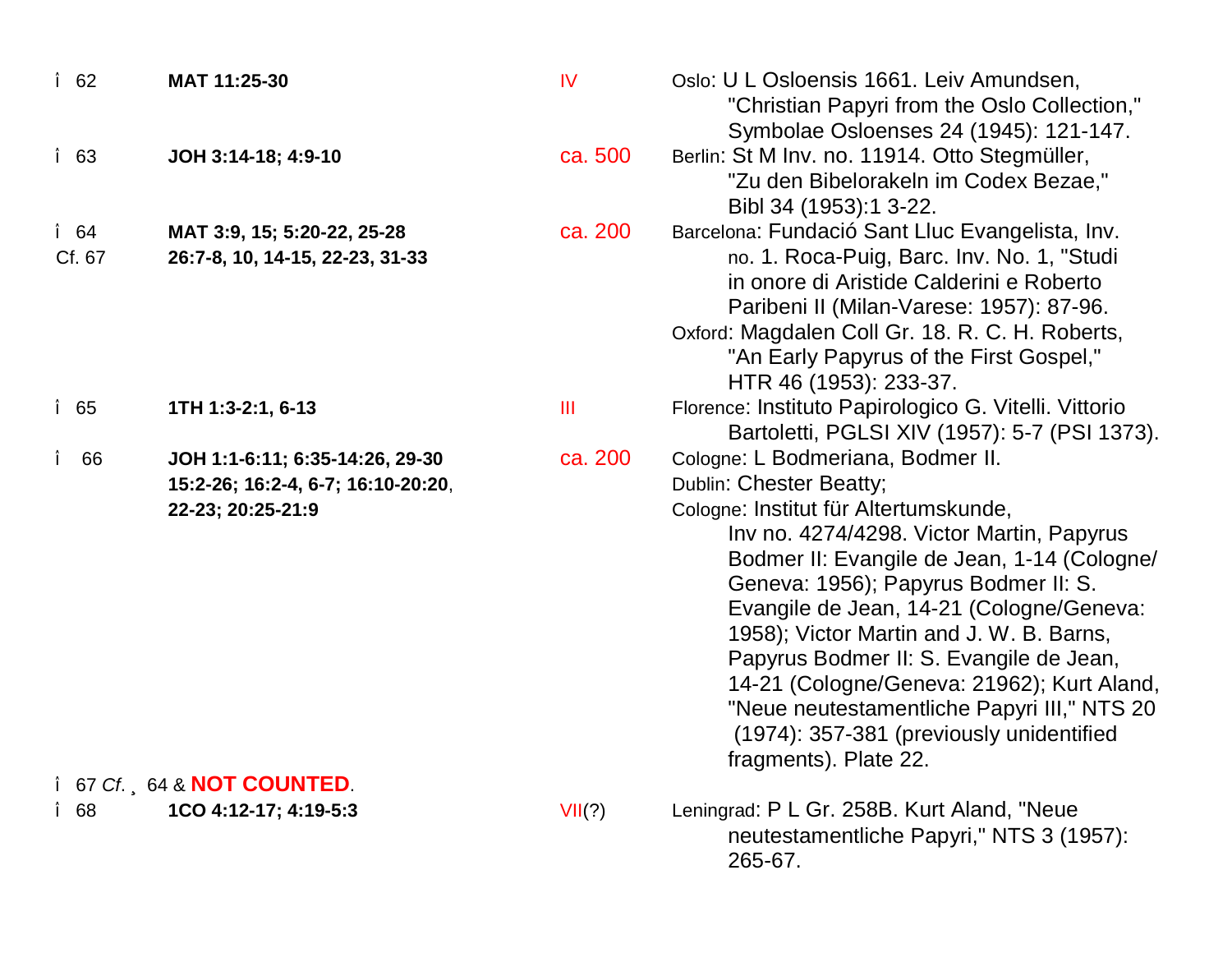| î 69         | LUK 22:41, 45-48, 58-61                                                                                                                                                                                                 | $\mathbf{III}$ | Oxford: Ashmolean M L-R-T-B, Oxyrhynchus Papyri<br>XXIV (London: 1957): 1-4 (î, Oxy. 2383.                                                                    |
|--------------|-------------------------------------------------------------------------------------------------------------------------------------------------------------------------------------------------------------------------|----------------|---------------------------------------------------------------------------------------------------------------------------------------------------------------|
| $\hat{I}$ 70 | MAT 2:13-16; 2:22-3:1; 11:26-27;                                                                                                                                                                                        | III            | Oxford: Ashmolean M                                                                                                                                           |
|              | 12:4-5; 24:3-6, 12-15                                                                                                                                                                                                   |                | Florence: Instituto Papirologico G. Vitelli, CNR<br>419, 420. L-R-T-B, Oxyrhynchus Papyri<br>XXIV (London: 1957): 4-5 (î , Oxy. 2384).                        |
| $\hat{I}$ 71 | MAT 19:10-11, 17-18                                                                                                                                                                                                     | <b>IV</b>      | Oxford: Ashmolean M L-R-T-B, Oxyrhynchus Papyri<br>XXIV (London: 1957): 5-6 (î Oxy. 2385).                                                                    |
| $\hat{I}$ 72 | <b>JUD 1:1-25</b>                                                                                                                                                                                                       | <b>III/IV</b>  | Cologne: L Bodmeriana, Bodmer VII-VIII.                                                                                                                       |
|              | 1PE 1:1-5:14; 2PE 1:1-3:18                                                                                                                                                                                              |                | Rome: Vatican L Michael Testuz, Papyrus Bodmer<br>VII-IX: (Cologne/Geneva: 1959).                                                                             |
| î 73         | MAT 25:43; 26:2-3                                                                                                                                                                                                       | VII            | Cologne: L Bodmeriana. Still unpublished.                                                                                                                     |
| $\hat{I}$ 74 | ACT 1:2-28:31 <sup>†</sup> ; JAM. 1:1-5:20 <sup>†</sup> ;                                                                                                                                                               | VII            | Cologne: L Bodmeriana, Rudolf Kasser. Papyrus                                                                                                                 |
|              | 1PE 1:1-2, 7-8, 13, 19-20, 25; 2:6-7,                                                                                                                                                                                   |                | Bodmer XVII: (Cologne/Geneva: 1961).                                                                                                                          |
|              | 11-12, 18, 24; 3:4-5; 2PE 2:21; 3:4,<br>11, 16; 1JO 1:1, 6; 2:1-2, 7, 13-14,<br>18-19, 25-26; 3:1-2, 8, 14, 19-20;<br>4:1, 6-7, 12, 18-19; 5:3-4, 9-10, 17;<br>2JO 1, 6-7, 13; 3JO 6, 12;<br>JUD 1:3, 7, 11-12, 16, 24. |                | Egyptian text.                                                                                                                                                |
| î 75         | LUK 3:18-4:2 <sup>†</sup> ; 4:34-5:10;                                                                                                                                                                                  | $\mathbf{III}$ | Cologne: L Bodmeriana, Bodmer XIV-XV. Rudolf                                                                                                                  |
|              | 5:37-18:18 <sup>†</sup> ; 22:4-24:53;                                                                                                                                                                                   |                | Kasser and Victor Martin, Papyrus Bodmer                                                                                                                      |
|              | JOH 1:1-11:45, 48-57; 12:3-13:1,<br>8-9; 14:8-30; 15:7-8                                                                                                                                                                |                | XIV-XV, I: XIV: (Cologne/Geneva: 1961). Kurt<br>Aland, "Neue neutestamentliche Papyri III,"<br>NTS 22 (1976): 375-396<br>(previously unidentified fragments). |
| î 76         | JOH 4:9, 12                                                                                                                                                                                                             | <b>VI</b>      | Vienna: Austrian N L, Vindob. G. 36102. Herbert<br>Hunger, Biblos 19/2 (1970): 71-75.                                                                         |
| $\hat{I}$ 77 | MAT 23:30-39                                                                                                                                                                                                            | II/III         | Oxford: Ashmolean M L Ingrams, P. Kingston, Peter<br>Parsons, and John Rea, Oxyrhynchus Papyri<br>XXXIV (London: 1968): 1-3 (î, Oxy. 2683).                   |
| î 78         | JUD 1:4-5, 7-8                                                                                                                                                                                                          | <b>III/IV</b>  | Oxford: Ashmolean M L Ingrams, P. Kingston,                                                                                                                   |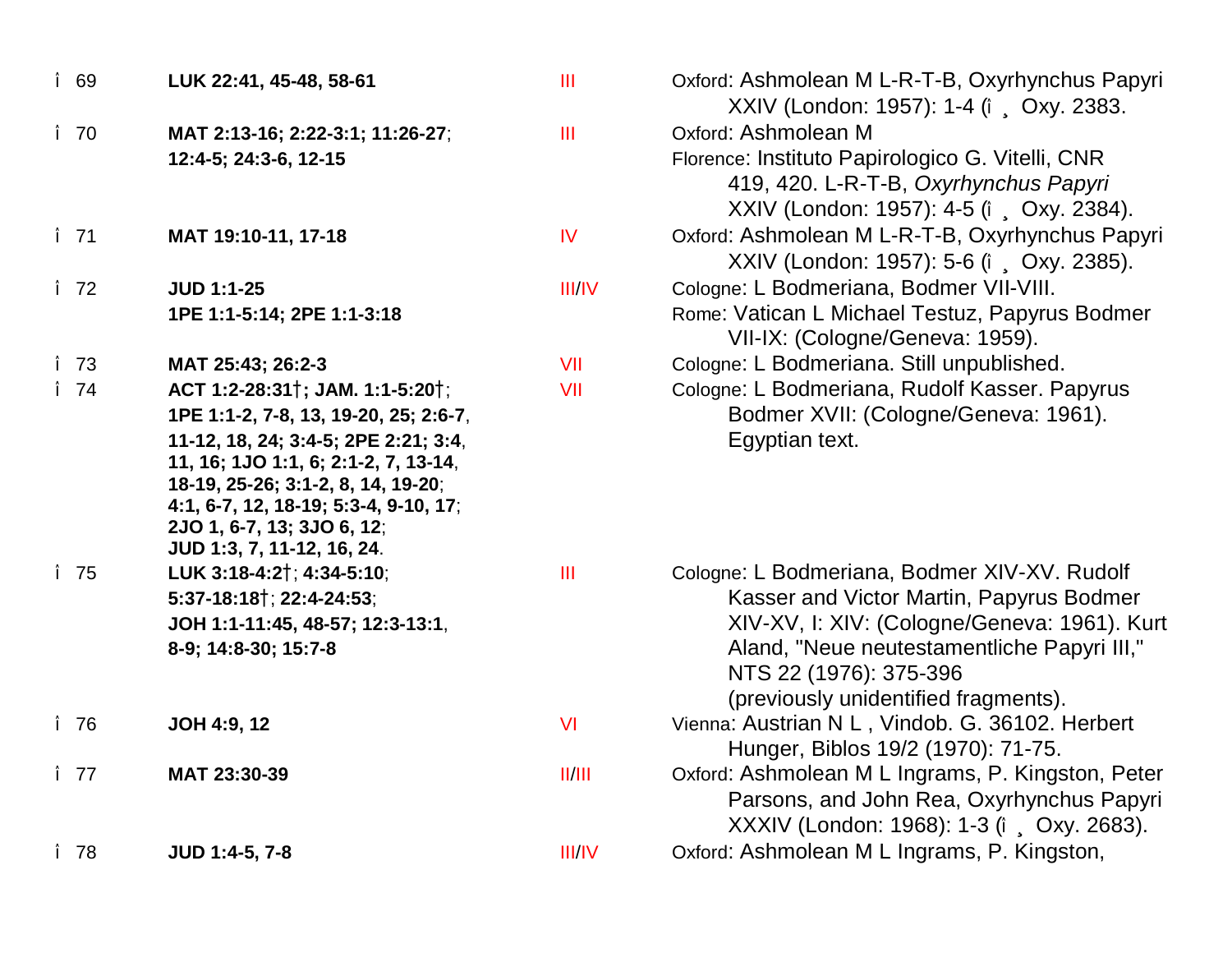|      |                                                                     |             | Peter Parsons, and John Rea, Oxyrhynchus<br>Papyri XXXIV (London: 1968): 4-6<br>$(i$ , Oxy. 2684).                                                          |
|------|---------------------------------------------------------------------|-------------|-------------------------------------------------------------------------------------------------------------------------------------------------------------|
| î 79 | HEB 10:10-12, 28-30                                                 | VII         | Berlin: St M Inv. no. 6774. K. Treu, AP 18 (1966):<br>$37 - 48.$                                                                                            |
| î 80 | <b>JOH 3:34</b>                                                     | III         | Barcelona: Fundació Sant Lluc Evangelista, Inv. no.<br>83. Roca-Puig, in Atti dell' XI Congresso<br>Internazionale di Papirologia (Milan: 1966)<br>225-236. |
| î 81 | 1PE 2:20-3:1, 4-12                                                  | IV          | Trieste: Property S. Daris, no. 20. S. Daris Studia<br>et Textus 2 (Barcelona: 1967): 11-37.                                                                |
| î 82 | LUK 7:32-34, 37-38                                                  | <b>IV/V</b> | Strasbourg: N L & U, Gr. 2677. J. Schwartz, ZPE 3<br>$(1968): 157-58.$                                                                                      |
| î 83 | MAT 20:23-25, 30-31; 23:39-24:1, 6                                  | VI          | Louvain: L of the U, A. M. Khirbet Mird, 16, 29.<br>Still unpublished.                                                                                      |
| î 84 | MAR 2:2-5, 8-9; 6:30-31, 33-34,<br>36-37, 39-41; JOH 5:5; 17:3, 7-8 | VI          | Louvain: L of the U, A. M. Khirbet Mird, 4, 11, 26,<br>27. Still unpublished.                                                                               |
| î 85 | REV 9:19-10:2, 5-9                                                  | <b>IV/V</b> | Strasbourg: N L & U Gr. 1028. J. Schwartz, ZPE 4<br>$(1969): 178-182.$                                                                                      |
| î 86 | MAT 5:13-16, 22-25                                                  | IV          | Cologne: Institut für Altertumskunde, Col. theol.<br>5516. Charalambakis-Hagedorn-Kaimakis-<br>Thüngen, <i>ZPE</i> 14 (1974): 37-40.                        |
| î 87 | PHM 13-15, 24-25                                                    | Ш           | Cologne: Institut für Altertumskunde, Col theol. 12.<br>C. Römer, "Kölner Papyri 4," Papyrologica<br>Colonensia 7 (1982): 28-31.                            |
| î 88 | <b>MAR 2:1-26</b>                                                   | IV          | Milan: Cattolica U, Med. Inv. no. 69.24. S. Daris,<br>Aegyptus 52 (1972): 80-88.                                                                            |
| î 89 | HEB 6:7-9, 15-17                                                    | IV          | Florence: L Medicea Laurenziana, PL III/292. Rosario<br>Pintaudi, ZPE 42 (1981): 42-44.                                                                     |
| î 90 | JOH 18:36-19:7                                                      | Ш           | Oxford: Ashmolean M, T. C. Skeat, Oxyrhynchus<br>Papyri L (London: 1983): 3-8 (î. Oxy. 3523).                                                               |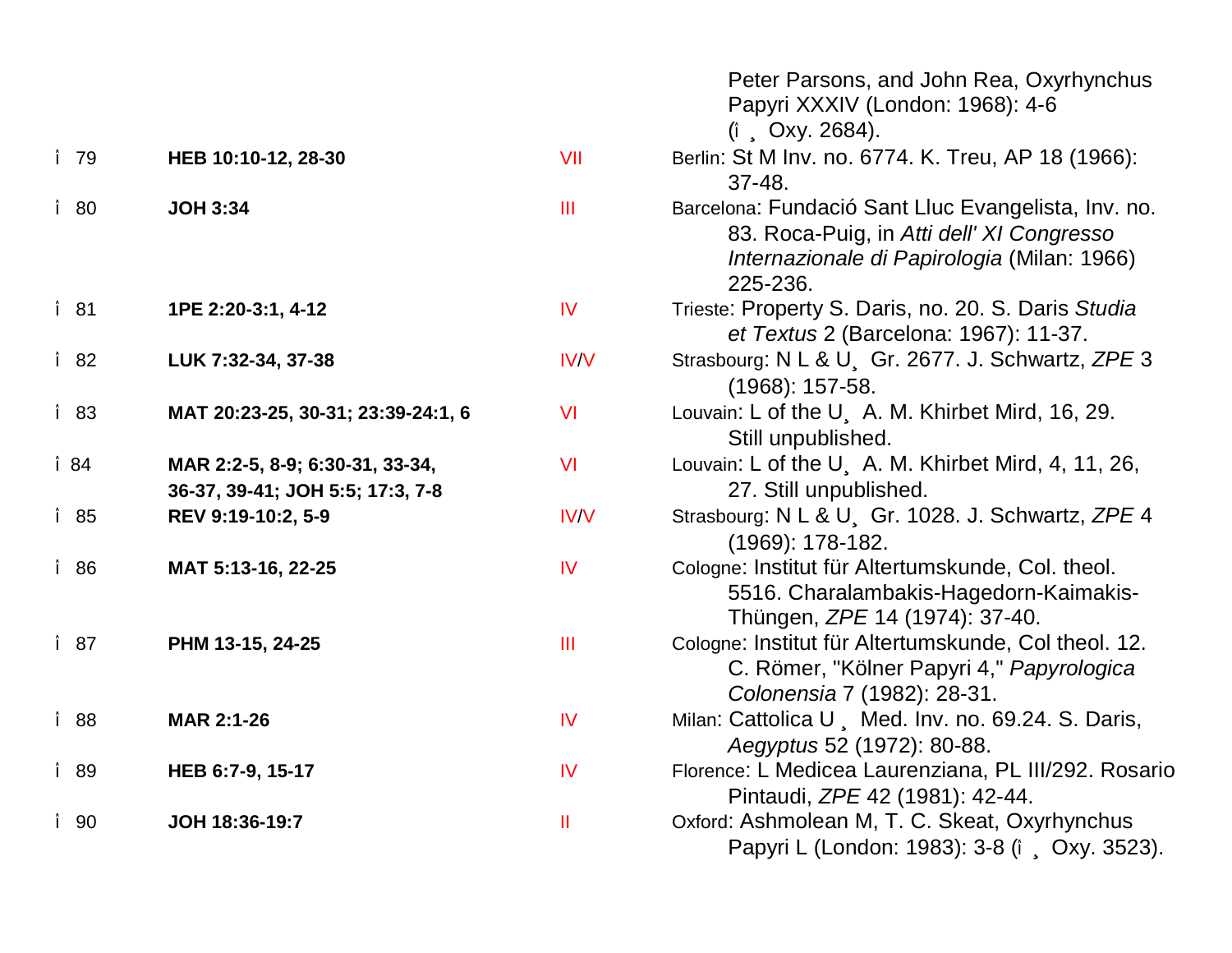| î 91 | ACT 2:30-37; 2:46-3:2                                             | $\mathbf{III}$ | North Ryde, Australia: Macquarie U Inv. 360 a, b;<br>Milan: Istituto di Papirologia. Inv. 1224. S. R.<br>Pickering, <i>ZPE</i> 65 (1986): 76-79. |
|------|-------------------------------------------------------------------|----------------|--------------------------------------------------------------------------------------------------------------------------------------------------|
| î 92 | EPH 1:11-13, 19-21; 2TH 1:4-5, 11-12                              | III/IV         | Cairo: Egyptian M, Narmuthis, Inv. 69, 39a + 69,<br>229a. Claudio Gallazzi, ZPE 46 (1982):<br>117-122.                                           |
| î 93 | JOH 13:15-17                                                      | V              | Florence: Istituto Papirologico "G. Vitelli," PSI<br>Inv. 108. Guido Bastianini, Trenta testi greci 4<br>(1983): 10f.                            |
| î 94 | ROM 6:10-13, 19-22                                                | V/VI           | Cairo: Egyptian M. Cairo 10730. Jean Bingen,<br>Miscellania Papirologica Ramon Roca-Puig<br>(Barcelona: 1987): 76-78.                            |
| î 95 | JOH 5:26-29, 36-38                                                | Ш              | Florence: L Medicea Laurenziana, PL II/31. Jean<br>Lenaerts, Chronique d'Egypte 60(1985):<br>117-120.                                            |
| î 96 | MAT 3:10-12 (Coptic; Greek lost)<br>3:13-15 (Greek; Coptic lost). | <b>VI</b>      | Vienna: Austrian N L K. 7244.                                                                                                                    |

# 2. Uncials

| <b>NUMBER &amp;/OR NAME</b> | <b>CONTENTS</b> | <b>DATE</b> | <b>LOCATION</b>                               |
|-----------------------------|-----------------|-------------|-----------------------------------------------|
| <b>201 Codex Sinaiticus</b> | eapr            | IV          | London: B L Add. 43725. Complete Bible [PLUS] |
|                             |                 |             | other books]. Facsimile ed. by Kirsopp Lake   |
|                             |                 |             | (Oxford: 1911).                               |
| A 02 Codex Alexandrinus     | eapr†           | V           | London: B L Royal 1 D. VIII.                  |
|                             |                 |             | Complete Bible [PLUS other books].            |
|                             |                 |             | NT MISSING: MAT 1:1-25:6; JOH 6:50-8:52;      |
|                             |                 |             | 2CO 4:13-12:6. Facsimile edition by F. G.     |
|                             |                 |             | Kenyon (London: 1909).                        |
| <b>B</b> 03 Codex Vaticanus | eap†            | IV          | Rome: Vatican L Gr. 1209. Complete Bible.     |
|                             |                 |             | MISSING: GEN 1:1-46:28; PSA 105:27-137:6;     |
|                             |                 |             | HEB 9:14 to the END Pp. (1519-1536 of the     |
|                             |                 |             |                                               |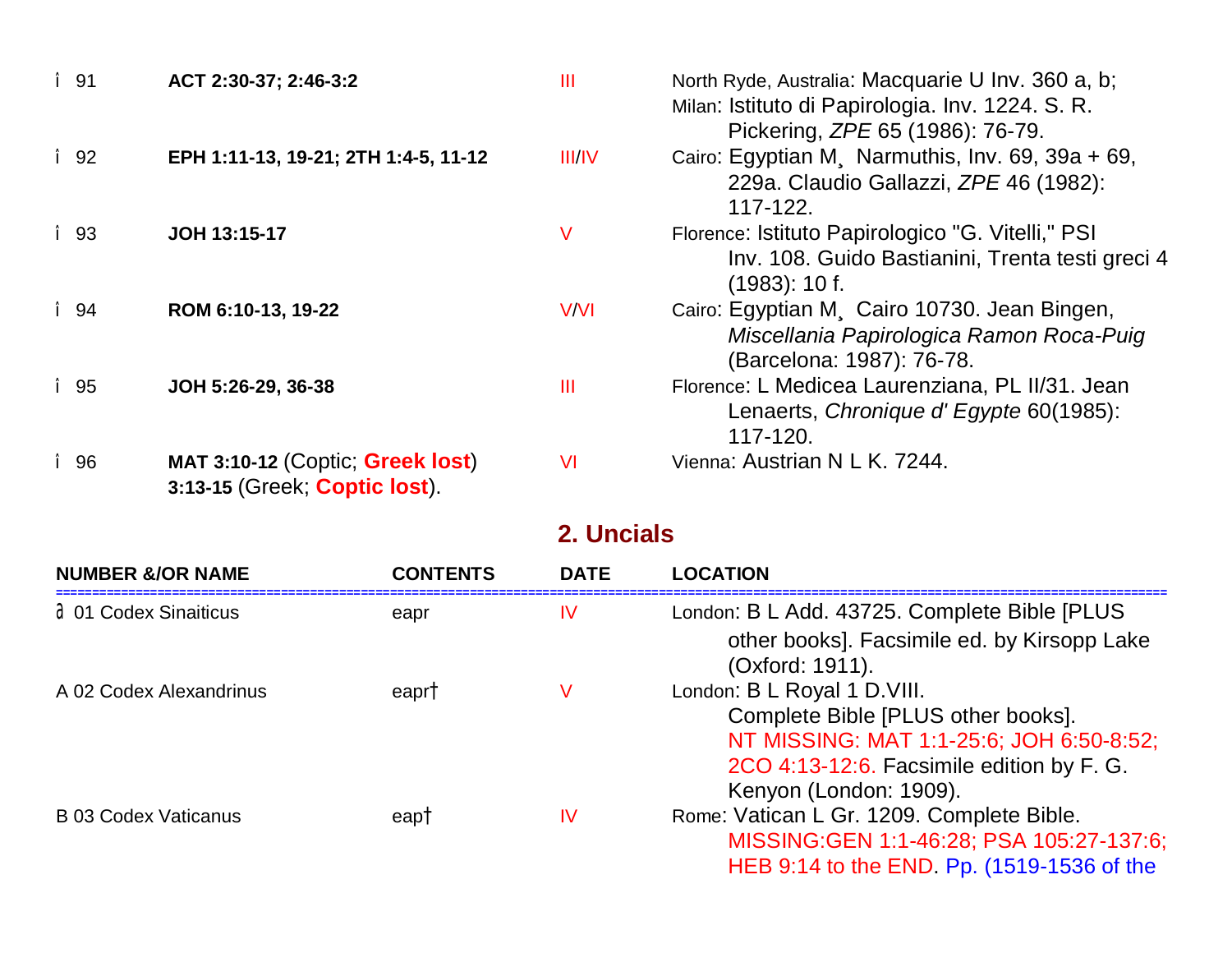|                                                 |                      |           | manuscript are a fifteenth-century supplement<br>which is catalogued separately as minuscule<br>1957). Westcott & Hort made extensive use<br>of the 1868-1872 facsimile edition. |
|-------------------------------------------------|----------------------|-----------|----------------------------------------------------------------------------------------------------------------------------------------------------------------------------------|
| C 04 Codex Ephraemi                             | eapr†                | $\vee$    | Paris: N L Gr. 9. Originally a complete Bible, now<br>has several parts missing.                                                                                                 |
| D <sup>ea</sup> 05 Codex Bezae Cantabrigiensis. | ea†                  | $\vee$    | Cambridge: U L No. II 41.                                                                                                                                                        |
| $Dp$ 06 Codex Claromontanus                     | pt                   | <b>VI</b> | Paris: N L Gr. 107, 107AB.                                                                                                                                                       |
| E <sup>e</sup> 07 Codex Basilensis              | e†                   | VIII      | Basel: U L A.N. III 12.                                                                                                                                                          |
| $E^a$ 08 Codex Laudianus                        | a†                   | <b>VI</b> | Oxford: BOD, Laud. Gr. 35.                                                                                                                                                       |
| Fe 09 Codex Boreelianus                         | e†                   | IX        | Utrecht: Rijksuniversiteits L Ms. 1.                                                                                                                                             |
| $Fp$ 010 Codex Augiensis                        | p                    | IX        | Cambridge: Trinity Coll, B.XVII.1.                                                                                                                                               |
| G <sup>e</sup> 011 Codex Seidelianus I          | e†                   | IX        | London: B L Harley 5684; Cambridge: Trinity Coll,<br><b>B.XVII.20.</b>                                                                                                           |
| G <sup>p</sup> 012 Codex Boernerianus           | pt                   | IX        | Dresden: Sdchsische Landes L, A 145b.                                                                                                                                            |
| H <sup>e</sup> 013 Codex Seidelianus II         | e†                   | IX        | Hamburg: U L Cod. 91. 193 ff. Cambridge: Trinity<br>Coll, B. XVII .20,21. 1 folio.                                                                                               |
| $Ha$ 014 Codex Mutinensis                       | a†                   | IX        | Modena: Biblioteca Estense, G.196 (II.G.3), ff. 9-51.                                                                                                                            |
| $Hp$ 015 Codex Coislinianus                     | pt                   | <b>VI</b> | Athos: Great Lavra. 8 ff.; Kiev: 3 ff.;                                                                                                                                          |
|                                                 |                      |           | Leningrad: 3 ff.; Moscow: 3 ff.;                                                                                                                                                 |
|                                                 |                      |           | Paris: 22 ff.; Turin: 2 ff.                                                                                                                                                      |
|                                                 |                      |           | Parts of 1CO, 2CO, GAL, COL, 1TH,                                                                                                                                                |
|                                                 |                      |           | HEB, 1TI, 2TI, TIT                                                                                                                                                               |
| I 016 Codex Freerianus<br>(Washingtonensis)     | 1CO-HEB <sup>+</sup> | $\vee$    | Washington DC: Freer Gallery of Art, 06.275.                                                                                                                                     |
| K <sup>e</sup> 017 Cyprius                      | e                    | IX        | Paris: N L Gr. 63.                                                                                                                                                               |
| K <sup>ap</sup> 018 Codex Mosquensis            | ap†                  | IX        | Moscow: Historical M V.93, S.97.                                                                                                                                                 |
| L <sup>e</sup> 019 Codex Regius                 | e†                   | VIII      | Paris: N L Gr. 62. 2 Mark endings.                                                                                                                                               |
| L <sup>ap</sup> 020 Codex Angelicas             | ap†                  | IX        | Rome: Angelica L 39.                                                                                                                                                             |
| M 021 Codex Campianus                           | $\mathbf{e}$         | IX        | Paris: N L Gr. 48.                                                                                                                                                               |
| N 022 Codex Petropolitanus Purpureus et         |                      | <b>VI</b> | Leningrad: P L Gr. 537. 182 ff.                                                                                                                                                  |
|                                                 |                      |           | Patmos: Ioannou. 33 ff. Single folios in London,                                                                                                                                 |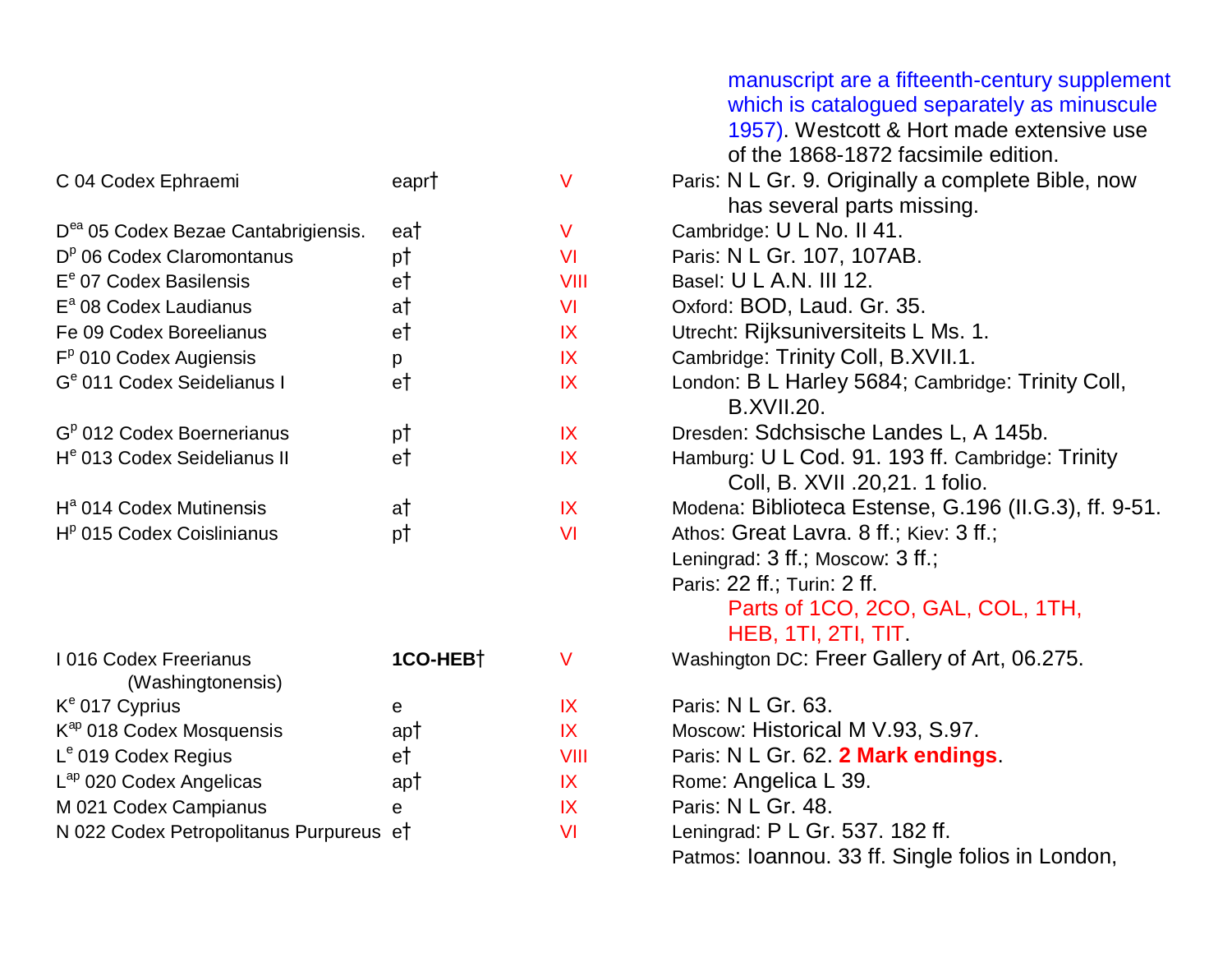|                                           |                       |              | Athens, Lerma, New York, Rome and<br>Vienna.                                                     |
|-------------------------------------------|-----------------------|--------------|--------------------------------------------------------------------------------------------------|
| O 023 Codex Sinopensis                    | MAT <sup>†</sup>      | <b>VI</b>    | Paris: N L S. Gr. 1286, 43 ff.                                                                   |
| P <sup>e</sup> 024 Codex Guelferbytanus A | e†                    | VI           | Wolfenbuttel: Herzog August L 44 ff.                                                             |
|                                           |                       |              | Weissenburg: 64 loose ff.                                                                        |
| P <sup>apr</sup> 025 Codex Porphyrianus   | apr†                  | IX           | Leningrad: P L Gr. 225. Palimpsest: upper text is the<br>minuscule 1834 (Euthalius), dated 1301. |
| Q 026 Codex Guelferbytanus B              | LUK-JOHT              | $\vee$       | Wolfenbuttel: Herzog August L 13 ff.                                                             |
|                                           |                       |              | Weissenburg: 64 (loose ff.).                                                                     |
| R 027 Codex Nitriensis                    | LUK†                  | <b>VI</b>    | London: B L Add. 17211.                                                                          |
| S 028 Codex Vaticanus 354                 | e                     | ?            | Rome: Vatican L Gr. 354.                                                                         |
| T 029 Codex Borgianus                     | LUK-JOHT              | V            | Rome: Vatican L 23 ff. Borg., Copt. 109 (8 ff.) & T.<br>$109(13 \text{ ff.})$                    |
|                                           |                       |              | New York: PML (2 ff.).                                                                           |
|                                           |                       |              | Paris: N L Sahidic-Greek diglot. Sahidic belongs to<br>same manuscript as 0113, 0125, 0139 3 ff. |
|                                           |                       |              | frag. $5$ ff.                                                                                    |
| U 030 Codex Nanianus                      | e                     | IX           | Venice: San Marco L 1397. 291 ff.                                                                |
| V 031 Codex Mosquensis                    | e†                    | IX           | Moscow: Historical M V, 9.                                                                       |
| W 032 Codex Freerianus                    | e†                    |              | Washington, DC: Smithsonian                                                                      |
|                                           |                       |              | Institution, Freer Gallery of Art 06.274.<br>With "Freer logion" at Mark 16:14.                  |
| X 033 Codex Monacensis                    | e†                    | $\mathsf{X}$ | Munich: U L fol. 30.                                                                             |
| Y 034 Codex                               | e†                    | IX           | Cambridge: U L Add. 6594.                                                                        |
| Z 035 Codex Dublinensis                   | MAT <sup>†</sup>      | <b>VI</b>    | Dublin: Trinity Coll K 3.4. 32 ff.                                                               |
| T 036 Codex Tischendorfianus              | e†                    | X            | Leningrad: P L Gr. 33. 99 ff.                                                                    |
|                                           |                       |              | Oxford: BOD Auct. T. infr. 2.2.158 ff.                                                           |
| △ 037 Codex Sangallensis                  | e†                    | IX           | St. Gallen: Stiftsbibliothek 48. 198 ff.                                                         |
| $\Theta$ 038 Codex Coridethianus          | e <sup>†</sup>        | IX           | Tiflis: Manuscript Institute Gr. 28. 249 ff.                                                     |
| A 039 Codex Tischendorfianus III.         | <b>LUK-JOH</b>        | IX           | Oxford: B L Auct. T. infr. 1.1. 157 ff.                                                          |
| E 040 Codex Zacynthius                    | LUK 1-11 <sup>†</sup> | <b>VI</b>    | London: B. and F. Bible Soc. 24. 89 ff.                                                          |
| $\pi$ 041 Codex Petropolitanus.           | e†                    | IX           | Leningrad: P L Gr. 34. 350 ff.                                                                   |
|                                           |                       |              |                                                                                                  |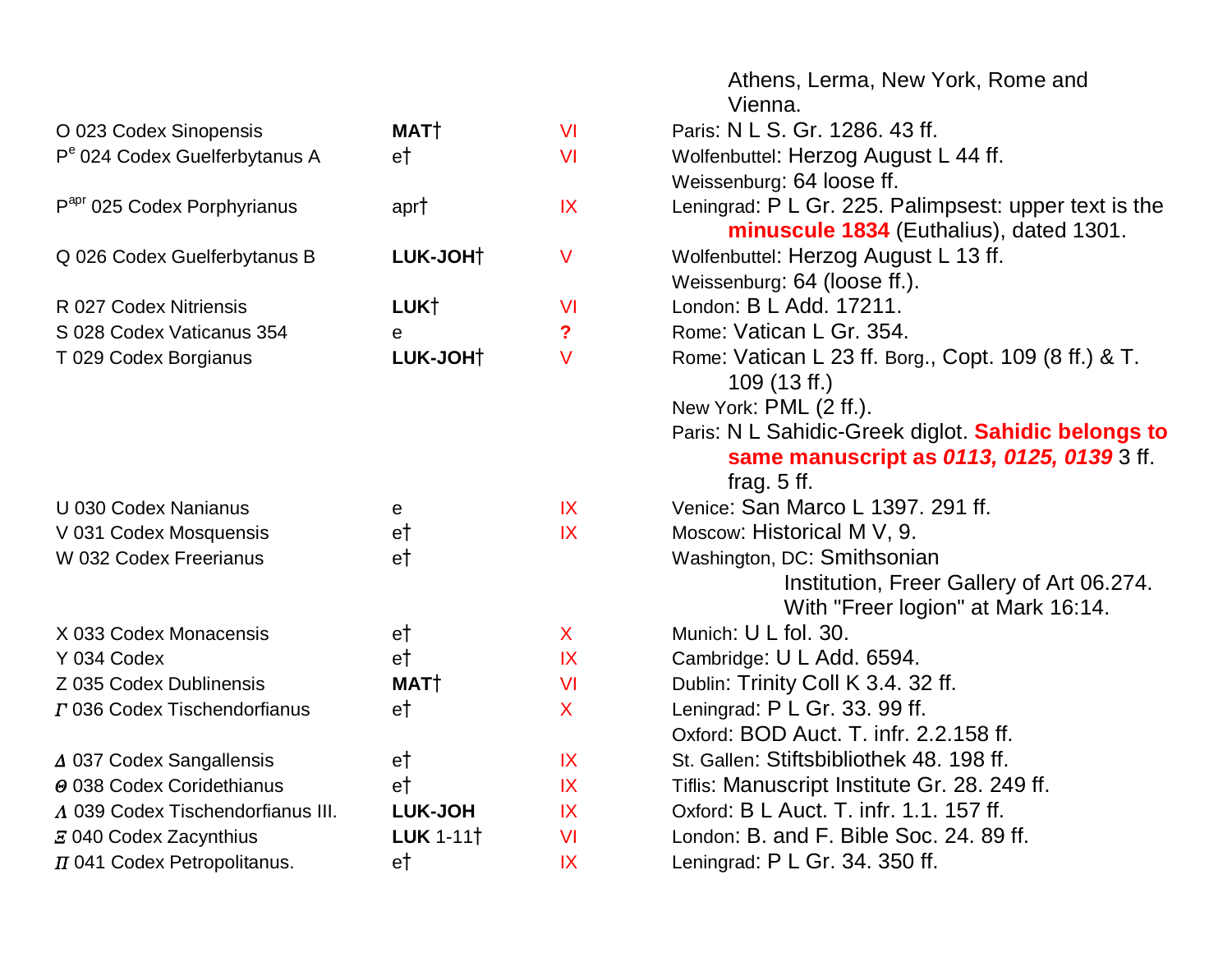| Σ 042 Codex Rossanensis       | <b>MAT-MAR</b>                  | <b>VI</b>      | Rossano: Archbishopric. 188 ff.                      |
|-------------------------------|---------------------------------|----------------|------------------------------------------------------|
| $\Phi$ 043 Codex Beratinus    | <b>MAT-MAR</b>                  | <b>VI</b>      | Thane: N. Archives 1. 190 ff.                        |
| Y 044 Codex Athous Lavrensis. | eap†                            | <b>VIII/IX</b> | Athos: Lavra B' 52. 261 ff.                          |
| $\Omega$ 045                  | е                               | IX             | Athos: Dionysiou (10) 55. 259 ff.                    |
| 046                           | r                               | $\mathsf{X}$   | Rome: Vatican L Gr. 2066. 20 ff.                     |
| 047                           | e†                              | <b>VIII</b>    | Princeton: U L Med. and Ren. Mss, Garrett 1. 152 ff. |
| 048                           | ap†                             | $\mathsf{V}$   | Rome: Vatican L Gr. 2061. 21 ff.                     |
| 049                           | ap†                             | IX             | Athos: Lavra A' 88. 149 ff.                          |
| 050                           | <b>JOHT</b>                     | IX             | Athens: $-2$ ff.;                                    |
|                               |                                 |                | Athos: Dionysiou - 7 ff.;                            |
|                               |                                 |                | Moscow: $-7$ ff.;                                    |
|                               |                                 |                | Oxford: - 3 ff.                                      |
| 051                           | <b>REV 11-22</b> <sup>†</sup>   | $\mathsf{X}$   | Athos: Pantokratoros 44.92 ff.                       |
| 052                           | REV 7:16-8:12                   | $\mathsf{X}$   | Athos: Panteleimonos 99,2.4 ff.                      |
| 053                           | LUK 1:1-2:40                    | IX             | Munich: Bayerische P L Gr. 208, ff 235-248.          |
| 054                           | JOH 16:3-19:41                  | VIII           | Rome: Vatican L Barb. Gr. 521. 6 ff.                 |
| 055                           | eK                              | XI             | Paris: N L, Gr. 201. 303 ff.                         |
| 056                           | apK                             | $\mathsf{X}$   | Paris: N L Coislin Gr. 26. 381 ff.                   |
| 057                           | ACT 3:5-6, 10-12                | IV/V           | Berlin: P M , 9808.                                  |
| 058                           | MAT 18:18-29                    | <b>IV</b>      | Vienna: Osteneichische N L Pap. G. 39782.            |
| 059                           | MAR 15:29-38                    | <b>IV/V</b>    | Vienna: Osteneichische N L Pap. G. 39779.            |
|                               | MAR 15:20-21,<br>26-27          |                | Vienna: G. 36112. From the same ms. as 0215.         |
| 060                           | JOH 14 <sup>†</sup>             | <b>VI</b>      | Berlin: P M, 5877.                                   |
| 061                           | 1TI 3:15-16;<br>$4:1-3; 6:2-8.$ | $\vee$         | Paris: Louvre Ms E 7332, 2 ff.                       |
| 062                           | GAL 4:15-5:14                   | $\mathsf{V}$   | Damascus: Kubbet el Chazne. 1 f.                     |
| 063                           | LUK 16-JOH 6 <sup>+</sup>       | X              | Athos: Vatopediou 1219. 14 ff.;                      |
|                               |                                 |                | Moscow: Historical M V. 137, 181 (6 ff.); belongs    |
|                               |                                 |                | with 0117 (Luke 20†, 2 ff.;                          |
|                               |                                 |                | Paris: N L S. Gr. 1155, H).                          |
| 064                           | MAT 27:7-30                     | <b>VI</b>      | Kiev: Ukrainian N L, Petrov 17. 2 ff.                |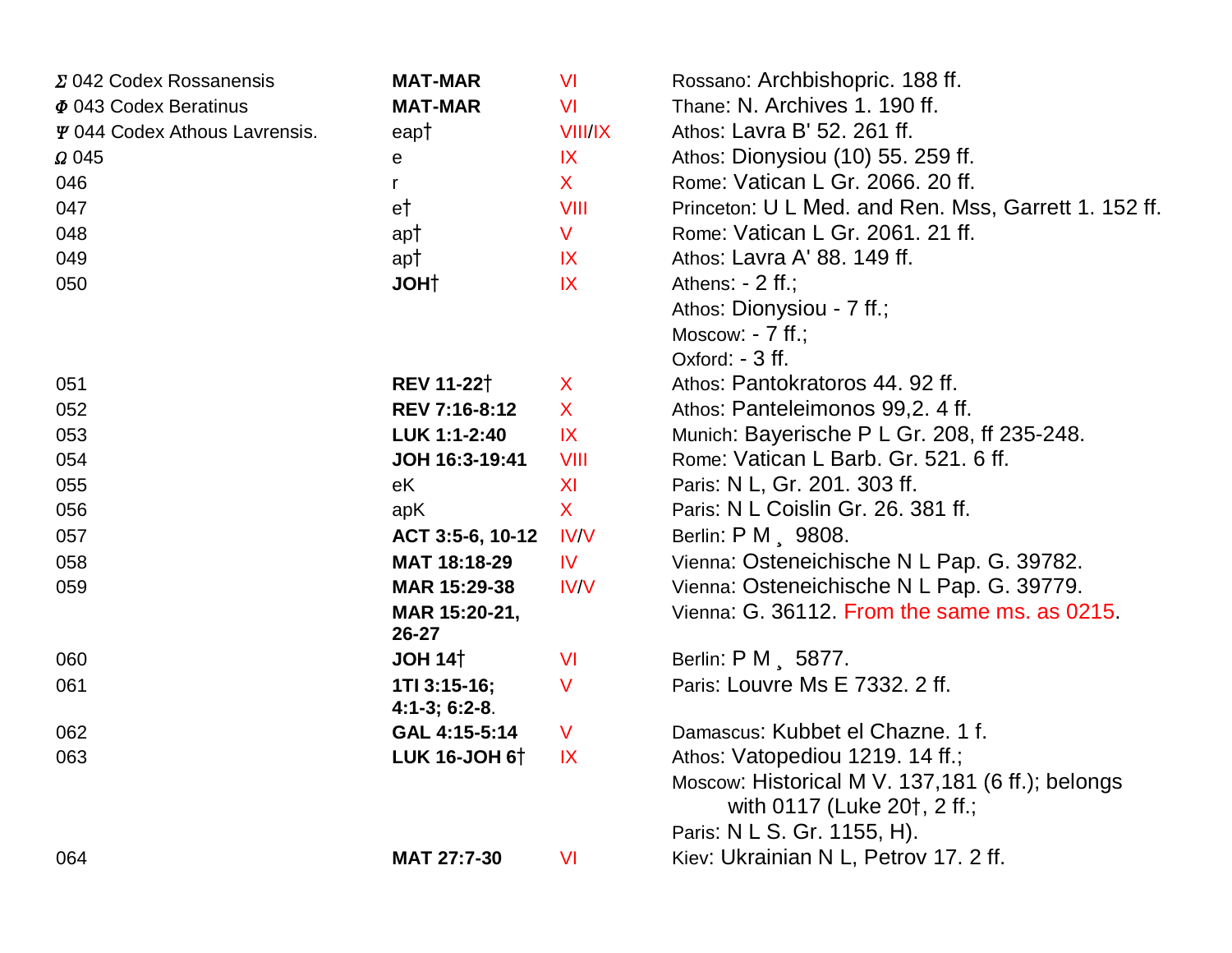|     |                                                                                                                                                                                                                                 | MAT 25, 26, 28 <sup>†</sup><br>MAR 1, 2, 5 <sup>†</sup> .<br>MAT 26:59-70;<br>27:44-56;<br>MAR 1:34-2:12. |              | Sinai Harris: 10; 10 ff. From same manuscript as 074.<br>Leningrad: P L, Gr. 276; 4 ff. From same ms. as 090.                                                                                                                                                                                                                  |
|-----|---------------------------------------------------------------------------------------------------------------------------------------------------------------------------------------------------------------------------------|-----------------------------------------------------------------------------------------------------------|--------------|--------------------------------------------------------------------------------------------------------------------------------------------------------------------------------------------------------------------------------------------------------------------------------------------------------------------------------|
| 065 |                                                                                                                                                                                                                                 | JOH 11-12, 15-16, VI<br>19†.                                                                              |              | Leningrad: P L, Gr. 6 l. 3 ff.                                                                                                                                                                                                                                                                                                 |
| 066 |                                                                                                                                                                                                                                 | ACT 28:8-17                                                                                               | <b>VI</b>    | Leningrad: P L, Gr. 6 II, fol. 4.                                                                                                                                                                                                                                                                                              |
| 067 |                                                                                                                                                                                                                                 | MAT 14, 24-26 <sup>†</sup> ,<br>MAR 9, 14 <sup>†</sup> .                                                  | <b>VI</b>    | Leningrad: P L, Gr. 6 III. 6 ff.                                                                                                                                                                                                                                                                                               |
| 068 |                                                                                                                                                                                                                                 | JOH 13:16-27:<br>$16:7-19.$                                                                               | $\vee$       | London: B L Add. 17136. 2 ff.                                                                                                                                                                                                                                                                                                  |
| 069 |                                                                                                                                                                                                                                 | MAR 10:50-51;<br>$11:11-12.$                                                                              | $\mathsf{V}$ | Chicago: U of Chicago, Oriental Institute, 2057.                                                                                                                                                                                                                                                                               |
| 070 | Luke 9:9-17; 10:40-11:6;<br>12:15-13:32; John 5:31-42;<br>8:33-42; 12:27-36. 44 ff.<br>John 8:13-22,<br>0124 Luke 3:19-30; 10:21-30;<br>11:24-42; 22:54-65;<br>23:4-24,26; John 5:22-31;<br>8:42-9:39; 11:48-56;<br>12:46-13:4. | LUK-JOH†                                                                                                  | <b>VI</b>    | SECTIONS ARE DEALT WITH BELOW-COUNTED ONLY HERE.<br>Oxford: Clarendon Press b.2; Paris: N L Copt. 132,2,<br>fol. 75, 133,1, fol. 120; Louvre MSE 10014,<br>10092k, 13 ff.; from the same ms. as 0110.<br>London: B L Add. 34274, 1 f.<br>Paris: N L Copt. 129,7, fol. 14, 72, 87, 89-90,<br>119-124, 139, 147-154, 156, 22 ff. |
|     | 0178 Luke 16:4-12;<br>0179 Luke 21:30-22:2;<br>0180 John 7:3-12;<br>0190 Luke 10:30-39;<br>0191 Luke 12:5-14;                                                                                                                   |                                                                                                           |              | Vienna: Austrian N L 1 f.<br>Vienna: Austrian N L 1 f.<br>Vienna: Austrian N L 1 f.<br>Vienna: Austrian N L 1 f.<br>Vienna: Austrian N L 1 f.                                                                                                                                                                                  |
|     | 0193 John 3:23-32;<br>0194 Luke 8:13-19; 8:55-9:9.                                                                                                                                                                              |                                                                                                           |              | Paris: N L Copt. 132,2, fol. 92.<br>London: B L Or. 3579 B [29], fol. 46, 47.<br>$0194 = 0124$ , & 0202.                                                                                                                                                                                                                       |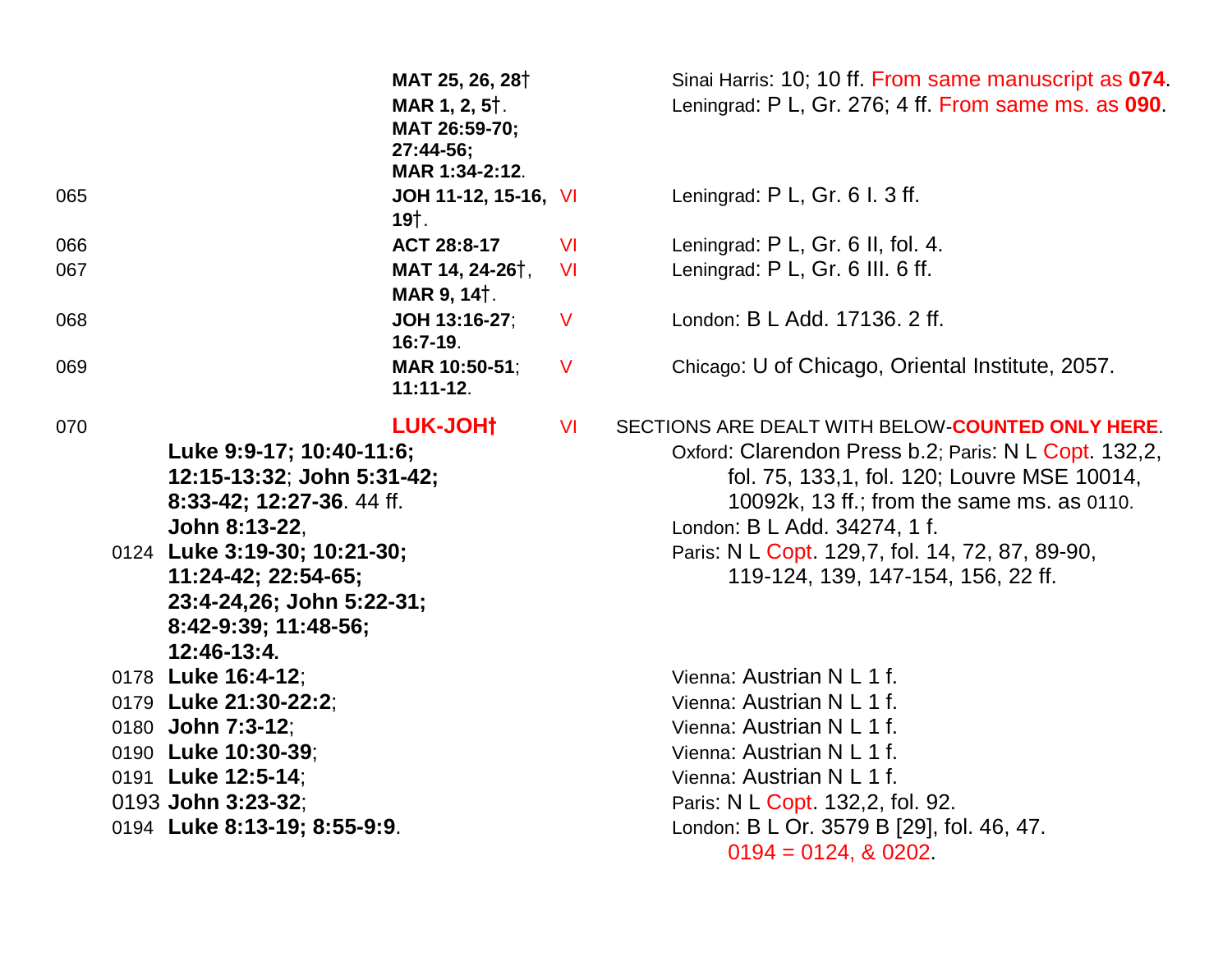| 071                         | MAT 1:21-24,<br>$25 - 2:2$ .                                                | <b>V/VI</b>  | Cambridge: Harvard U Semitic M 3735.                                                                                                                                                                               |
|-----------------------------|-----------------------------------------------------------------------------|--------------|--------------------------------------------------------------------------------------------------------------------------------------------------------------------------------------------------------------------|
| 072                         | MAR 2:23-3:5                                                                | <b>V/VI</b>  | F Damascus: Kubbet el Chazne, 1f.                                                                                                                                                                                  |
| 073                         | MAT 14:28-31                                                                | <b>VI</b>    | Sinai Harris 7; from the same ms. as 084.                                                                                                                                                                          |
|                             | MAT 14:19-15:8;                                                             | <b>VI</b>    | Leningrad: P L Gr. 277. 1 f. (084).                                                                                                                                                                                |
| 074 Cf. 064 & NOT COUNTED.  |                                                                             |              |                                                                                                                                                                                                                    |
| 075                         | pK                                                                          | $\mathsf{X}$ | Athens: N L Gr. 100.                                                                                                                                                                                               |
| 076                         | ACT 2:11-22,                                                                | <b>V/VI</b>  | New York: PML., G. 8. 1 f.                                                                                                                                                                                         |
| 077                         | ACT 13:18-29                                                                | $\vee$       | Sinai Harris: App. 5.                                                                                                                                                                                              |
| 078                         | MAT 17-18, 19 <sup>†</sup> ;<br>LUK 18:14-25;<br>JOH 4:52-5:8;<br>20:17-26. | <b>VI</b>    | Leningrad: P L, Gr. 13, fol. 1-7.                                                                                                                                                                                  |
| 079                         | LUK 7:39-49;<br>24:10-19.                                                   | <b>VI</b>    | Leningrad: P L, Gr. 13, fol. 8-10.                                                                                                                                                                                 |
| 080                         | <b>MAR 9-10</b> <sup>†</sup>                                                | <b>VI</b>    | Leningrad: P L, Gr. 275 (3). Alexandria:<br>Patriarchate 496.                                                                                                                                                      |
| 081                         | 2CO 1:20-2:12                                                               | <b>VI</b>    | Leningrad: P L, Gr. 9. 2 ff.                                                                                                                                                                                       |
| 082                         | EPH 4:2-18                                                                  | <b>VI</b>    | Moscow: Historical M, V, 108. Cut up to reinforce<br>a binding.                                                                                                                                                    |
| 083                         | JOH 1:25-41; 2:9- VI/VII<br>4:14, 34-49.                                    |              | Leningrad: P L, Gr. 10; 6 ff. from the same ms. as<br>0112. (Mark 14:29-45; 15:27-16:8; shorter<br>Marcan ending; 16:9-10; Sinai Harris 12,<br>4 ff.) and 0235 (Mark 13 <sup>†</sup> , Leningrad:<br>$P L$ frag.). |
| 084 Cf., 073 & NOT COUNTED. |                                                                             |              |                                                                                                                                                                                                                    |
| 085                         | MAT 20:3-32;<br>$22:3-16.$                                                  | <b>VI</b>    | Leningrad: P L, Gr. 714. 3 ff.                                                                                                                                                                                     |
| 086                         | JOH 1 $\dagger$ , 3, 4 $\dagger$                                            | <b>VI</b>    | London: B L, Or. 5707. 13 ff.                                                                                                                                                                                      |
| 087                         | MAT 1:23-2:2;<br>19:3-8; 21:19-24;<br>JOH 18:29-35.                         | <b>VI</b>    | Leningrad: P L, Gr. 12,278; Sinai Gr. 218. 3 ff.<br>From the same ms. as 092b (Mark 12:32-37;<br>Sinai Harris: 11, 1 f.                                                                                            |
| 088                         | 1CO 15:53-16:9;                                                             | V/VI         | Leningrad: $P L$ , Gr. 6, IT, fol. 5-6.                                                                                                                                                                            |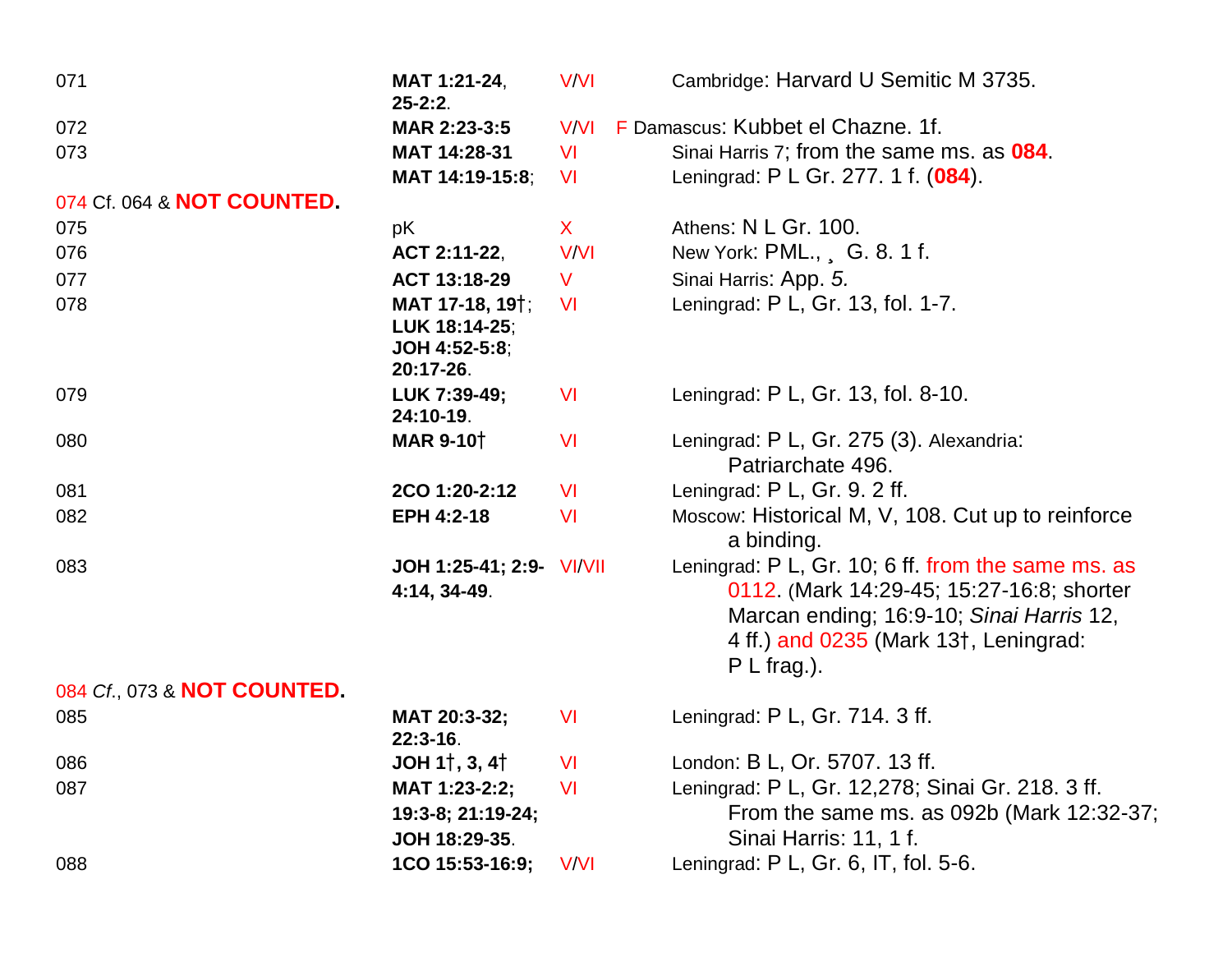|                                                            | $TIT. 1:1-13$                    |            |                                                                                                                                                                  |
|------------------------------------------------------------|----------------------------------|------------|------------------------------------------------------------------------------------------------------------------------------------------------------------------|
| 089                                                        | MAT 26:2-4, 7-9                  | <b>VI</b>  | Leningrad: P L, Gr. 280. 1 f. From the same<br>ms. as <b>092a</b> (MAT 26:4-7, 10-12; Sinai<br>Harris: 11, 1 f.) and 0293 (Sinai:<br>St. Catherine's Monastery). |
| 090 Cf. 064 & NOT COUNTED.                                 |                                  |            |                                                                                                                                                                  |
| 091                                                        | JOH 6:13-14,<br>$22 - 24$        | <b>VI</b>  | Leningrad: P L, Gr. 279.                                                                                                                                         |
| 092a Cf. 089 & NOT COUNTED.<br>092b Cf. 087 & NOT COUNTED. |                                  |            |                                                                                                                                                                  |
| 093                                                        | ACT 24:22-25:5;<br>1PE 2:22-3:7. | <b>VI</b>  | Cambridge: U L, Taylor-Schechter Col. 12. ff.<br>189 & 208.                                                                                                      |
| 094                                                        | MAT 24:9-21                      | <b>VI</b>  | Athens: N L, Gr. 2106. 1f.                                                                                                                                       |
| 095                                                        | ACT 2:45-3:8                     | VIII       | Leningrad: P L, Gr. 17. 1 f. From the same ms. as<br>0123 (ACT 2:22, 26-28, 45-3:2†; Leningrad:<br>P L, Gr. 49, 1-2, frag.).                                     |
| 096                                                        | ACT 2:6-17;<br>$26:7-18$         | <b>VI</b>  | Leningrad: P L, Gr. 19. 2 ff.                                                                                                                                    |
| 097                                                        | ACT 13:39-46,                    | VII        | Leningrad: P L, Gr. 18. 1 f.                                                                                                                                     |
| 098                                                        | 2CO 11:9-19                      | VII        | Grottaferrata: Biblioteca dells Badia, Z' a' 24. 1 f.                                                                                                            |
| 099                                                        | MAR 16:6-8; 9-18                 | <b>VII</b> | Paris: N L, Short ending. 1 f.                                                                                                                                   |
| 0100                                                       | JOH 20:26-27,<br>$30 - 31$       | VII        | Paris: N L, represents a part of 1963, and<br>accordingly classified more properly among<br>the lectionaries than among the uncials.                             |
| <b>Identical with 0195 &amp; NOT COUNTED.</b>              |                                  |            |                                                                                                                                                                  |
| 0101                                                       | JOH 1:29-32,                     | VIII       | Vienna: Austrian N L, G. 39780.                                                                                                                                  |
| 0102                                                       | LUK 3:23-4:2                     | VII        | (Mhos: Vatopediou 1219).                                                                                                                                         |
|                                                            | $4:3 - 29$<br>4:30-43; 21:4-18   |            | (Paris: N L, S. Gr. 1155, I).<br>(Mhos: Vatopediou 1219). 5 ff., Probably from the<br>same ms. s 0138 (Matt. 21:24-24:15, Athos:<br>Protatou 56, 8 ff.).         |
| 0103                                                       | MAR 13:34-14:25 VII              |            | Paris: N L, S. Gr. 726, ff. 6-7.                                                                                                                                 |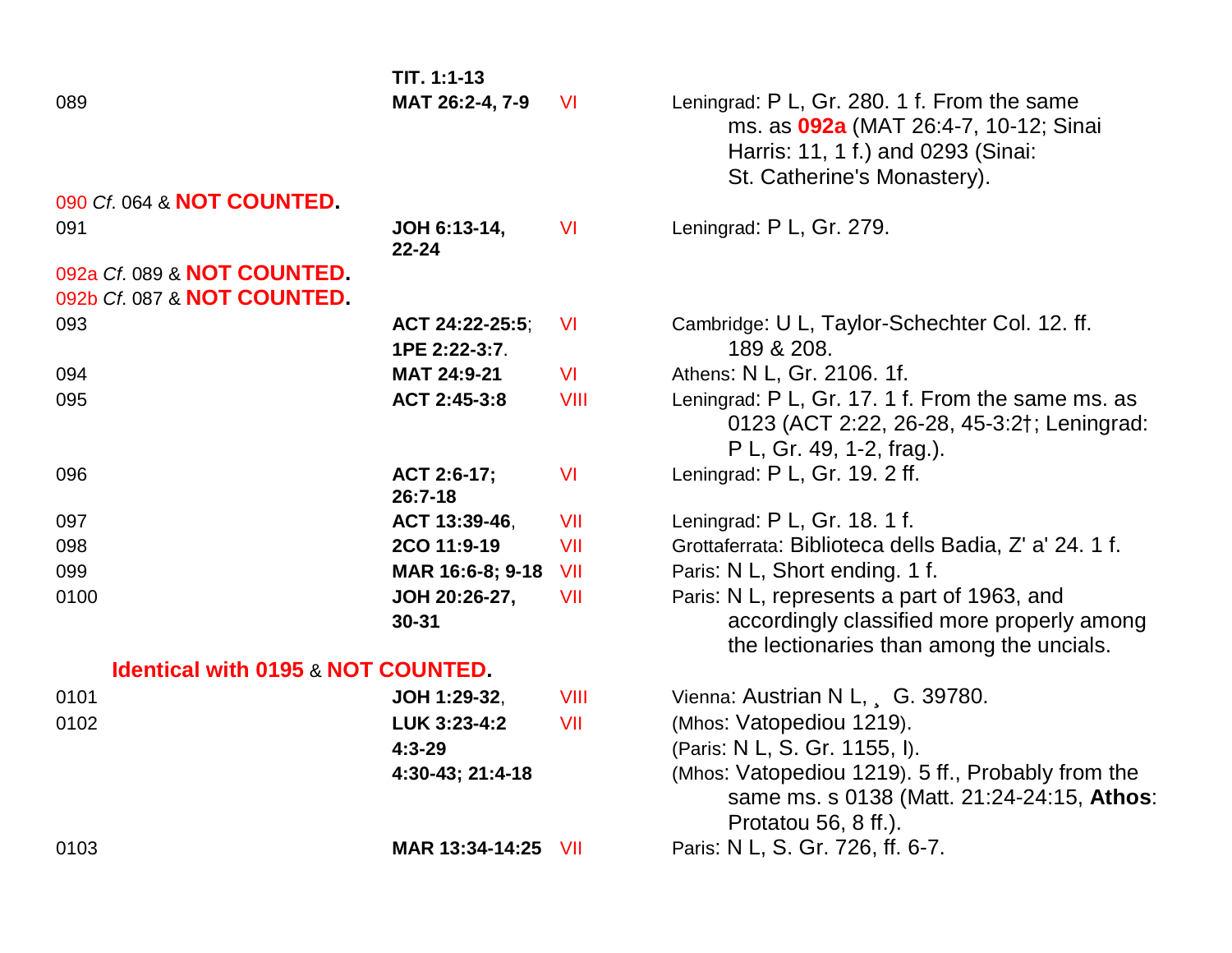| 0104                         | MAT 23 <sup>†</sup> ,<br>MAR 11, 13-141.                                       | <b>VI</b>    | Paris: N L, S. Gr. 726, ff. 1-5, 8-10.                                                                                                                                                                     |
|------------------------------|--------------------------------------------------------------------------------|--------------|------------------------------------------------------------------------------------------------------------------------------------------------------------------------------------------------------------|
| 0105                         | JOH 6:71-7:46                                                                  | $\mathsf{X}$ | Vienna: Austrian N L, S. Gr. 121. 4 ff.                                                                                                                                                                    |
| 0106                         | MAT 12-15 <sup>†</sup>                                                         | VII          | Leningrad: P L, Gr. 16, 1 f.<br>Leipzig: U L, Cod. Gr. 7, 4 ff.<br>Birmingham: Selly Oak Coll. Mingana Chr. Arab. 93,<br>fragment. From same manuscript as 0119<br>(Matt. 13-15†, 4 ff., Sinai Harris: 8). |
| 0107                         | MAT 22-23 <sup>†</sup> ,<br><b>MAR 4-5</b> †.                                  | VII          | Leningrad: P L, Gr. 11. 6 ff.                                                                                                                                                                              |
| 0108                         | LUK 11:37-45                                                                   | VII          | Leningrad: P L, Gr. 22.                                                                                                                                                                                    |
| 0109                         | JOH 16:30-17:9;<br>18:31-40.                                                   | VII          | Berlin: St M, 5010. 2 ff.                                                                                                                                                                                  |
| 0110 Cf. 070 & NOT COUNTED.  |                                                                                |              |                                                                                                                                                                                                            |
| 0111                         | 2TH 1:1-2:2                                                                    | VII          | Berlin: St M, 5013. 1 f.                                                                                                                                                                                   |
| 0112 Cf. 083 & NOT COUNTED.  |                                                                                |              |                                                                                                                                                                                                            |
| 0113 Cf. 029 & NOT COUNTED.  |                                                                                |              |                                                                                                                                                                                                            |
| 0114                         | JOH 20:4-10                                                                    | VIII         | Paris: N L, Copt. 129,10, f. 198. Greek-Coptic diglot.                                                                                                                                                     |
| 0115                         | LUK 9:35-47;<br>10:12-22.                                                      | IX/X         | Paris: N L, Gr. 314, ff. 179, 180.                                                                                                                                                                         |
| 0116                         | MAT 19-21 <sup>†</sup> ;<br>$26:52-27:1;$<br>MAR 13:21-14:67;<br>LUK 3:1-4:20. | <b>VIII</b>  | Naples: N L, II C 15. 14 ff.                                                                                                                                                                               |
| 0117 Cf. 063 & NOT COUNTED.  |                                                                                |              |                                                                                                                                                                                                            |
| 0118                         | MAT 11:27-28,                                                                  | VIII         | Sinai Harris: 6.                                                                                                                                                                                           |
| 0119 Cf. 0106 & NOT COUNTED. |                                                                                |              |                                                                                                                                                                                                            |
| 0120                         | ACT 16:30-17:17, IX<br>27-29, 31-34;<br>18:8-26                                |              | Rome: Vatican L, Gr. 2302. 6 ff.                                                                                                                                                                           |
| 0121a                        | 1CO 15:52-2CO<br>$1:15; 10:13-12:5.$                                           | $\mathsf{X}$ | London: B L, Harley 5613. 2 ff.                                                                                                                                                                            |
| 0121b                        | HEB 1:1-4:3;,                                                                  | X            | Hamburg: U L, Cod. 50 in scrip. 2 ff.                                                                                                                                                                      |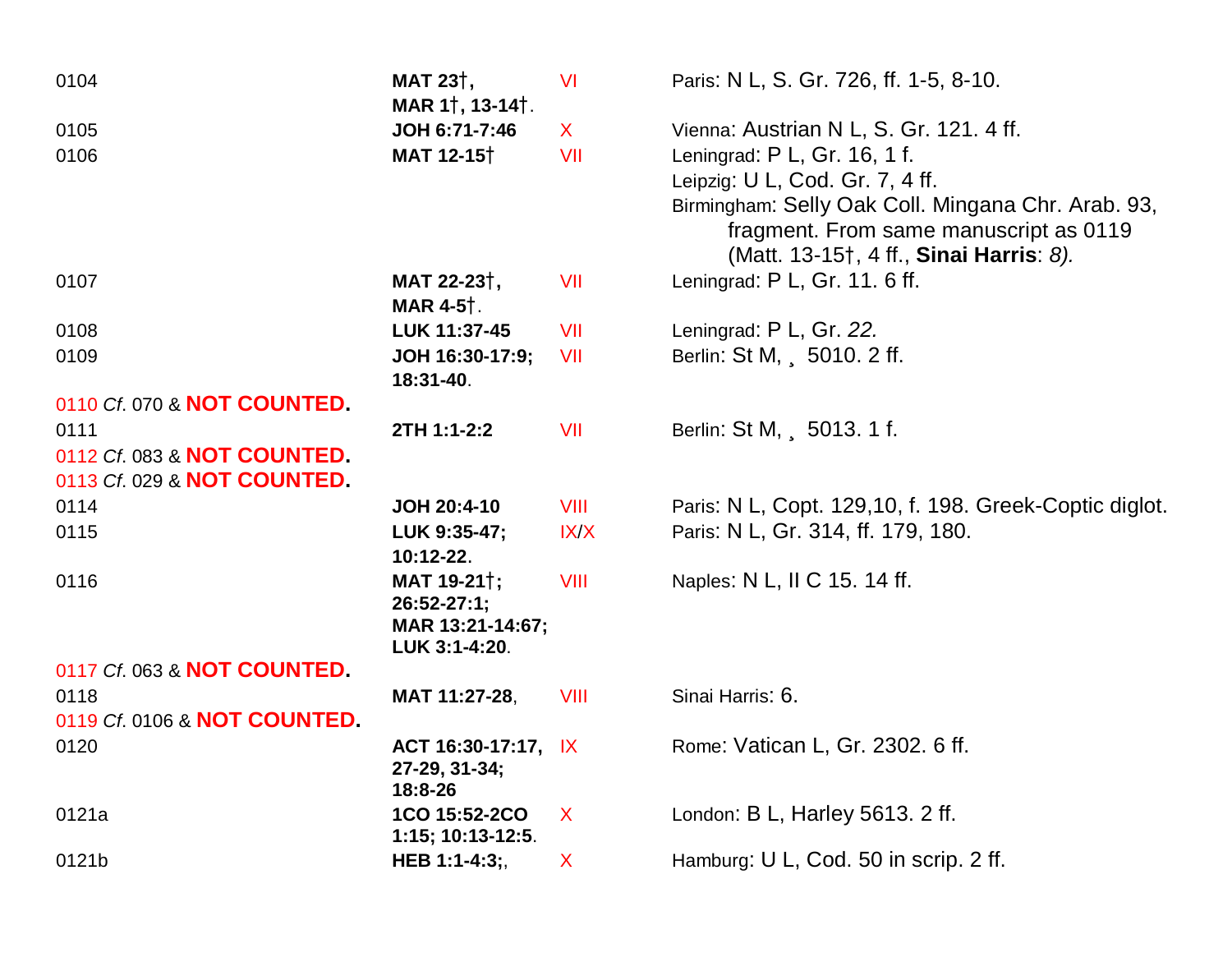|                                                                                           | 12:20-13:25.                                                                                 |                         |                                                                                                                                                                                                                                                                  |
|-------------------------------------------------------------------------------------------|----------------------------------------------------------------------------------------------|-------------------------|------------------------------------------------------------------------------------------------------------------------------------------------------------------------------------------------------------------------------------------------------------------|
| 0122                                                                                      | GAL 5:12-6:4;<br>HEB 5:8-6:10.                                                               | IX                      | Leningrad: P L, Gr. 32. 2 ff.                                                                                                                                                                                                                                    |
| 0123 Cf. 095 & NOT COUNTED.<br>0124 Cf. 070 & NOT COUNTED.<br>0125 Cf. 029 & NOT COUNTED. |                                                                                              |                         |                                                                                                                                                                                                                                                                  |
| 0126                                                                                      | MAR 5:34-6:2                                                                                 | VIII                    | F. Damascus: Kubbet el Chazne, 1 f.                                                                                                                                                                                                                              |
| 0127                                                                                      | <b>JOH 2:2-11</b>                                                                            | VIII                    | Paris: N L, Copt. 129,10, f. 207.                                                                                                                                                                                                                                |
| 0128                                                                                      | MAT 25:32-45                                                                                 | X                       | Paris: N L, Copt. 129,10, f. 208.                                                                                                                                                                                                                                |
| 0129                                                                                      |                                                                                              |                         | Paris: N L, Copt. 129,11. Greek-Coptic diglot, from<br>the same manuscript as 0203 (London: B L)<br>and $l$ 1575 (Vienna: Austrian: N L), and<br>accordingly classified more properly among<br>the lectionaries than among the uncials. &<br><b>NOT COUNTED.</b> |
| 0130                                                                                      | MAR 1:31-2:16;                                                                               | X                       | St. Gallen: Coll L, 18, fol. 143-46; 45, fol. 1-2;                                                                                                                                                                                                               |
|                                                                                           | Luke 1:20-31,<br>64-79; 2:24-48.                                                             |                         | Zurich: C L, C 57, fol. 5, 74, 93, 135.                                                                                                                                                                                                                          |
| 0131                                                                                      | MAR 7:3, 6-8,<br>30-8:16; 9:2, 7-9.                                                          | $\mathsf{IX}$           | Cambridge: Trinity Coll, B VIII, 5.4 ff.                                                                                                                                                                                                                         |
| 0132                                                                                      | <b>MAR 5:16-40</b>                                                                           | IX                      | Oxford: Christ Church Coll. Wake 37, f. 237.                                                                                                                                                                                                                     |
| 0133                                                                                      | MAT 1, 5, 23-27 <sup>†</sup><br>MAR 1-6 <sup>†</sup> , 10-11 <sup>†</sup> .                  | $\mathsf{I} \mathsf{X}$ | London: B L, Add. 31919. 29 ff.                                                                                                                                                                                                                                  |
| 0134                                                                                      | MAR 3:15-32;<br>$5:16-31$                                                                    | VIII                    | Oxford: BOD, Seld. sup. 2. ff. 177-78.                                                                                                                                                                                                                           |
| 0135                                                                                      | <b>MAT 25-27</b> †;<br>MAR 1-3 <sup>†</sup> ;<br>Luke 1-2,4, 6, 8,<br>$9, 17, 18, 22 - 24 +$ | IX                      | Milan: Ambrosiana L, Q. 6, sup. 16 ff.                                                                                                                                                                                                                           |
| 0136                                                                                      | MAT 14:6-13;<br>25:9-16, 41-26:1.                                                            | $\mathsf{IX}$           | Sinai Harris: 9. 1 f. From the same manuscript as:<br>0137.                                                                                                                                                                                                      |
|                                                                                           |                                                                                              |                         | Leningrad: P L, Gr. 281. 3 ff.                                                                                                                                                                                                                                   |

0137 *Cf*. 0136 & **NOT COUNTED.**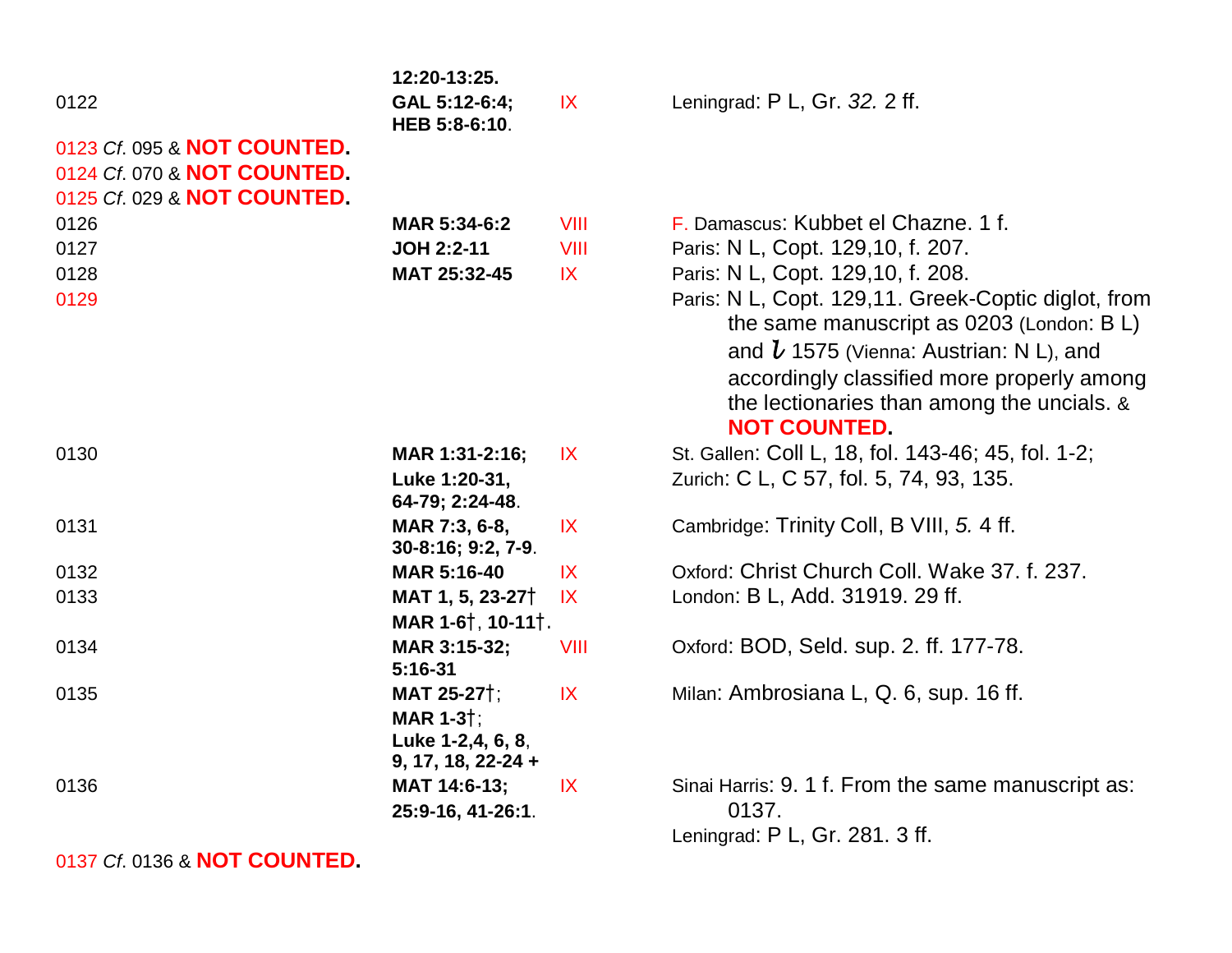#### *Cf*. 0102 & **NOT COUNTED.** *Cf*. 029 & **NOT COUNTED.**

| 0140                       | ACT 5:34-38                                          | X    | Sinai Harris: App. 41.                        |
|----------------------------|------------------------------------------------------|------|-----------------------------------------------|
| 0141                       | JOHK†,                                               | X    | Paris: N L, Gr. 209. 349 ff.                  |
| 0142                       | apK,                                                 | X    | Munich: Bayerische St L, Gr. 375. 381 ff.     |
| 0143                       | MAR 8:17-18,                                         | VI   | Oxford: B L, Gr. bibl. e, 5.                  |
|                            | $27 - 28$ .                                          |      |                                               |
| 0144                       | MAR 6:47-14                                          | VII  | Damascus: N M, 2 ff. NA. F. Kubbet el Chazne. |
| 0145                       | JOH 6:26-31K,                                        | VII  | F. Damascus: Kubbet el Chazne. 1 f.           |
| 0146                       | MAR 10:37-45,                                        | VIII | F. Damascus: Kubbet el Chazne.                |
| 0147                       | LUK 6:23-35,                                         | VI   | F. Damascus: Kubbet el Chazne.                |
| 0148                       | MAT 28:5-19,                                         | VIII | Vienna: Austrian N L, S. Gr. 106. 1 f.        |
| 0149 = 0187 & NOT COUNTED. |                                                      |      |                                               |
| 0150                       | pK†                                                  | IX   | Patmos: Joannou 61, 150 ff.                   |
| 0151                       | pK†                                                  | IX   | Patmos: Ioannou 62. 192 ff.                   |
|                            | 0450 Toliamon, A good lugh abound <b>NOT COUNTED</b> |      |                                               |

= Talisman = A good luck charm & **NOT COUNTED.**

### = Ostraca = unglazed pottery & **NOT COUNTED.**

**"**Earthen vessels were in universal use in antiquity (they are twice mentioned in the New Testament: Gr.: *skeue ostrakina* [2CO 4:7 - WH 2CO 4:7 **:Ecomen de. to.n qhsauro.n tou/ton evn ovstraki,noij** [**earthen** - aal] **skeu,esin** [**vessels** - aal] **i[na h`** uperbolh thj dunamewj h⊧tou/qeou/kai mh ex hmwh\ & 2Tl 2:20 - <sup>WH</sup> 2Tl 2:20 VEn megalh| de oikia| ouk estin monon skeuh crusa kai. argura/ alla. kai. xulina kai. ostrakina kai. a men eij timhn a de eij atimian\], and the broken fragments of them, which could be picked up almost anywhere, were made to serve various purposes. **Upon the smoothest of these pieces of unglazed pottery the poorest might write in ink his memoranda, receipts, letters or texts**" [*ISBE*].

| 0154 | MAR 10:35-46;<br>IX<br>$11:17-28$ .        | NA. F. Damascus: Kubbet el Chazne. 2 ff. |
|------|--------------------------------------------|------------------------------------------|
| 0155 | LUK 3:1-2, 5,<br>IX<br>7-11; 6:24-31       | F. Damascus: Kubbet el Chazne, 2 ff.     |
| 0156 | 2PE 3:2-10<br>VIII                         | F. Damascus: Kubbet el Chazne, 1 f.      |
| 0157 | <b>VII/VIII</b><br>1JO 2:7-13.             | NA, F. Damascus: Kubbet el Chazne, 1 f.  |
| 0158 | GAL 1:1-13<br><b>V/VI</b>                  | NA. F. Damascus: Kubbet el Chazne.       |
| 0159 | EPH 4:21-24;<br><b>VI</b><br>$5:1 - 3.$    | F. Damascus: Kubbet el Chazne. 1 f.      |
| 0160 | MAT 26:25-26,<br><b>IV/V</b><br>$34 - 36.$ | Berlin: St M, 9961.                      |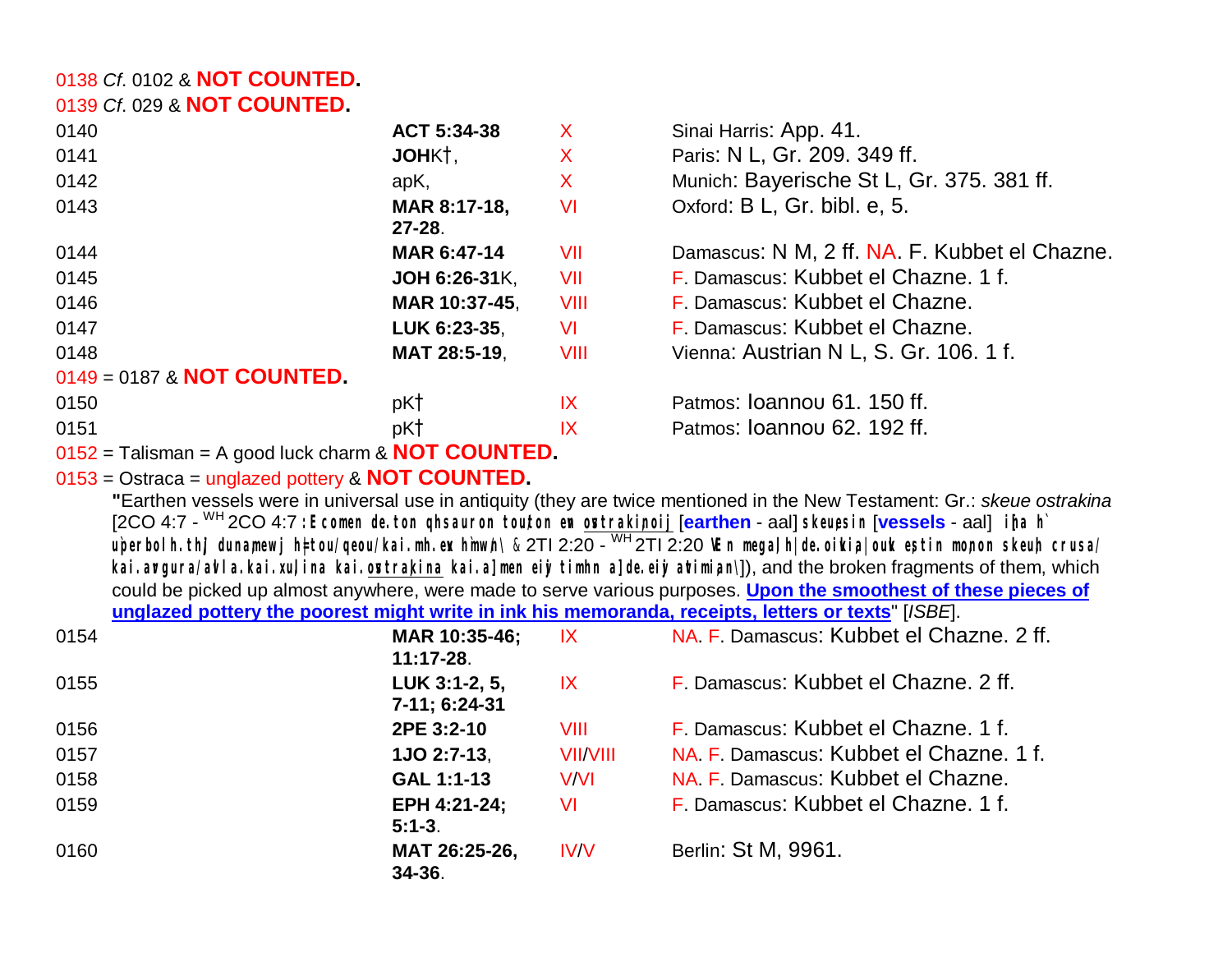| 0161                           | MAT 22:7-46,                            | <b>VIII</b>   | Athens: N L, 139, ff. 245-46. bound with minuscule<br>1419.          |
|--------------------------------|-----------------------------------------|---------------|----------------------------------------------------------------------|
| 0162 Cf. p. 104 & NOT COUNTED. |                                         |               |                                                                      |
| 0163                           | <b>REV 16:17-20</b>                     | $\mathsf{V}$  | Chicago: U of Chicago, Oriental Institute, 9351<br>(Oxy. 848).       |
| 0164                           | MAT 13:20-21,                           | <b>VI/VII</b> | Berlin: St M, 9108.                                                  |
| 0165                           | ACT 3:24-4:13,<br>$17 - 20.$            | V             | Berlin: St M, 13271. 1 f.                                            |
| 0166                           | ACT 28:30-31;<br>Jas. 1:11.             | V             | Heidelberg: U L, 1357.                                               |
| 0167                           | MAR 4:24-29,                            | VII           | Athos: Lavra $\Delta'$ 61. 6 ff. Louvain: U L, Sect. of mss.,        |
|                                | 37-41; 6:9-11,<br>13-14, 37-39, 41, 45. |               | frag. Omont no. 8.                                                   |
| 0168 ?                         |                                         | VIII          | <b>lost</b> (last in Verria: Melissa Brothers) & <b>NOT COUNTED.</b> |
| 0169                           | <b>REV 3:19-4:3</b>                     | $\mathsf{IV}$ | Princeton: Theo. Sem, Speer L, 5 (Oxy. 1080). 1 f.                   |
| 0170                           | MAT 6:5-6, 8-10,<br>$13-15, 17.$        | <b>V/VI</b>   | Princeton: Theo. Sem, 11 (Oxy. 1169).                                |
| 0171 Cf. p. 104 & NOT COUNTED. |                                         |               |                                                                      |
| 0172                           | ROM 1:27-30,<br>$32 - 2:2$ .            | $\vee$        | Florence: Laurenziana L, PSI 4.                                      |
| 0173                           | JAM 1:25-27                             | $\vee$        | Florence: Laurenziana L, PSI 5.1 f.                                  |
| 0174                           | <b>GAL 2:5-6</b>                        | $\vee$        | F. Florence: Laurenziana L, PSI 118.                                 |
| 0175                           | ACT 6:7-15,                             | $\vee$        | Florence: Laurenziana L, PSI 125.1 f.                                |
| 0176                           | GAL 3:16-25                             | IV/V          | Florence: Laurenziana L, PSI 251.1 f.                                |
| 0177                           | LUK 1:73-2:7                            | $\mathsf{X}$  | Vienna: Austrian N L, K. 2698. 1 f.                                  |
| 0178 Cf. 070 & NOT COUNTED.    |                                         |               |                                                                      |
| 0179 Cf. 070 & NOT COUNTED.    |                                         |               |                                                                      |
| 0180 Cf. 070 & NOT COUNTED.    |                                         |               |                                                                      |
| 0181                           | LUK 9:59-10:14                          | <b>IV/V</b>   | Vienna: Austrian N L, G. 39778. 1 f.                                 |
| 0182                           | LUK 19:18-20,<br>$22 - 24$ .            | V             | Vienna: Austrian N L, G. 39781.                                      |
| 0183                           | 1TH 3:6-9; 4:1-5                        | VII           | Vienna: Austrian N L, G. 39785.                                      |
| 0184                           | MAR 15:36-37,                           | VI            | Vienna: Austrian N L, K. 8662.                                       |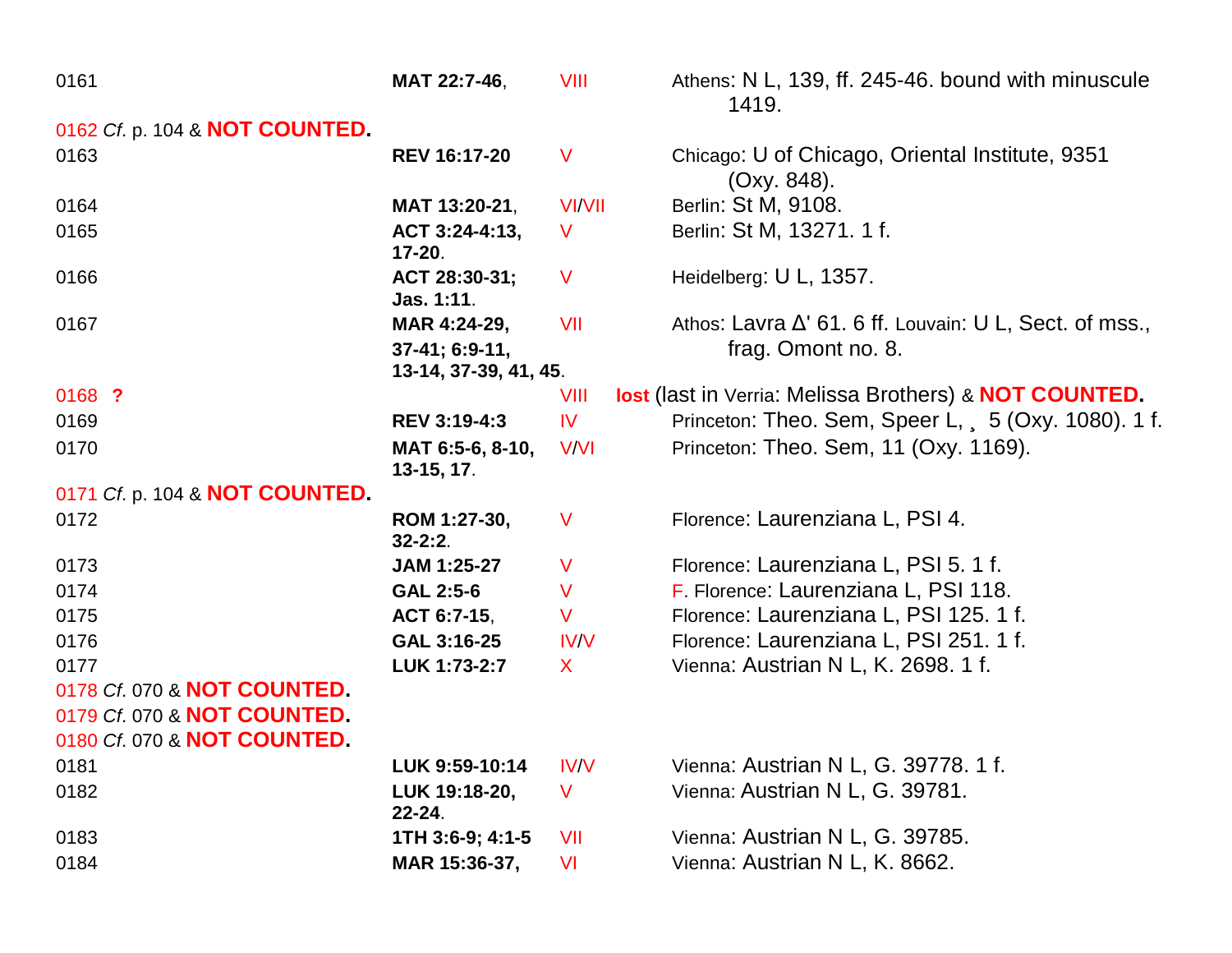|                                     | 40-41.                                           |               |                                                                                                                                     |
|-------------------------------------|--------------------------------------------------|---------------|-------------------------------------------------------------------------------------------------------------------------------------|
| 0185                                | $1CO$ 2:5-6, 9, 13; VI<br>$3:2-3.$               |               | Vienna: Austrian N. L. G. 39787.                                                                                                    |
| 0186                                | 2CO 4:5-8, 10, 13 V/VI<br>2CO 4:5, 12-13         |               | Vienna: Austrian N L, G. 39788.<br>G. 3075 from the same manuscript as 0224.                                                        |
| 0187                                | MAR 6:30-41                                      | <b>VI</b>     | Heidelberg: U L, 1354.                                                                                                              |
| 0188                                | MAR 11:11-17                                     | <b>IV</b>     | Berlin: St M, 13416. 1 f.                                                                                                           |
| 0189 Cf. p. 104 & NOT COUNTED.      |                                                  |               |                                                                                                                                     |
| 0190 Cf. 070 & NOT COUNTED          |                                                  |               |                                                                                                                                     |
| 0191 Cf. 070 & NOT COUNTED.         |                                                  |               |                                                                                                                                     |
| 0192 = $\bm{b}$ 1604 & NOT COUNTED. |                                                  |               |                                                                                                                                     |
| 0193 Cf. 070 & NOT COUNTED          |                                                  |               |                                                                                                                                     |
| 0194 Cf. 070 & NOT COUNTED          |                                                  |               |                                                                                                                                     |
| $0195 = 0100$ & NOT COUNTED         |                                                  |               |                                                                                                                                     |
| 0196                                | MAT 5:1-11;<br>Luke 24:26-33.                    | X             | NA. Damascus: N M, 2 ff.                                                                                                            |
| 0197                                | MAT 20:22-23,<br>25-27; 22:30-32,<br>$34 - 37$ . | X             | Beuron: Benedictine Abbey. 2 ff.                                                                                                    |
| 0198                                | COL 3:15-16,<br>$20 - 21$ .                      | VI            | London: B L, 459.                                                                                                                   |
| 0199                                | 1CO 11:17-19,<br>$22 - 24$ .                     | <b>VI/VII</b> | London: B L, 2077 B.                                                                                                                |
| 0200                                | MAT 11:20-21                                     | VII           | London: B L. 2077 C.                                                                                                                |
| 0201                                | 1CO 12:2-3,<br>6-13; 14:20-29.                   | V             | London: B L, 2240. 2 ff.                                                                                                            |
| 0202 Cf. 070 & <b>NOT COUNTED</b>   |                                                  |               |                                                                                                                                     |
| from this list.                     |                                                  |               | 0203 Cf. 0129; London: B L, Or. 3579B (59), Greek-Coptic diglot lectionary belonging with 0129 to 1575, and therefore to be removed |
| 0204                                | MAT 24:39-42,<br>44-48.                          | VII           | London: B L, G 4923.                                                                                                                |
| 0205                                | TIT 2:15-3:7                                     | VIII          | Cambridge: U L, Or. 1699. 2 ff.                                                                                                     |
| 0206                                | 1PE 5:5-13                                       | IV            | Dayton, OH: United Theo. Sem, (Oxy. 1353). 1 f.                                                                                     |
| 0207                                | <b>REV 9:2-15,</b>                               | VI            | Florence: Laurenziana L, PSI 1166. 1 f.                                                                                             |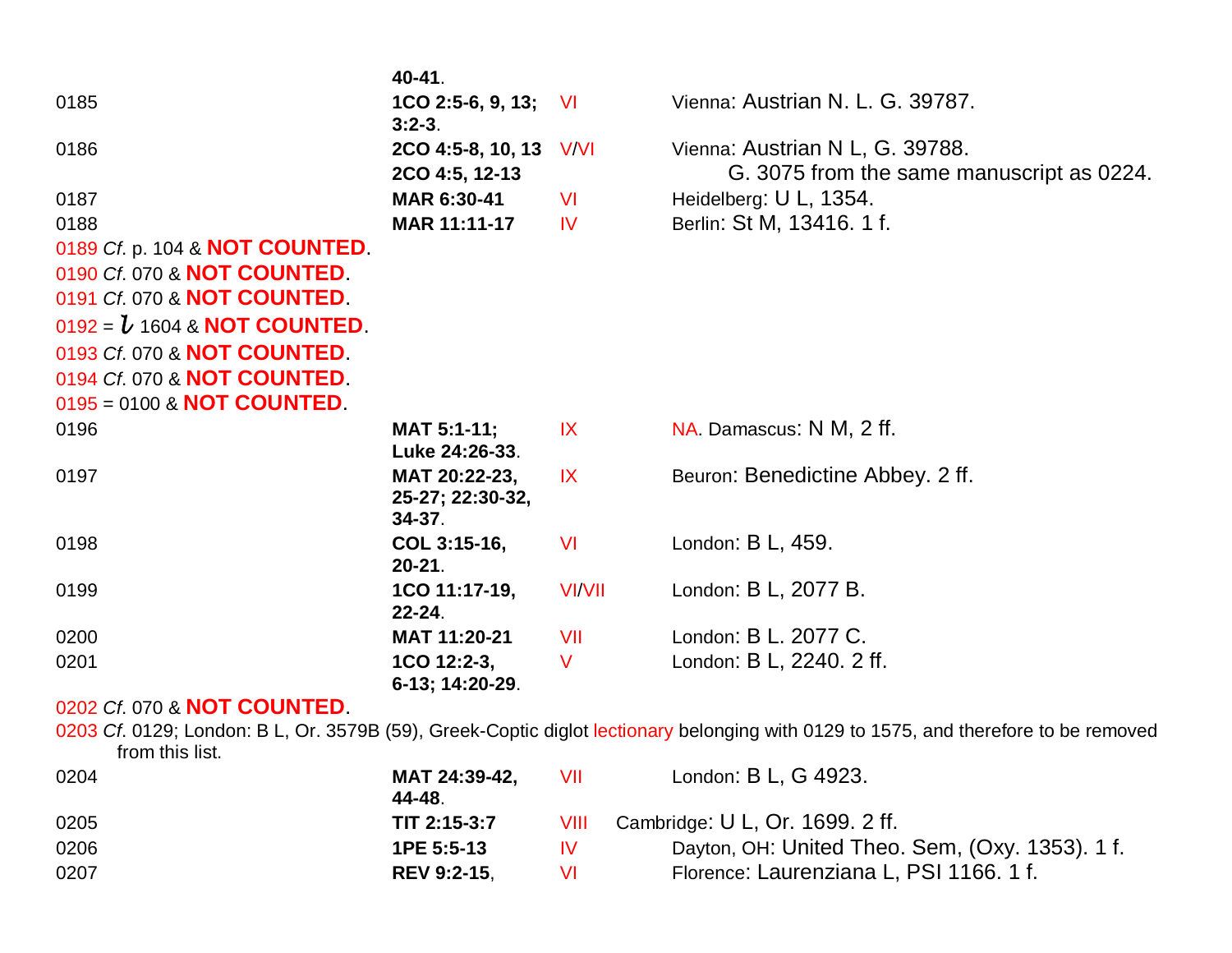| 0208                           | COL 1:29-2:10,<br>$13 - 14$ ;<br>1TH 2:4-7, 12-17.                                                      | <b>VI</b>   | Munich: Bayerische St L, 29022 e. 2 ff.      |
|--------------------------------|---------------------------------------------------------------------------------------------------------|-------------|----------------------------------------------|
| 0209                           | ROM 14:9-23;<br>16:25-27; 15:1-2;<br>2CO 1:1-15;<br>4:4-13; 6:11-7:2;<br>$9:2 - 10:17;$<br>2PE 1:1-2:3. | VII         | Ann Arbor: U of MI, Ms. 8, ff. 96, 106-112.  |
| 0210                           | <b>JOH 5:44;</b><br>$6:1-2, 41-42.$                                                                     | VII         | Berlin: St M, 3607, 3623. 2 ff.              |
| 0211                           | е                                                                                                       | VII         | Tiflis: Institute for Mss, Gr. 27. 258 ff.   |
| 0212 Cf. p. 104 & NOT COUNTED. |                                                                                                         |             |                                              |
| 0213                           | MAR 3:2-3, 5                                                                                            | V/VI        | Vienna: Austrian N L, G. 1384.               |
| 0214                           | MAR 8:33-37,                                                                                            | IV/V        | Vienna: Austrian N L, G. 29300.              |
| 0215 Cf. 059 & NOT COUNTED.    |                                                                                                         |             |                                              |
| 0216                           | JOH 8:51-53;<br>$9:5-8.$                                                                                | V           | Vienna: Austrian N L, G. 3081. 1 f.          |
| 0217                           | JOH 11:57-12:7                                                                                          | V           | Vienna: Austrian N L, G. 39212.              |
| 0218 J                         | OH 12:2-6, 9-11,<br>$14 - 16.$                                                                          | V           | Vienna: Austrian N L, G. 19892 B.            |
| 0219                           | ROM 2:21-23;<br>$3:8-9, 23-25,$<br>27-30.                                                               | <b>IV/V</b> | Vienna: Austrian N L, G. 36113, 26083. 2 ff. |
| 0220 Cf. p. 105 & NOT COUNTED. |                                                                                                         |             |                                              |
| 0221                           | ROM 5:16-17,<br>19, 21-6:3.                                                                             | <b>IV</b>   | Vienna: Austrian N L, G. 19890.              |
| 0222                           | 1CO 9:5-7, 10,<br>$12 - 13.$                                                                            | <b>VI</b>   | Vienna: Austrian N L, G. 29299.              |
| 0223                           | 2CO 1:17-2:2                                                                                            | <b>VI</b>   | Vienna: Austrian N L, G. 3073. 1 f.          |
| 0224 Cf. 0186 & NOT COUNTED    |                                                                                                         |             |                                              |
| 0225                           | 2CO 5:1-2, 8-9,<br>14-16, 19-6:1,<br>3-5; 8:16-24.                                                      | <b>VI</b>   | Vienna: Austrian N L, 19802. 3 ff.           |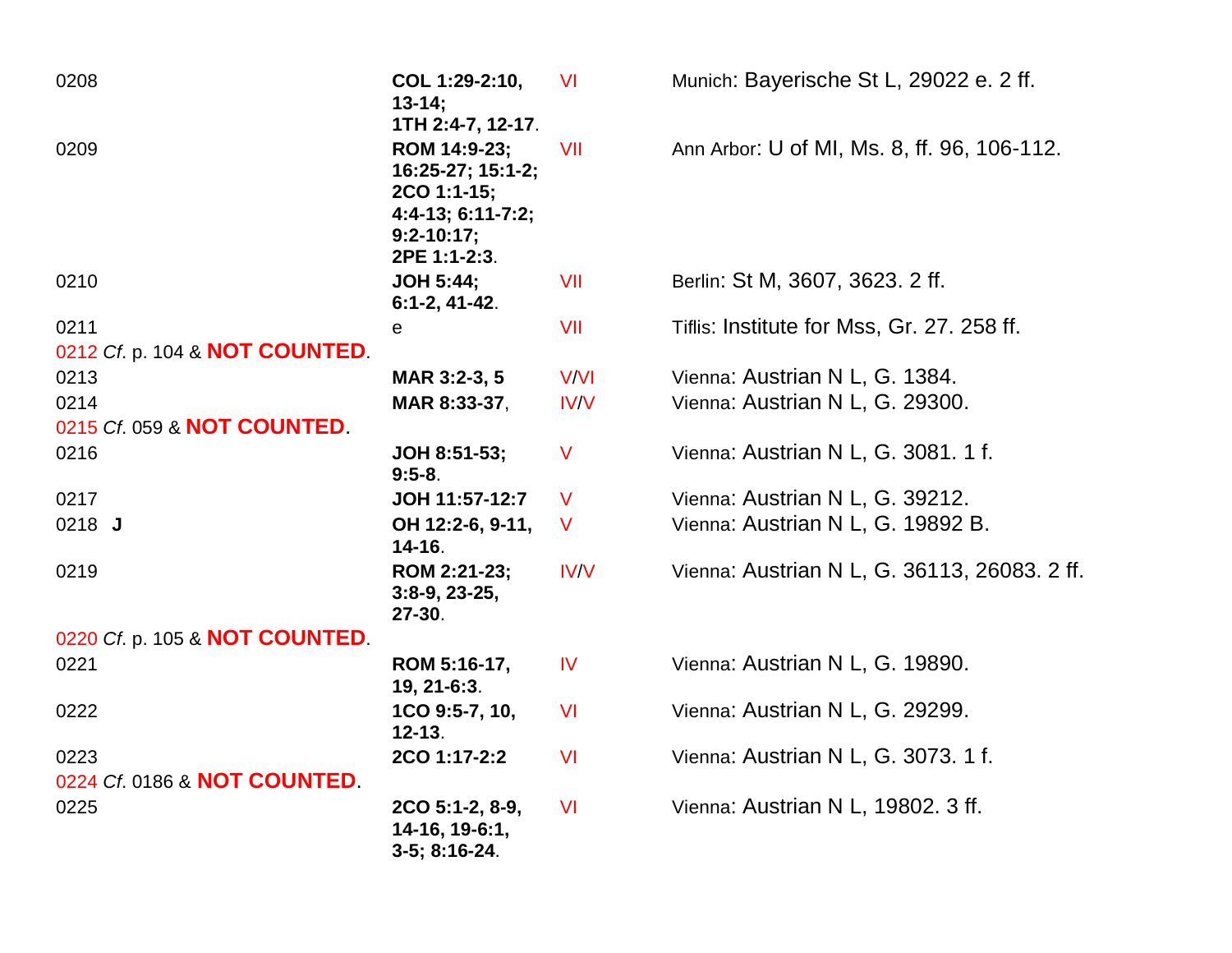| 0226                        | 1TH 4:16-5:5                              | $\vee$        | Vienna: Austrian N L, G. 31489.                        |
|-----------------------------|-------------------------------------------|---------------|--------------------------------------------------------|
| 0227                        | HEB 11:18-19, 29                          | V             | Vienna: Austrian N L, G. 26055.                        |
| 0228                        | HEB 12:19-21,<br>$23 - 25$ .              | <b>IV</b>     | Vienna: Austrian N L, G. 19888.                        |
| 0229                        | REV 18:16-17;<br>$19:4-6.$                | VIII          | F. Florence: Laurenziana L, PSI 1296b. 2 ff.           |
| 0230                        | EPH 6:11-12                               | <b>IV</b>     | F. Florence: Biblioteca Laurenziana L, PSI 1306.       |
| 0231                        | MAT 26:75-27:1,<br>$3 - 4.$               | <b>IV</b>     | Oxford: B L, Ant. 11.                                  |
| 0232                        | <b>JOH 1-9</b>                            | V/VI          | Oxford: B L, Ant. 12. 1 f.                             |
| 0233                        | et                                        | VIII          | Munster/Westf.: Ms 1.93 ff.                            |
| 0234                        | MAT 28:11-15;                             | VIII          | F. Damascus: Kubbet el Chazne. 2 ff.                   |
|                             | JOH 1:4-8, 20-24.                         |               | (John follows Matthew immediately).                    |
| 0235 Cf. 083 & NOT COUNTED. |                                           |               |                                                        |
| 0236                        | ACT 3:12-13,<br>$15 - 16.$                | $\vee$        | Moscow: Pushkin M, Golenischev Copt. 55.               |
| 0237                        | MAT 15:12-15,<br>$17 - 19.$               | <b>VI</b>     | Vienna: Austrian N L, K. 8023 bis.                     |
| 0238                        | JOH 7:10-12                               | VIII          | Vienna: Austrian N L, K. 8668.                         |
| 0239                        | LUK 2:27-30, 34                           | VII           | London: B L, Or. 4717 (16).                            |
| 0240                        | TIT 1:4-8                                 | V             | Tiflis: Institute for Mss, 2123, ff. 191, 198.         |
| 0241                        | 1TI 3:16-4:3, 8-11                        | <b>VI</b>     | Cologne: BOD.                                          |
| 0242                        | MAT 8:25-9:2;<br>13:32-38, 40-46.         | <b>IV</b>     | Cairo: Egyptian M, no. 71942. 2 ff.                    |
| 0243                        | 1CO 13:4-<br>2CO 13:13.                   | X             | Venice: San Marco L, 983 (II, 181). 7 ff.              |
| 0244                        | ACT 11:29-12:5                            | $\mathsf{V}$  | Louvain: U L, A. M. Khirbet Mrd 8. 1 f.                |
| 0245                        | 1JO 3:23-4:1, 3-6                         | <b>VI</b>     | Birmingham: Selly Oak Coll, Mingana Georg. 7.          |
| 0246                        | JAM 1:12-14,<br>$19 - 21.$                | VI            | Cambridge: Westminster Coll                            |
| 0247                        | 1PE 5:13-14;<br>2PE 1:5-8, 14-16;<br>2:1. | <b>V/VI</b>   | Manchester: JRL.                                       |
| 0248                        | MAT†                                      | $\mathsf{IX}$ | Oxford: B L, Auct. T 4.21, ff. 47-57, 91-145, 328-331. |
|                             |                                           |               |                                                        |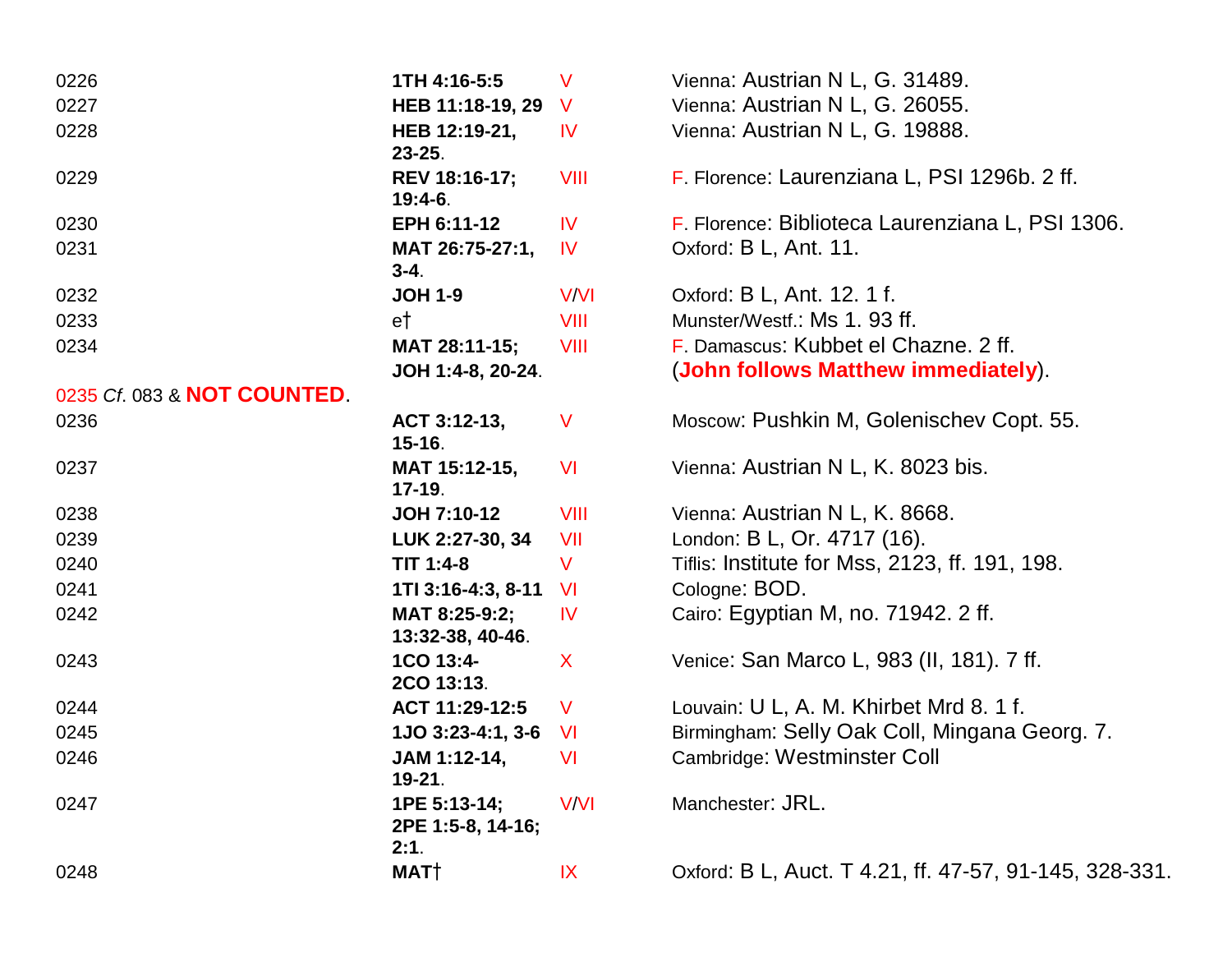| 0249                          | MAT 25:1-9                               | $\mathsf{X}$  | Oxford: B L, Auct. T 4.21, ff. 326, 327.             |
|-------------------------------|------------------------------------------|---------------|------------------------------------------------------|
| 0250 Codex Climaci rescriptus | et                                       | <b>VIII</b>   | Cambridge: Westminster Coll, 33 ff.                  |
| 0251                          | 3JO 12-15;<br><b>JUD 3-5.</b>            | VI            | Paris: Louvre, S.N. 121.                             |
| 0252                          | HEB 6:2-4, 6-7                           | V             | Barcelona: Fundació Sant Lluc Evangelista, Barc. 6.  |
| 0253                          | LUK 10:19-22                             | <b>VI</b>     | F. Damascus: Kubbet el Chazne. 1 f.                  |
| 0254                          | GAL 5:13-17                              | V             | F. Damascus: Kubbet el Chazne, 2 ff.                 |
| 0255                          | MAT 26:2-9;<br>$27:9-16.$                | $\mathsf{IX}$ | F. Damascus: Kubbet el Chazne. 2 ff.                 |
| 0256                          | JOH 6:32-33,<br>35-37K.                  | VIII          | Vienna: Austrian N L, G. 26084.                      |
| 0257                          | MAT 5-26 <sup>†</sup> ,<br>MAR 6-16†.    | IX            | Zavorda: Nikanoros, 2, ff. 1-16, 289-319.            |
| 0258                          | <b>JOH 10:25-26</b>                      | <b>IV</b>     | Location unknown & NOT COUNTED.                      |
| 0259                          | 1TI 1:4-7                                | VII           | Berlin: St M, 3605. 2 ff.                            |
| 0260                          | JOH 1:30-32                              | VI            | Berlin: St M, 5542.                                  |
| 0261                          | GAL 1:9-12,<br>19-22; 4:25-31.           | V             | Berlin: St M, 6791, 6792, 14043. 2 ff.               |
| 0262                          | 1TI 1:15-16                              | VII           | Berlin: St M, 13977. 1 f.                            |
| 0263                          | MAR 5:26-27, 31                          | <b>VI</b>     | Berlin: St M, 14045.                                 |
| 0264                          | JOH 8:19-20,<br>$23 - 24$ .              | V             | Berlin: St M, 14049.                                 |
| 0265                          | LUK 7:20-21,<br>$34 - 35.$               | <b>VI</b>     | Berlin: St M, 16994.                                 |
| 0266                          | LUK 20:19-25,<br>30-39.                  | <b>VI</b>     | Berlin: St M, 17034. 1 f.                            |
| 0267                          | LUK 8:25-27                              | V             | Barcelona: Fundació Sant Lluc Evangelista, Barc. 16. |
| 0268                          | JOH 1:30-33                              | VII           | Berlin: St M, 6790. 1 f.                             |
| 0269                          | MAR 6:14-20                              | IX            | London: B L, Add. 31919, f. 23.                      |
| 0270                          | 1CO 15:10-15,<br>19-25.                  | <b>IV/V</b>   | Amsterdam: U L, GX 200.                              |
| 0271                          | MAT 12:27-39                             | IX            | London: B L, Add. 31919, f. 22.                      |
| 0272                          | LUK 16-17 <sup>†</sup> , 19 <sup>†</sup> | IX            | London: B L, Add. 31919, ff. 21, 98, 101             |
|                               |                                          |               |                                                      |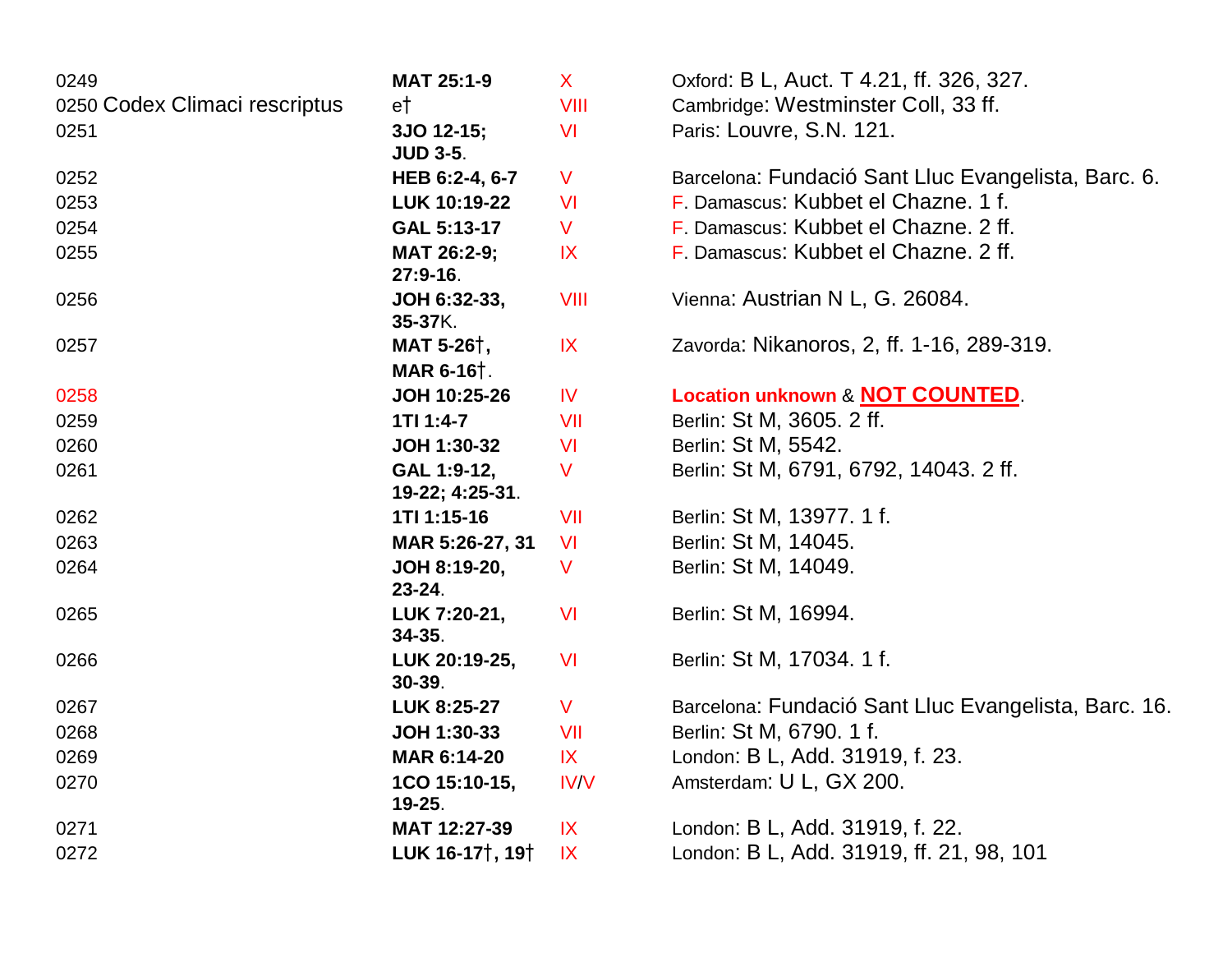| 0273                                                                          | JOH 2:17-3:5;<br>4:23-37; 5:35-6:2.             | IX                          | London: B L, Add. 31919, ff. 29, 99, 100.                           |
|-------------------------------------------------------------------------------|-------------------------------------------------|-----------------------------|---------------------------------------------------------------------|
| 0274                                                                          | <b>MAR 6-10</b> <sup>†</sup>                    | V                           | London: Egyptian Exploration Society. 4 ff.                         |
| 0275                                                                          | MAT 5:25-26,<br>29-30.                          | VII                         | Dublin: Trinity Coll, TCD F 138.                                    |
| 0276                                                                          | MAR 14:65-67,<br>68-71; 14:72-15:2,<br>$4 - 7.$ | VII                         | Paris: Louvre, 10039b.                                              |
| 0277                                                                          | MAT 14:22, 28-29, VII/VIII                      |                             | Florence: Istituto Papirologico "G. Vitelli,"<br>PSI inv. CNR 32 C. |
| 0278 to 0296. Newly discovered manuscript at St. Catherine's Monastery, Sinai |                                                 |                             |                                                                     |
| 0297                                                                          | <b>MAT 1:1-14;</b><br>$5:3-19$                  | $\mathsf{I}$ X $\mathsf{I}$ | London: B L, Add. 31919, ff. 105, 108.                              |
| 0298                                                                          | MAT 26:24-29 Gr. VIII/IX.<br>26:17-21 (Coptic). |                             | Barcelona: Fundació Sant Lluc Evangelista, Barc. 4.                 |
| 0299                                                                          | John 20:1-7 (Gr.) X/XI<br>21:23-25 (Coptic).    |                             | Paris: N L, ff. 199.                                                |

# **SOURCES:** [**Read with GREAT CAUTION** - aal]

- Aland, Kurt and Barbara Aland; Translated by Erroll F. Rhodes. *The Text of the New Testament*. 2nd Ed. 1981; 1989; 1995: William B. Eerdmans Publishing Company; Grand Rapids, MI.
- Gregory, Caspar Rene. *Canon and Text of the New Testament*. 1907: T & T Clark: Edinburgh.
- Kenyon, Sir Frederic. *Our Bible and the Ancient Manuscripts.* 1895, 1896, 1898, & 1939: Eyre & Spottiswoode; London.
- Metzger, Bruce M., *The Text of the N.T.: Its Transmission, Corruption & Restoration.* 2ed 1968, 1964, 1974: Oxford University Press; New York.
- Seid, Timothy W. Ph.D. (Brown University Project). *Associate Dean of Distributed Learning*, Earlham School of Religion: Richmond, Indiana. (A Quaker seminary of Earlham College - [seidti@earlham.edu\).](mailto:seidti@earlham.edu))
- Tischendorf, Constantinus de. *Novum Testamentum Graece*. Editio Critica Minor ex VIII Maiore Desumpta; 1877, J. C. Hinricus Bibliopola: Lipsiae.
- Westcott, Brooke Foss and Fenton John Anthony Hort, *The New Testament in the Original Greek: Introduction & Appendix*. 1881, MacMillan and Co.: Cambridge.
- Westcott, Brooke Foss and Fenton John Anthony Hort, *The New Testament in the Original Greek: The Text*. 1893, Harper & Brothers: New York.